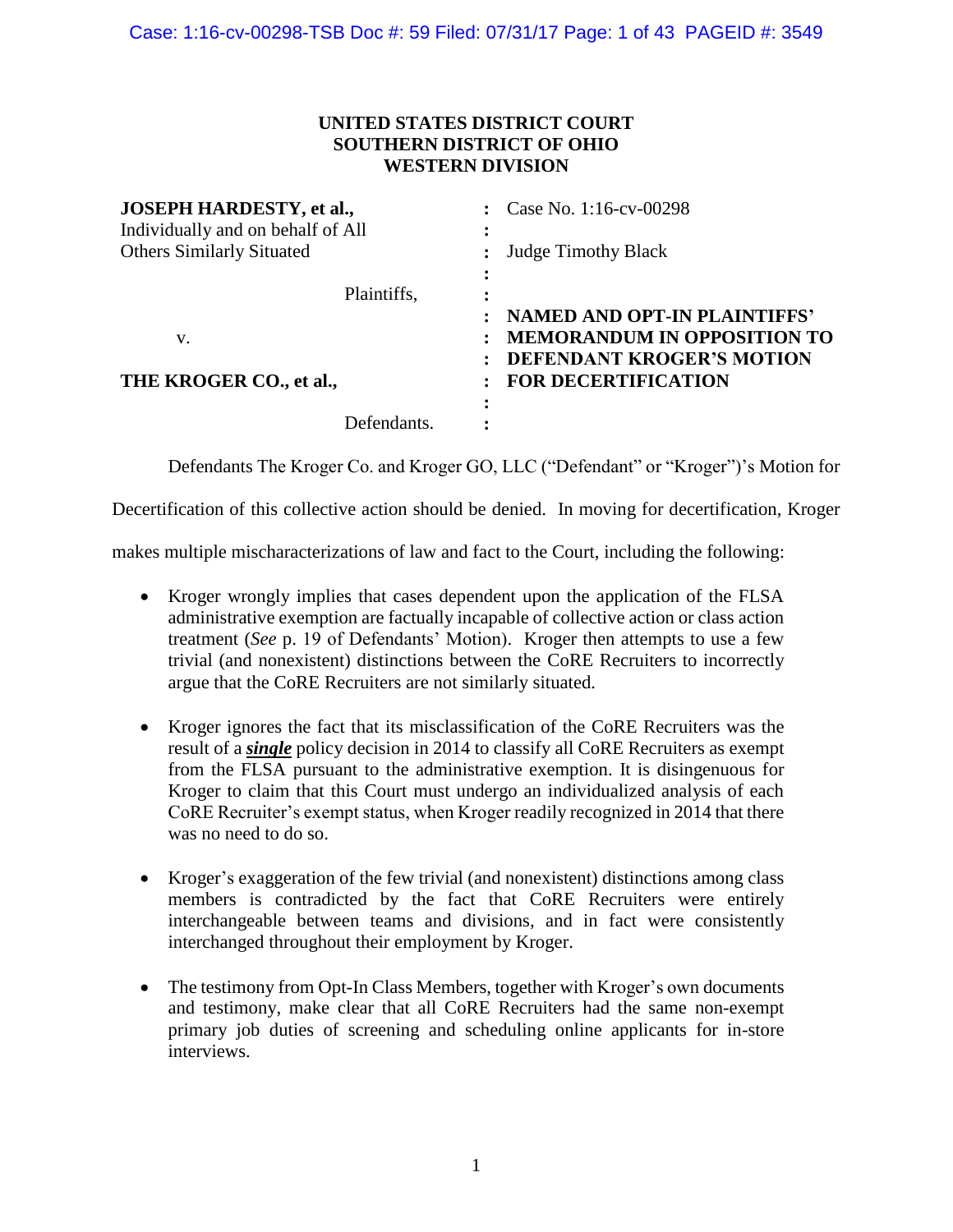# Case: 1:16-cv-00298-TSB Doc #: 59 Filed: 07/31/17 Page: 2 of 43 PAGEID #: 3550

For the foregoing reasons, and those stated more specifically in this Memorandum in Opposition, Named Plaintiffs and the collective class members they represent respectfully request that this Court maintain the collective class action, and deny Defendant's Motion for Decertification.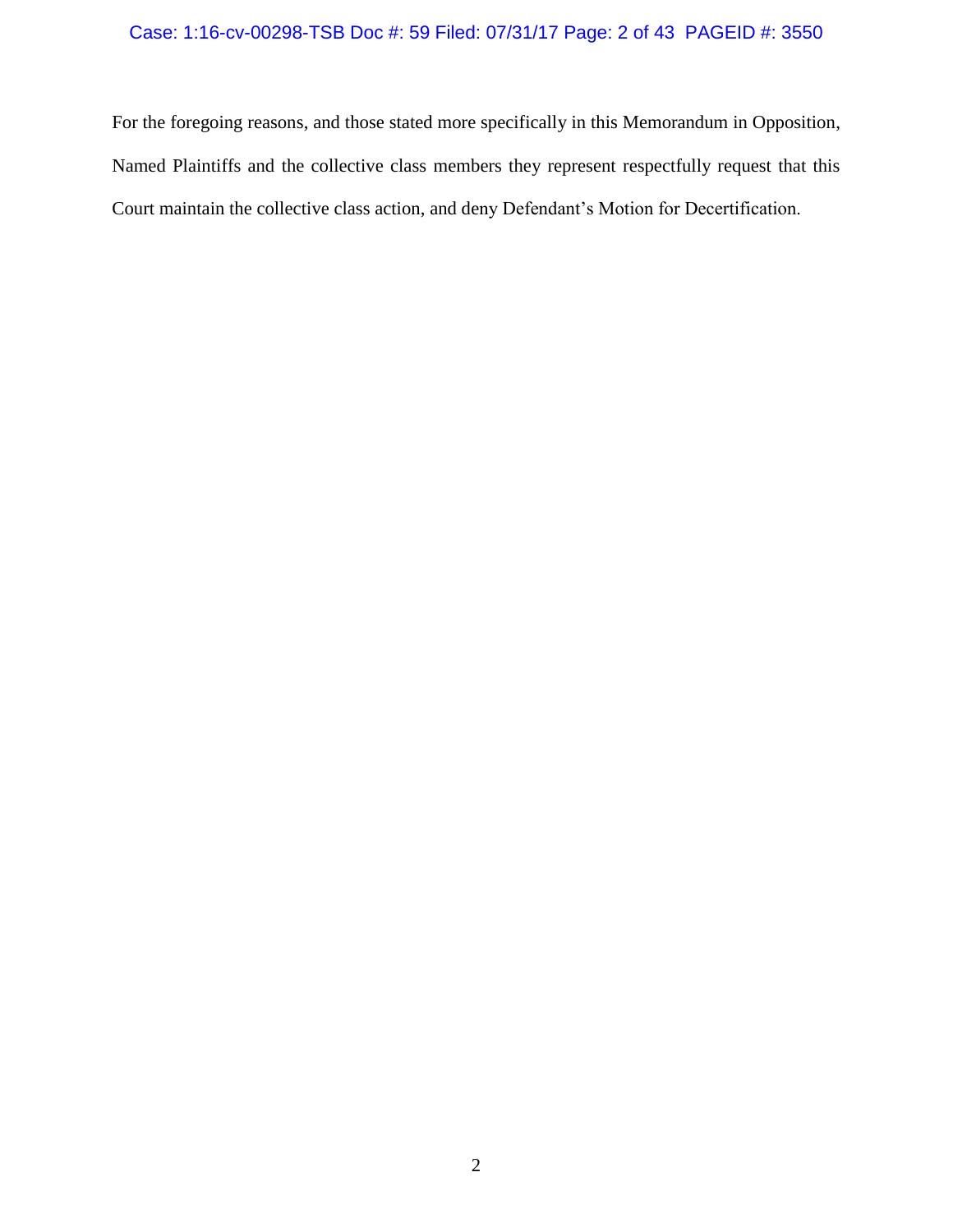# **COMBINED TABLE OF CONTENTS AND SUMMARY**

| B. Kroger makes a uniform policy decision to classify CoRE                                                                   |  |
|------------------------------------------------------------------------------------------------------------------------------|--|
| C. CoRE Recruiters are entirely interchangeable among various                                                                |  |
|                                                                                                                              |  |
| D. CoRE Recruiters' primary job duties are screening online job                                                              |  |
|                                                                                                                              |  |
| 1. All CoRE Recruiters review online job applications using                                                                  |  |
| 2. All CoRE Recruiters conduct "phone screens" using a standard                                                              |  |
|                                                                                                                              |  |
| E. All CoRE Recruiters have minimum numbers of calls to be                                                                   |  |
| F. Kroger's contention that certain CoRE Recruiters performed<br>other duties (communicating with stores, training, etc.) is |  |
| blatantly exaggerated and irrelevant to the primary duties at                                                                |  |
|                                                                                                                              |  |
| 1.                                                                                                                           |  |
|                                                                                                                              |  |
| "Analyzing internal processes to improve efficiencies and<br>3.                                                              |  |
|                                                                                                                              |  |
|                                                                                                                              |  |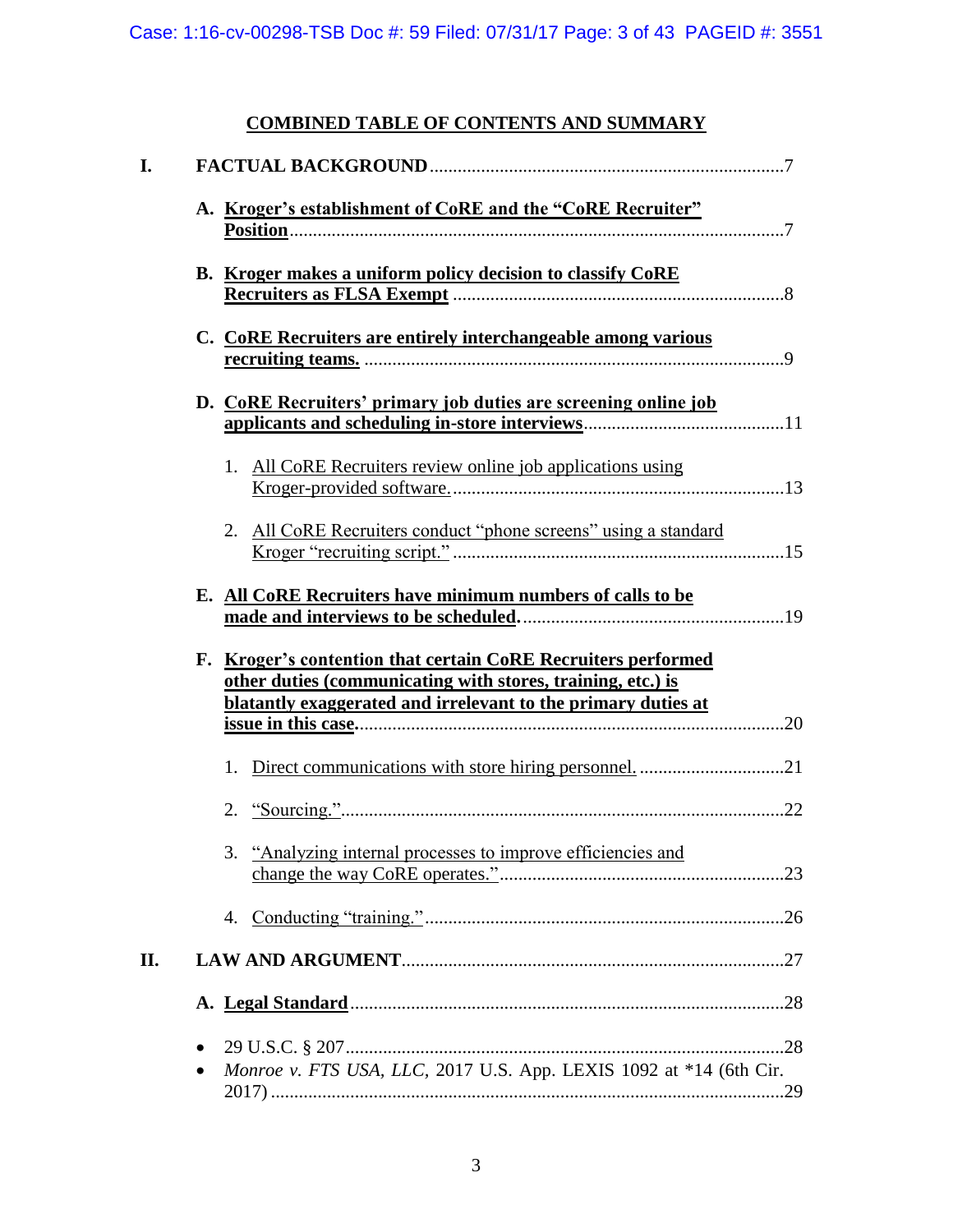|           | O'Brien v. Ed Donnelly Enterprises, Inc. 575 F.3d 567 (6th Cir. 2009)29                                                                                                                |     |
|-----------|----------------------------------------------------------------------------------------------------------------------------------------------------------------------------------------|-----|
|           |                                                                                                                                                                                        |     |
| $\bullet$ | Monroe v. FTS USA, LLC, 2017 U.S. App. LEXIS 1092 at *27 (6th                                                                                                                          | .29 |
|           | Noel v. Metro. Gov't of Nashville & Davidson Cnty., 2015 U.S. Dist.                                                                                                                    |     |
|           | Kroger's uniform decision to classify all CoRE Recruiters as<br>1.<br>"FLSA Exempt" is compelling evidence that CoRE Recruiters                                                        | .29 |
|           | Pendlebury v. Starbucks Coffee Co., 518 F. Supp.2d 1345, 1352<br>(S.D. Fla. 2007)                                                                                                      |     |
|           | Nerland et al. v. Caribou Coffee Company, Inc. 2007 U.S. Dist.                                                                                                                         |     |
|           | Judkins v. Southerncare, Inc. 74 F. Supp.3d 1007, 1011 (S.D. Iowa<br>Swigart v. Fifth Third Bank, 288 F.R.D. 177, 184 (S.D. Ohio 2012)30                                               |     |
|           | 2. Kroger's common job description and training documents<br>indicate that CoRE Recruiters have the same job duties 31<br>Wade v. Werner Trucking Co., 2012 U.S. Dist. LEXIS 156257 at |     |
|           | $*15$ (S.D. Ohio 2012)<br>Schaefer v. Indiana Michigan Power Co. 358 F.3d 394, 400 (6th                                                                                                |     |
|           | Nerland v. Caribou Coffee Co., 564 F. Supp.2d 1010, 1019 (D.<br>Minn. 2007.                                                                                                            | 32  |
|           | Kelly v. Healthcare Servs. Grp., Inc., 106 F. Supp.3d 808, 815                                                                                                                         |     |
|           | Morgan v. Family Dollar Stores, Inc., 551 F.3d 1233, 1262 (11th                                                                                                                        |     |
|           | 3.<br>CoRE Recruiter testimony indicates that all CoRE Recruiters<br>had the same primary job functions, and were regularly                                                            |     |
|           | Kroger's focus on various "ways" in which class members<br>4.<br>perform their common job duties is inappropriate and irrelevant 34                                                    |     |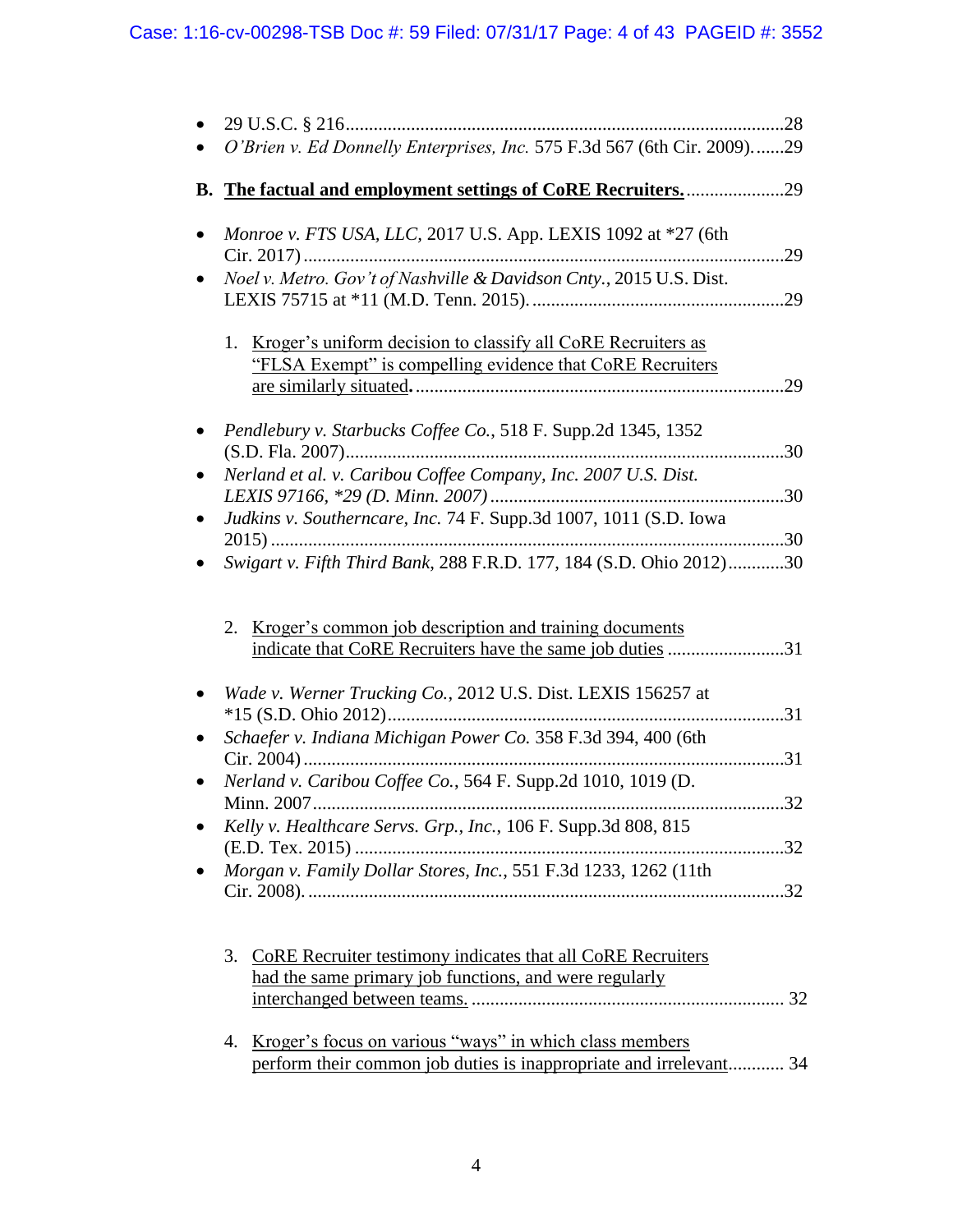| Pendlebury v. Starbucks Coffee Co. 518 F. Supp.2d 1345, 1355                                                                               |     |
|--------------------------------------------------------------------------------------------------------------------------------------------|-----|
| Hill v. R&L Carriers is entirely distinguishable from the<br>5.                                                                            |     |
| Hill v. R+L Carriers, 2011 U.S. Dist. LEXIS 27997 (N.D. Cal.                                                                               |     |
| 6. CoRE Recruiters have innumerable other similarities in their                                                                            |     |
| C. The potential defenses in this case pertain to the CoRE                                                                                 | .37 |
| Crawford v. Lexington-Fayette Urban County Gov't, 2008 U.S.                                                                                |     |
| Monroe v. FTS USA, LLC, 2017 U.S. App. LEXIS 1092 at *34 (6th                                                                              |     |
| 1. Kroger alleges that the administrative exemption applies to all                                                                         |     |
| Wilks v. Pep Boys, 2006 U.S. Dist. LEXIS 69537, at *32 (S.D. Ohio<br>$2006)$                                                               |     |
| Keyes v. Car-X Auto Serv., 2009 U.S. dist. LEXIS 108981 (S.D.                                                                              |     |
| Thomas v. Speedway Superamerica, LLC, 506 F.3d 496, 501-502                                                                                |     |
| Swigart v. Fifth Third Bank, 288 F.R.D. 177, 185 (S.D. Ohio 2012)38<br>Kelly v. Healthcare Servs. Grp., Inc. 106 F. Supp.3d 808, 828 (E.D. |     |
| Judkins v. Southerncare, Inc., 74 F. Supp.3d 1007, 1011-12 (S.D.                                                                           |     |
| Ahle v. Veracity Research Co., 738 F. Supp.2d 896, 923-924 (D.                                                                             |     |
| Perez v. Allstate Ins. Co., 2014 U.S. Dist. LEXIS 130214 at *18<br>$(E.D.N.Y. 2014)$                                                       | .39 |
| Garcia v. Freedom Mortg. Corp., 790 F. Supp.2d 283 (D.N.J.                                                                                 |     |
| Jackson v. Bloomberg, L.P., 298 F.R.D. 152, 165-166 (S.D.N.Y.                                                                              |     |
| While not necessary at this stage, evidence makes clear that the<br>2.<br>administrative exemption does not apply to any of the CoRE       |     |
|                                                                                                                                            |     |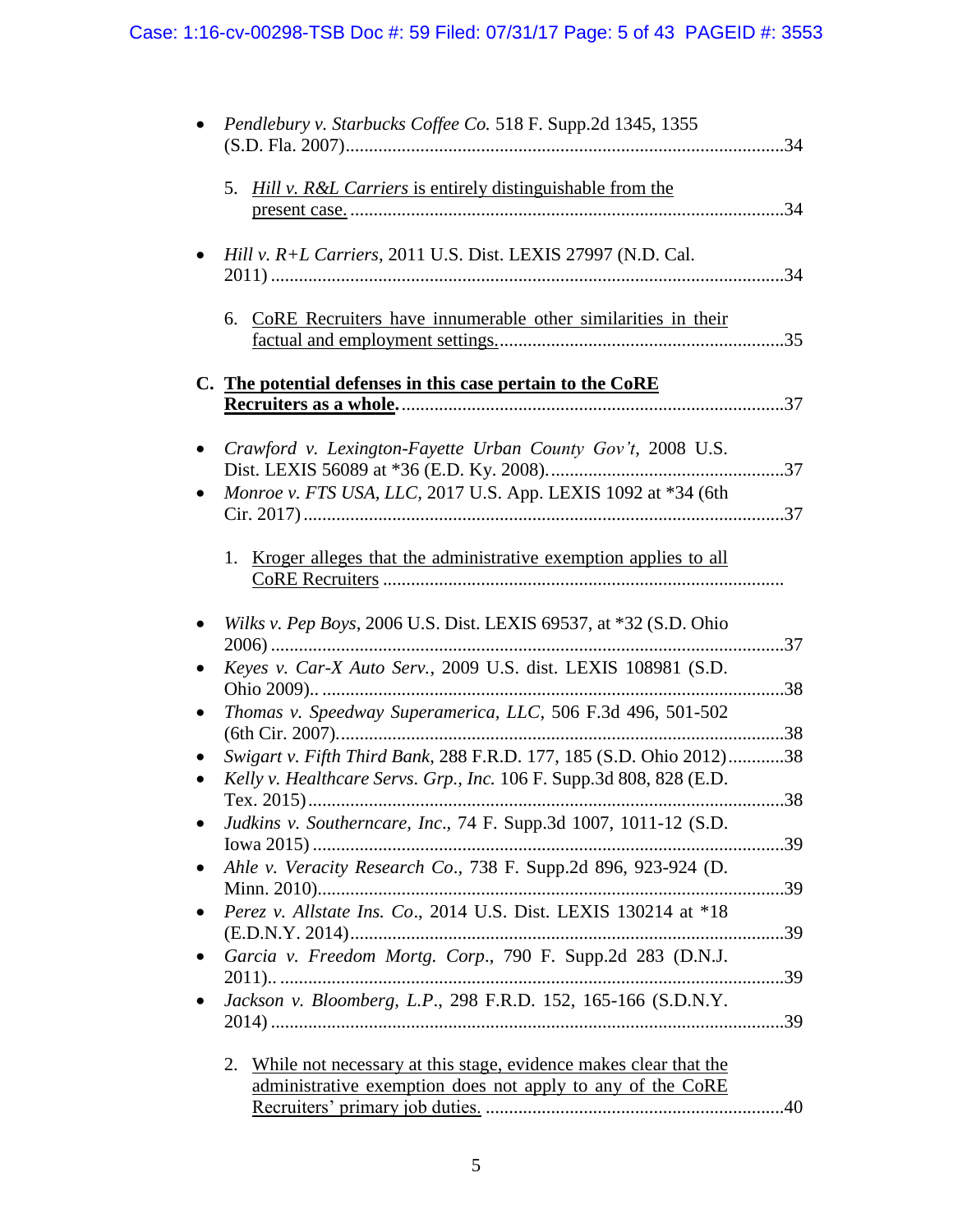| 29 C.F.R. § 541.202                                                                        |                 |
|--------------------------------------------------------------------------------------------|-----------------|
| 29 C.F.R. § 541.203(e)                                                                     |                 |
| 3. Kroger alleges that the "good faith" affirmative defense applies                        |                 |
| • 29 U.S.C. $\S 260$                                                                       |                 |
| Visner v. Mich Steel Indus., 2015 U.S. Dist. LEXIS 95938 at *11<br>$\bullet$               | $\therefore$ 40 |
| D. The degree of fairness and procedural impact warrants class                             |                 |
|                                                                                            | 41              |
| Monroe v. FTS USA, LLC, 2017 U.S. App. LEXIS 1092 at *36<br>$\bullet$<br>$(6th Cir. 2017)$ |                 |
| • Crawford v. Lexington-Fayette Urban County Gov't, 2008 U.S.                              |                 |
|                                                                                            |                 |
|                                                                                            |                 |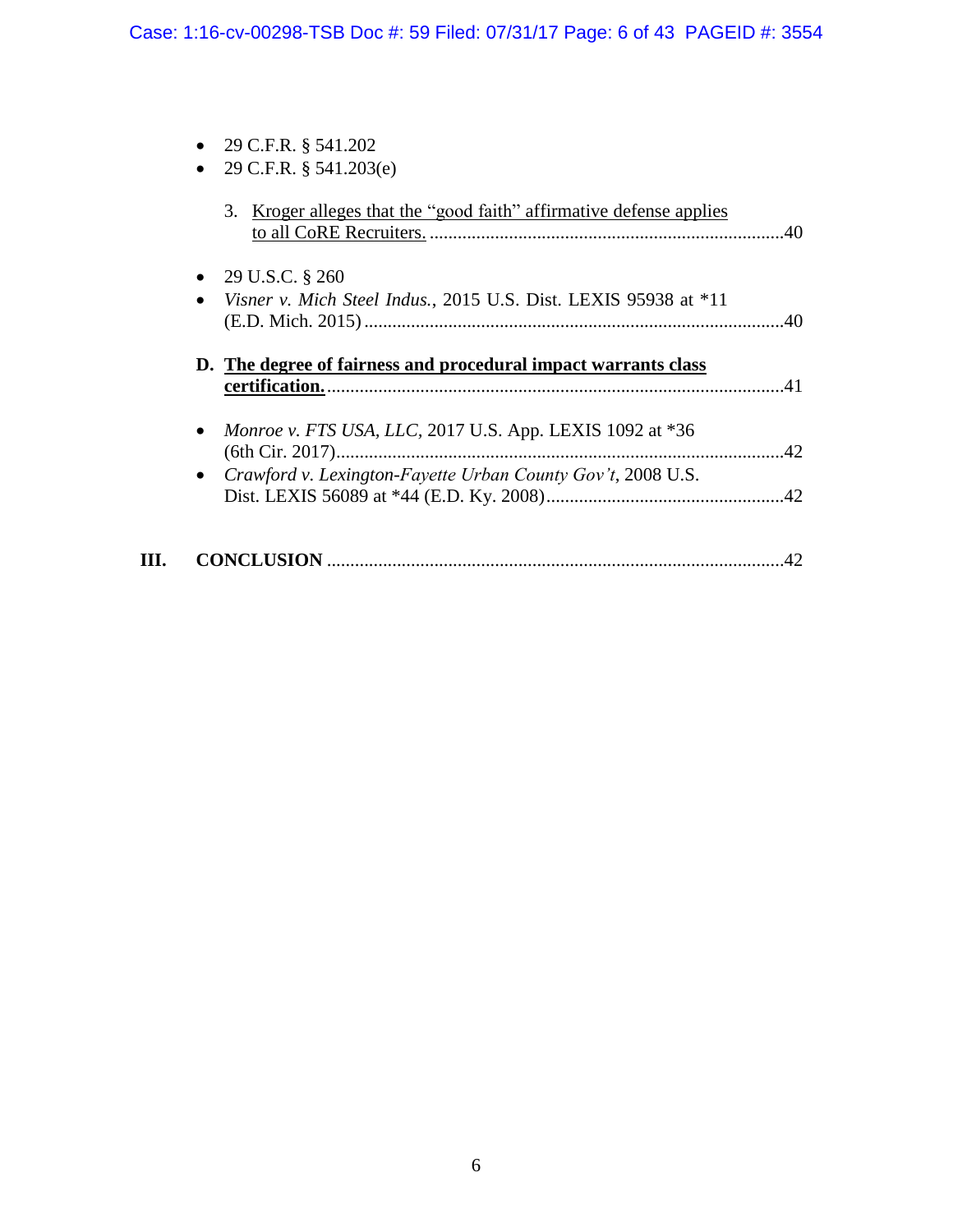### **I. FACTUAL BACKGROUND<sup>1</sup>**

 $\overline{a}$ 

#### **A. Kroger's establishment of CoRE and the "CoRE Recruiter" Position**

Kroger's CoRE recruiters are similar to each other in that they all worked at Kroger's Center of Recruiting Excellence ("CoRE") where they performed similar tasks. CoRE is a call center located in Blue Ash, Ohio which employs approximately 200 Kroger employees, with roughly 120 or more being labeled as "Recruiters." (30(b)(6) Deposition of Rana Schiff, 20:21- 21:5). The CoRE facility began as a "proof of concept" in June 2014, in which a group of contract employees, paid on an hourly basis, tested the CoRE recruiting "process" for multiple Kroger divisions. (Schiff Dep. 16:21-24). Kroger's training documents set forth this "process" as follows:



(*Id.* at 98:17-23; *See also* **Exhibit 1** to Affidavit of Joshua M. Smith, Esq., attached hereto as **Exhibit A**). While CoRE Recruiters screen and schedule such applicants for in-store interviews, *the actual interview of an applicant, hiring decision, and onboarding is made by the local store*. (*Id.*; *See also* Schiff Dep. 12:25-13:4).<sup>2</sup>

<sup>&</sup>lt;sup>1</sup> For the Court's convenience, Named Plaintiffs have provided portions, but not all, of the facts and citations set forth in its Motion for Certification, Doc#55, which sets forth in detail the background of CoRE and the common job duties of CoRE Recruiters. The Named Plaintiffs hereby incorporate all such facts and citations set forth in that filing into this Memorandum in Opposition.

<sup>&</sup>lt;sup>2</sup> Kroger, through the Current CoRE General Manager Rana Schiff, attempts to distort this common process by claiming CoRE Recruiters are "generally responsible for *selecting* and *identifying* best-fit candidates for hourly, instore positions in supermarket locations across the country," "developing novel approaches to solving various recruiting-related problems," and "improving upon various recruiting-related practices." (Defendant's Motion to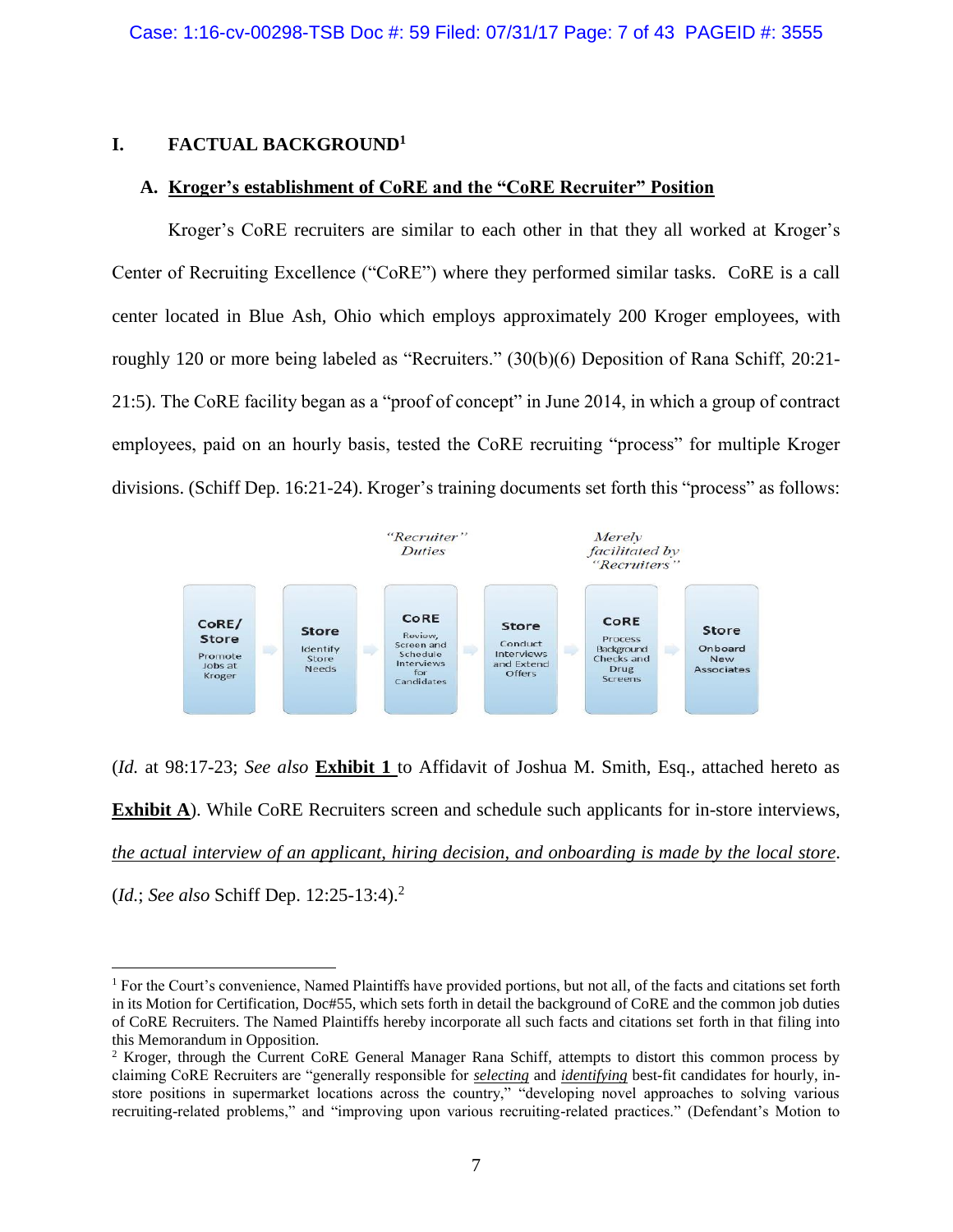#### Case: 1:16-cv-00298-TSB Doc #: 59 Filed: 07/31/17 Page: 8 of 43 PAGEID #: 3556

As for the CoRE "Recruiters," former CoRE General Manager Buck Moffett testified that the Recruiters' "main purpose" was simply "making sure that the individuals that went to the stores were representative of the Kroger brand[,]" and "ensur[ing] that the person that they are *forwarding* to the store meets our expectations for someone that would interact with our customers…it's also assessing them as a *potential fit* for the Kroger organization." (Moffett Dep. 20:24-21:6; 40:18-24)(emphasis added). When asked how this task was performed, Moffett indicated that it was done through a "phone screen." (*Id.* at 21:7-18).

### **B. Kroger makes a uniform policy decision to classify CoRE Recruiters as FLSA Exempt**

In late 2014, Buck Moffett made a single, uniform decision to classify all CoRE Recruiters as exempt under the FLSA. (Moffett Dep. 48:8-49:8). In making this decision, Moffett relied upon a single corporate position profile (i.e., a job description) which he "revised" from previous versions and provided to Kroger's counsel in order to uniformly determine the CoRE Recruiters' exempt status. (*Id.* at 32:20-33:10; 39:4-13); *See also* "Recruiter Corporate Position Profile," attached as **Exhibit 2** to Smith Affidavit). Moffett also indicated he "took partnership" with Kroger's legal team and the human resources team, seeking their opinions based on "duties I saw the recruiters having, asked for their partnership." (*Id.* at 33:14-24).

The corporate position profile, as revised by Moffett, lists the following position summary for *all* recruiters:

The Recruiter will be part of a dedicated recruiting team providing our grocery retail stores with best-fit candidates for hourly store positions. The Recruiter will *assess and screen applications*, conduct *phone screens*, prepare interview packages, and *present stores with a qualified slate of applicants*. The Recruiter will also be responsible for ensuring candidates and store teams have positive recruiting experiences by keeping them informed throughout the process and answering their questions. Role model and demonstrate the company's core values of respect, honesty, integrity, diversity, inclusion and safety of others.

Decertify, Doc#7, pg. 7). However, a review of Ms. Schiff's cited testimony provides no such reference to "developing novel approaches" or "improving upon various recruiting-related practices." (*See* Schiff Dep. 12:21-24).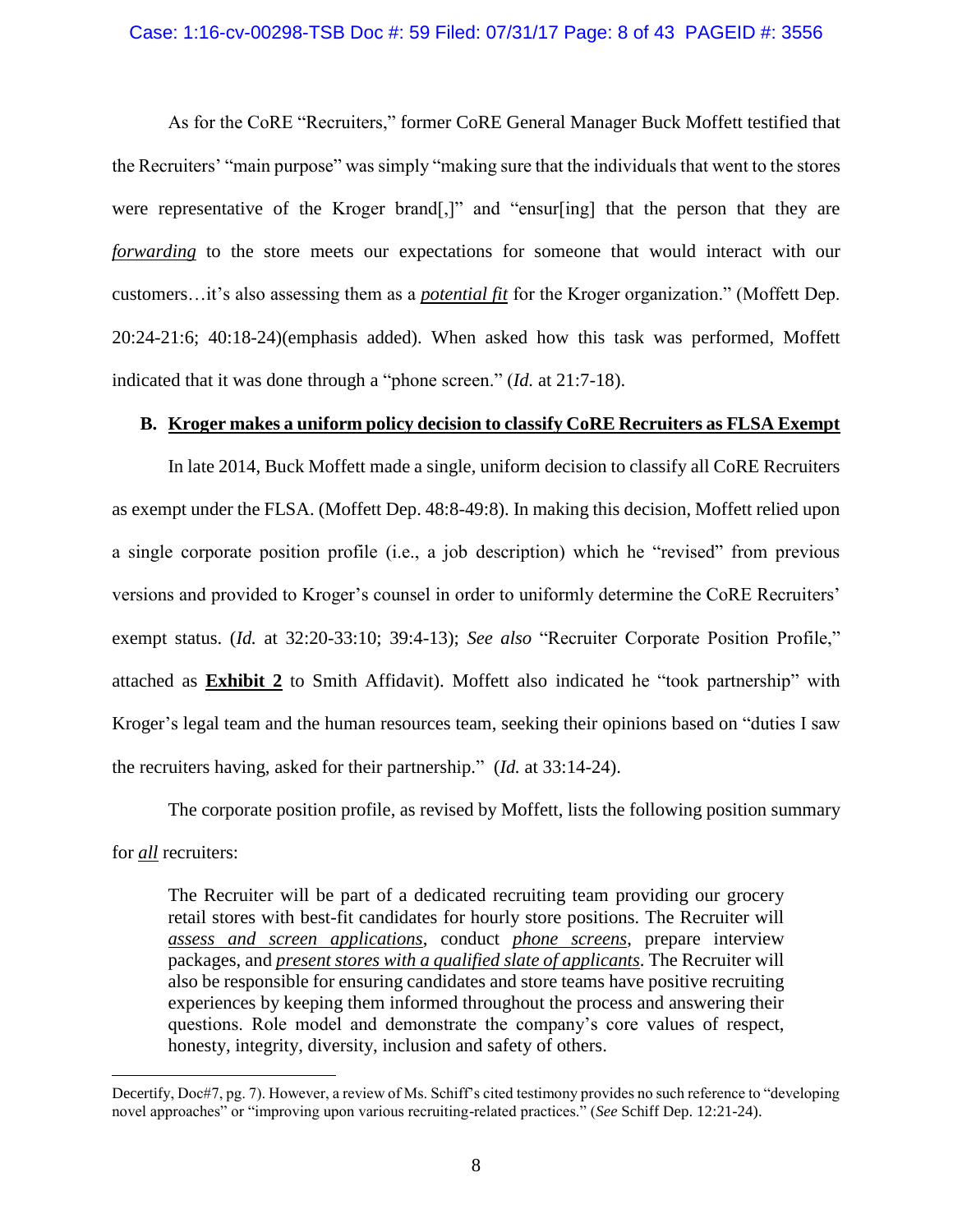(**Exhibit 2** to Smith Affidavit). The profile also lists certain "essential job functions" for CoRE Recruiters, which indicate up front that Recruiters will "*screen candidate applications* using bestfit criteria such as availability and behavioral assessment," and "*conduct phone screens* to confirm interest and availability and share information about the position." (*Id.*). As set forth above, Moffett made this determination with respect to *all* Recruiters, based on their common job duties and a common job description.

# **C. CoRE Recruiters are entirely interchangeable among various recruiting teams.**

CoRE Recruiters were separated into various teams (e.g., Houston, Atlanta, Fry's, Ralph's, Mass Hire) based upon geographic region or Kroger divisions at CoRE. (*See also* Schiff Dep. 37:4-15). This division is set forth in Kroger's provided organizational chart:



(*See* **Exhibit 3** to Smith Affidavit).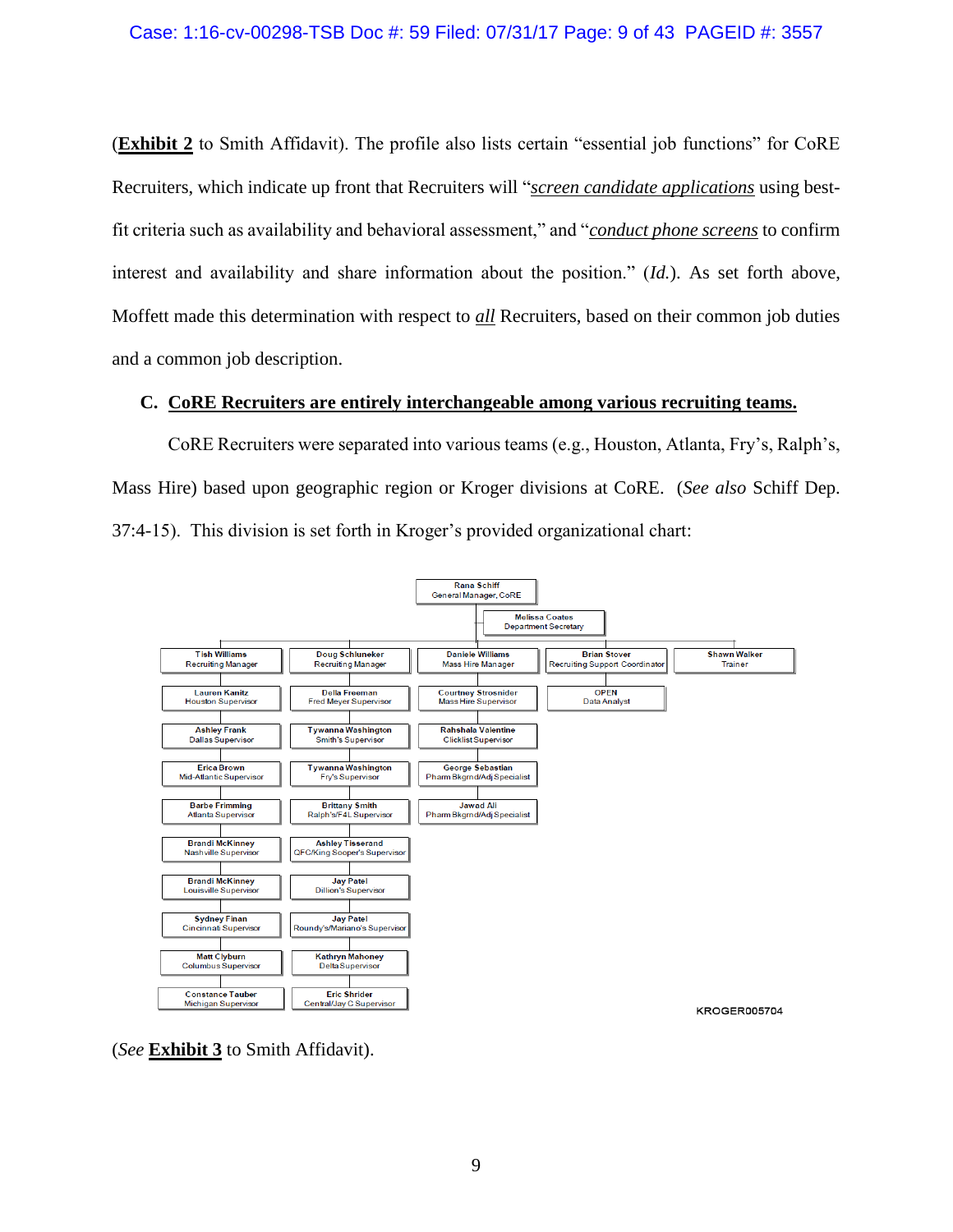Despite such division, all CoRE Recruiters were entirely interchangeable between teams

in performing their duties, and were in fact consistently interchanged. Former CoRE Manager

Buck Moffett indicated that he would regularly move recruiters to different divisions at CoRE to

ensure division needs were met:

A. So I would make sure that the staffing stayed consistent, so if we had folks that left or if we had folks that, you know, had potentially gone on leave or anything, to make sure the divisions had the support that they needed to be able to meet their hiring goals.

So if we needed to hire additional folks **or if we needed to move folks around within teams**, then we would – I would monitor that to make sure that they were supported as they needed to be.

# Q. And you could do that to cover some needs if some areas were more pressed than others, **to move some recruiters around to different divisions; is that correct**?

# A. **That's correct**.

(Moffett Dep. 106:7-23). Class members also confirmed this fact, indicating that they would regularly support other teams' "needs" as part of their regular job duties. (Hardesty Dep. 31:21- 32:4; Chipman Dep. 79:2-8; Hickey Dep. 68:1-69:2; Rutledge Dep. 14:25-15:3; 58:15-59:2; Ward Dep. 26:8-23; Burchett Dep. 47:13-24). Opt-In Kelly Rutledge further explained this, indicating that she worked for other teams "quite frequently." (Rutledge Dep. 58:18-59:21). She indicated that CoRE instituted a "CoRE all blitz" that would take place on Wednesdays, in which the supervisors would rotate their teams to various other teams who had hiring needs, and their team would assist. (*Id.*). In addition to the "CoRE all blitzes," Rutledge also testified to assisting other teams *on a daily basis* with their regular needs:

> Q. And from – would that be the extent of your working with other teams is through these blitzes?

> A. No, it wasn't just for the CoRE all blitz. If we were slow on work and other teams had a high amount of needs, we would hop on their inbound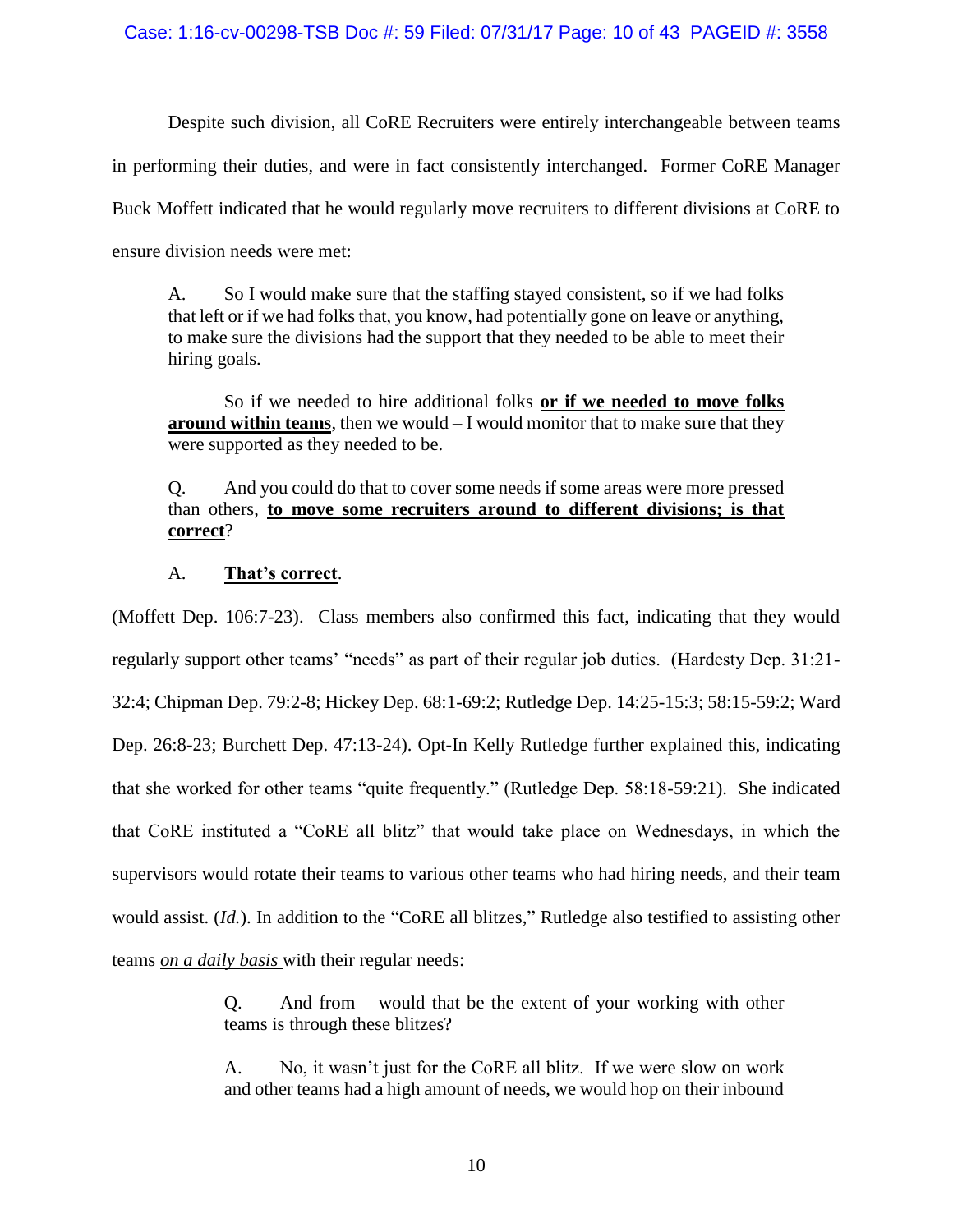and take phone calls for them and schedule interviews for that division. There would also be times where we would take outbound calls. So we would reach out to another division or vice versa and take a store and begin calling on applicants. That happened very regularly. Daily.

(*Id.* at 59:22-60:10). Similarly, Marye Ward testified that if a team does not have enough people

"everybody's in the queue." (Ward Dep. 26:18-23). This would include calls for an east coast

team, or the mass hire team. (*Id.* at 27:1-11).

# **D. CoRE Recruiters' primary job duties are screening online job applicants and scheduling in-store interviews**

CoRE Recruiters had the primary job duty of screening online job applicants and

scheduling them for in-store interviews. All of the deposed class members testified that, in one

way or another, they performed such duties on a regular basis:

- (1) Reviewed applications in preparation for conducting a phone screen: (Hardesty 85:21-86:8; Chipman 138:1-17; Hickey 86:25-87:24; Rutledge 44:15-45:11; Burchett 27:17-21, 62:12-19; Hom 42:23-43:9; Ward 29:17-30:8);
- (2) Conducted phone screens of online applicants, typically using a Kroger provided script. (Hardesty 79:24-80:19; Chipman 170:2-21; Hickey 51:22- 52:19; Rutledge 65:15-66:5; Burchett 58:21-59:6; Hom 36:18-38:24; Ward 38:16-40:17); and
- (3) Scheduled applicants for an in-store interview if they were able to provide answers to the screening questions. (Hardesty 89:24-90:3; Chipman 79:14-25; Burchett 66:5-7; Hickey 54:10-14; Rutledge 58:2-12; Burchett:63:13-19; Hom 28:9-17; Ward 33:6-11).

(*See also* Declarations of Named and Opt-In Plaintiffs, Exhibit E-L of Named Plaintiff's Motion

for Certification). Many of the class members testified that these screening and scheduling

functions were their main or primary duty, (Chipman Dep. 83:3-6; Hardesty Dep. 174:25-175:7;

Hickey Dep. 47:20-21; Rutledge 121:14-16), and no class member testified that they did not

perform these tasks.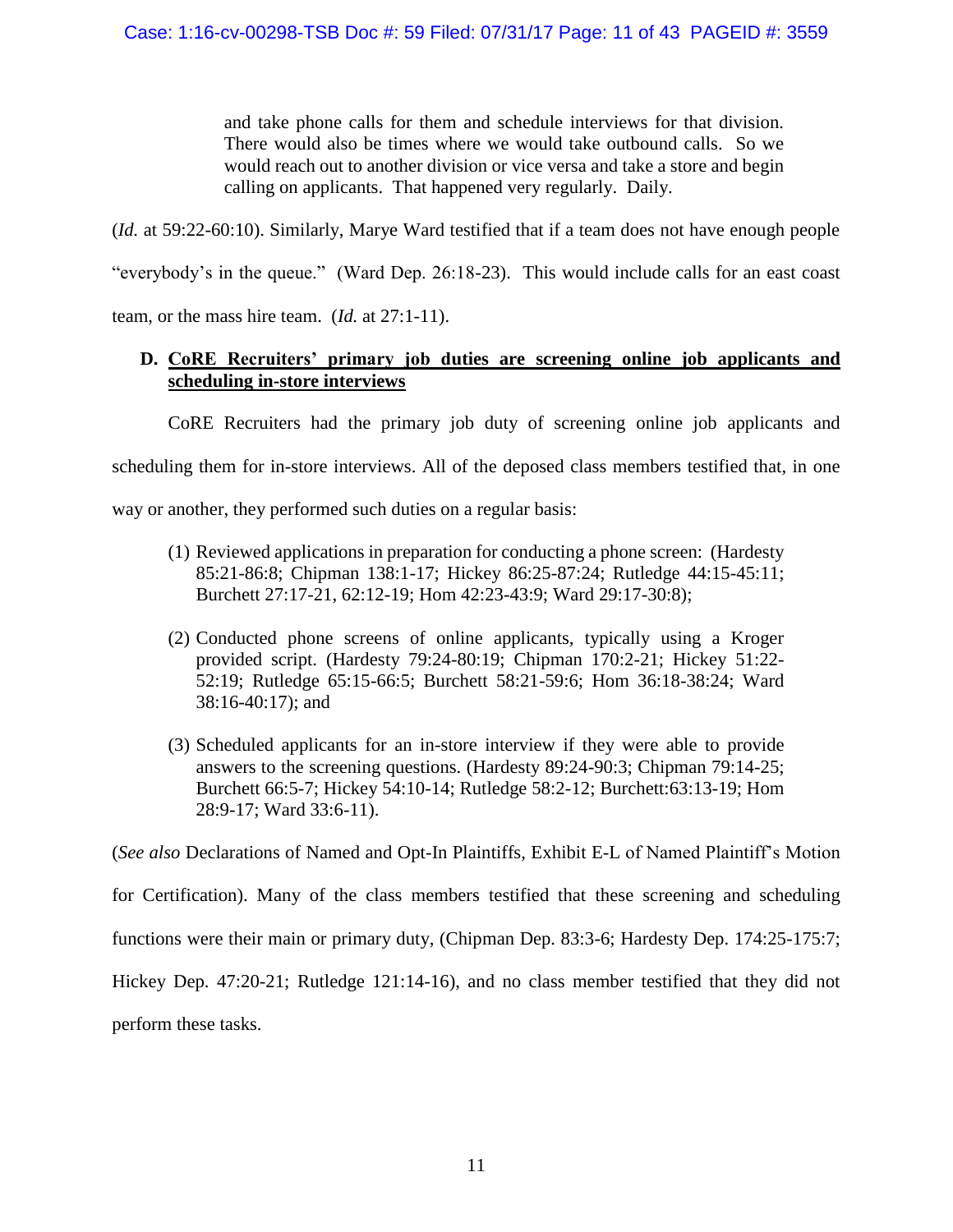Kroger similarly concedes in its Fed. R. Civ. P.  $30(b)(6)^3$  testimony, provided by current CoRE General Manager Rana Schiff, that all CoRE Recruiters perform the three main duties of (1) reviewing candidate's applications; (2) phone screening candidates and scheduling interviews; and (3) forwarding candidates to store specific job requisitions. (Schiff Dep. 102:4-103:9; *See* also pg. 18 of **Exhibit 4** to Smith Affidavit).

Kroger-provided weekly call data also shows that **CoRE Recruiters spent the vast majority of their workdays performing these three main duties**. (*See* **Exhibit 5** to Smith Affidavit). Specifically, a review and analysis of Kroger's phone records indicates that class members averaged *upwards of 85% of a CoRE Recruiter's day in "recruiting time," making outbound and receiving inbound calls* from online job applicants: <sup>4</sup>

| <b>Class Member</b>    | <b>Average Recruiting</b> |
|------------------------|---------------------------|
|                        | <b>Time</b>               |
| <b>Joseph Hardesty</b> | 86%                       |
| Derek Chipman          | 83%                       |
| Alexandra Cooper       | 94%                       |
| Marye Ward             | 72%                       |
| Rhonda Furr            | 73%                       |
| <b>Curtis Flint</b>    | 95%                       |
| <b>Matt Taske</b>      | 87%                       |
| Michael Kovatch        | 87%                       |
| Amanda Gayhart         | 80%                       |

| <b>Class Member</b> | <b>Average Recruiting</b> |
|---------------------|---------------------------|
|                     | Time                      |
| Jessica Conroy      | 93%                       |
| Corbin Hom          | 86%                       |
| Ckris Matibiri      | 86%                       |
| Rondalyn West       | 85%                       |
| Craig McIntire      | 92%                       |
| <b>Wahid Lewis</b>  | 93%                       |
| <b>Jacob Cress</b>  | 81%                       |
| Jalen Johnson       | 81%                       |
| Kelly Rutledge      | 86%                       |
| Latasha Moore       | 84%                       |

 $\overline{a}$ <sup>3</sup> Rana Schiff is Kroger's designated Fed. R. Civ. P. 30(b)(6) witness with respect to providing information on CoRE policies and procedures pertaining to CoRE Recruiters. (Schiff Dep., Exhibit 1). The purpose of designating a 30(b)(6) witness is to preclude a party from having to guess which corporate official they need to depose in an attempt to learn a corporate party's version of an issue and to "avoid the practice of 'bandying' by the corporation, where individual officers or employees disclaim knowledge of material facts that are clearly known to the corporate entity. *Janko Enters. v. Long John Silvers, Inc.*, 2014 U.S. Dist. LEXIS 185334, \*15 (W.D. Ky. Apr. 2, 2014). As a 30(b)(6) witness, Ms. Schiff's answers are binding on Kroger in the same way the answers of any other witness are binding on that witness. *Kelly Servs. v. Creative Harbor, LLC*, 846 F.3d 857, 867 (6th Cir. Jan 23, 2017). Ms. Schiff's answers are the answers of Kroger with respect to whether the CoRE Recruiters are similarly situated.

<sup>4</sup> These averages were calculated by dividing the "total recruiting time" for a CoRE Recruiter in a particular week (shown in spreadsheets attached as **Exhibit 5** to Smith Affidavit) by the staffed time less the recruiter's time in "lunch" (staffed time (-) hours in lunch). These averages are summaries of evidence provided by Kroger. Certain class members, including Madeline Hickey, Kimberly Burchett, Sara Elkins-Schumann, Christian Bradley, Jeremy Hadden, and Lawanna Haskins, were not employed during periods in which Kroger provided weekly aux spreadsheet data. As such, these individuals' call averages are not included in the chart.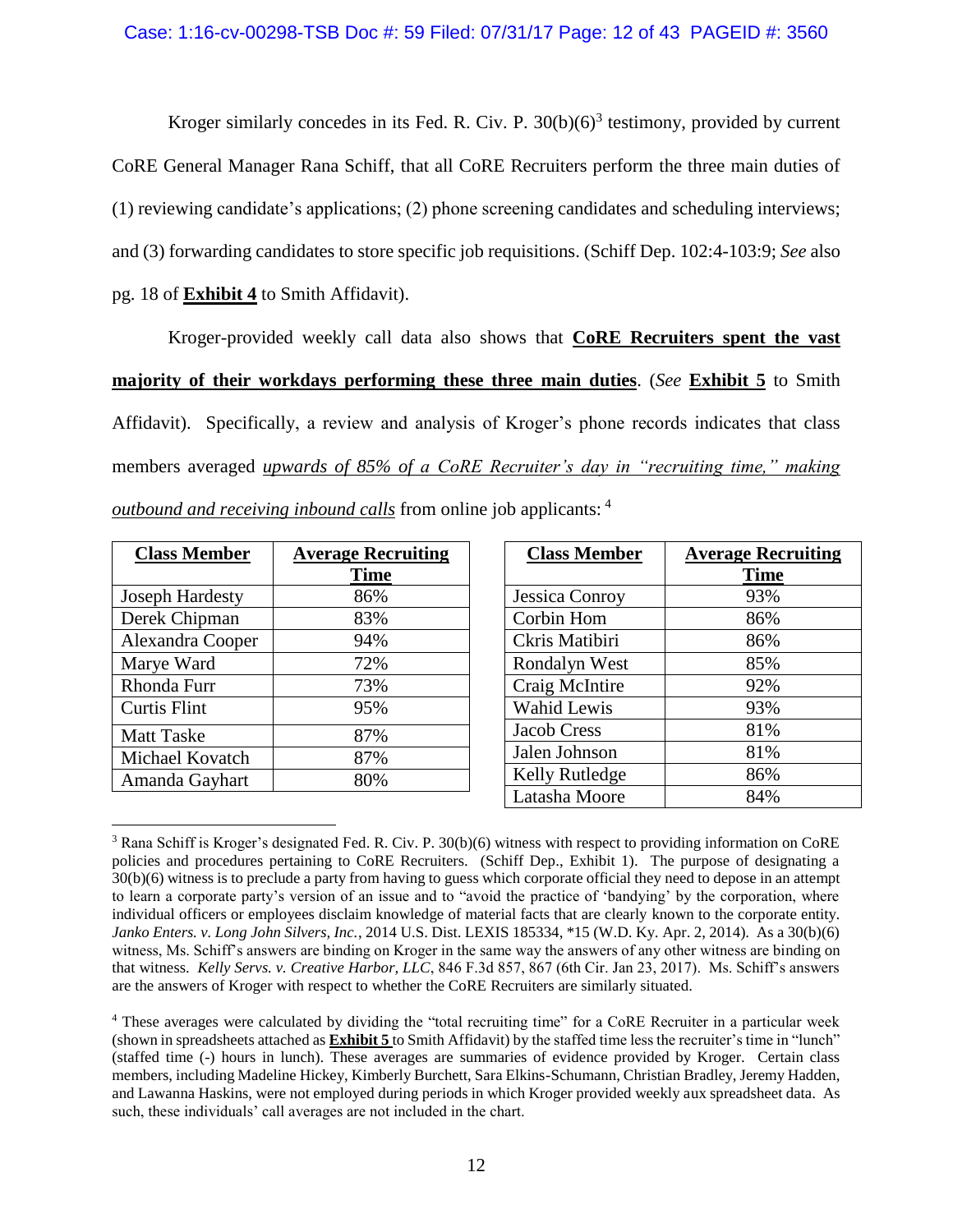| TOTAL<br>IAL<br>-           | $17\%$<br>0E<br>oz |  |  |
|-----------------------------|--------------------|--|--|
| <b>GE</b><br>$\overline{A}$ |                    |  |  |

(*See* Kroger "Aux Record Spreadsheets" attached as **Exhibit 5** to Smith Affidavit). The testimony of the CoRE Recruiters also confirms that the majority of the remaining 14.5% of a CoRE Recruiter's time was spent engaging in the same preparation for, or accounting of, the performance of the CoRE Recruiter's primary duties on the phone system. (Hardesty Dep. 112:7-18; Chipman 216:5-217:16; Rutledge Dep. 122:24-123:4; 126:1-7; Hickey Dep. 99:11-100:2)

1. All CoRE Recruiters review online job applications using Kroger-provided software.

In performing their screening and scheduling functions, class members all utilized the same Kroger-provided software "KnowMe" (Kroger's "Applicant Tracking System"). (Schiff Dep. 207:21-23). The purpose of this was to review the applicant's online job application to look for an applicant's minimum qualifications, including their availability, that they met minimum age requirements for a position, their job preference, and that their application did not contain items that Kroger determined to make them un-hireable (criminal history, re-hire status, etc.). (*Id.* at 103:10-22).

Kroger makes blatantly exaggerated attempts to claim that some class members conducted "in-depth reviews" and used "complete discretion" in reviewing such online applications.<sup>5</sup> A complete review of deposition testimony, however, reveals this contention to be false. First, contrary to Kroger' contentions, Opt-In Plaintiff Kelly Rutledge testified as to the limited nature of what was reviewed:

<sup>&</sup>lt;sup>5</sup> A review of Kroger's motion reveals that it is largely based upon the repetition of unsubstantiated exaggerated phrases, including "night and day" (pp. 4, 6, 8, 13), "extensive variations" (p. 6), "stark differences" (p. 7), "stark contrast" (p. 9), "varies significantly" (p. 14), "vastly different" (p. 16), "worlds apart" (p. 20), and "wide disparity" (p. 21). All of the above are clearly intended to prevent the Court from seeing that any differences between the CoRE Recruiters are either trivial or nonexistent. (*See* Defendant's Motion for Decertification, Doc#47 pp. 4, 6-9, 13-14, 16, 20-21).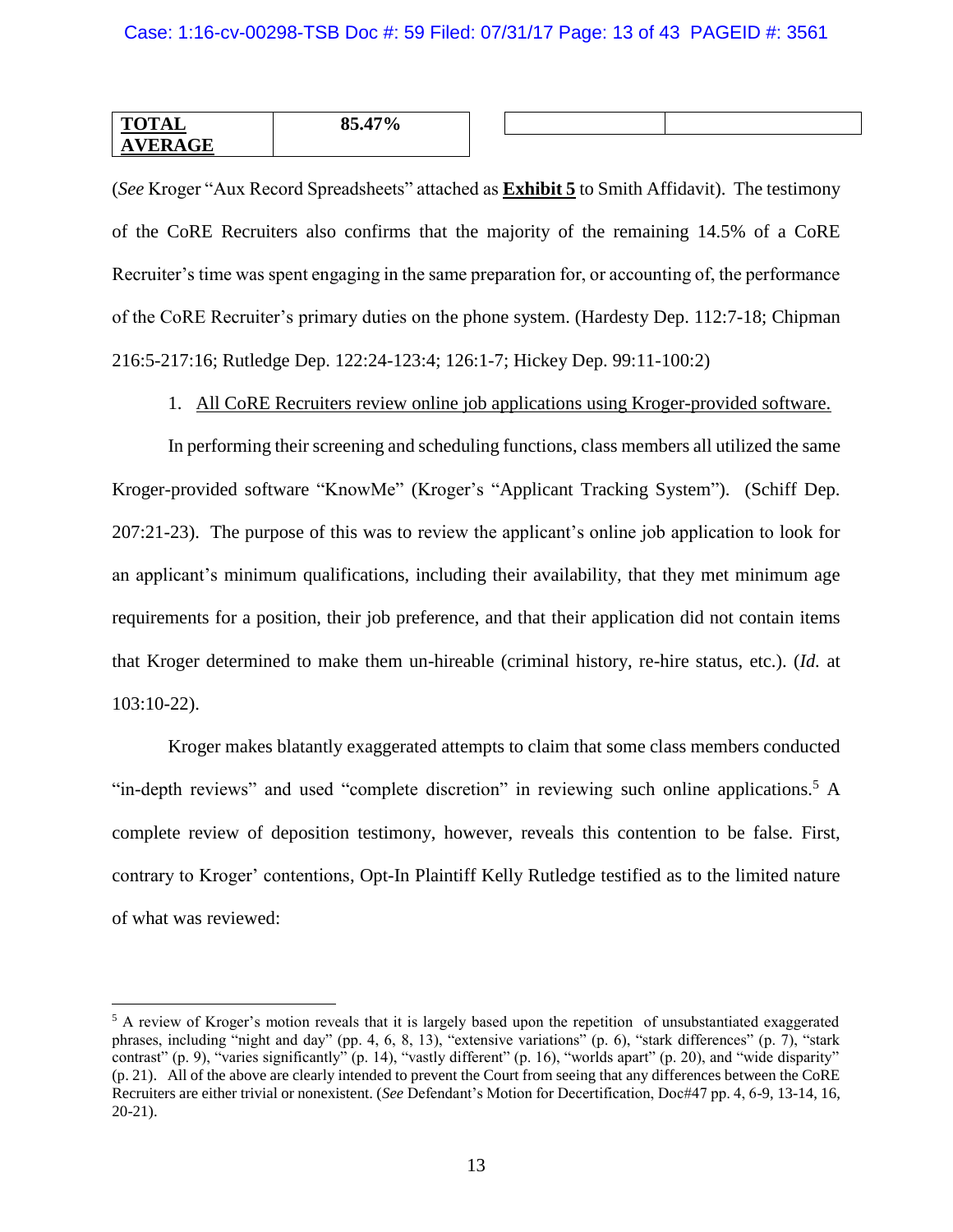Q. What was your process when you were reviewing applicants for open positions?

A. To walk you through what my eyes went to as I open an application, to the best of my ability, as I can recall, the first thing that I did was check to see if applicants were already in the process at any other locations, if they were already scheduled for an interview at another store, if they had already been phone-screened and declined or declined from the store, and just any other employments – or employment, excuse me, application status that might be in the system.

Beyond that, I would look to see if they've ever been employed with Kroger before, then I would look to see what their top two positions of interest are as well as their availability start date.

After that I would view their weekly availability as far as shifts are concerned. And then below that fell education and employment history.

(Rutledge Dep. 44:15-45:11). Rutledge stated that the determining factors in whether to call an applicant for a "phone screen" were (1) whether the candidate had been declined recently by a store; (2) whether the candidate had a criminal background which fell on a decline list provided by Kroger; (3) whether the candidate had availability that would meet the store's stated needs; or (4) whether the candidate currently worked for a competitor. (*Id.* at 46:19-47:5; 47:16-48:15; 49:3- 17). While Rutledge sometimes looked at "employment history," this was simply as a "means to understand their background to try to help sway them into the right position for them." (*Id.* at 35:8- 16). Rutledge never testified to declining or rejecting an applicant because they had no work history or education. Indeed, this would make little sense as the vast majority of positions for which CoRE Recruiters scheduled interviews (i.e., bagger, cashier, stocker, etc.) required no prior job experience or education.

Opt-In Plaintiff Corbin Hom similarly testified that the determining factors in whether to schedule an applicant were (1) criminal background; (2) age requirements; and (3) availability and job preference. (Hom Dep. 46:17-47:21). Similar to Rutledge, he indicated that while he might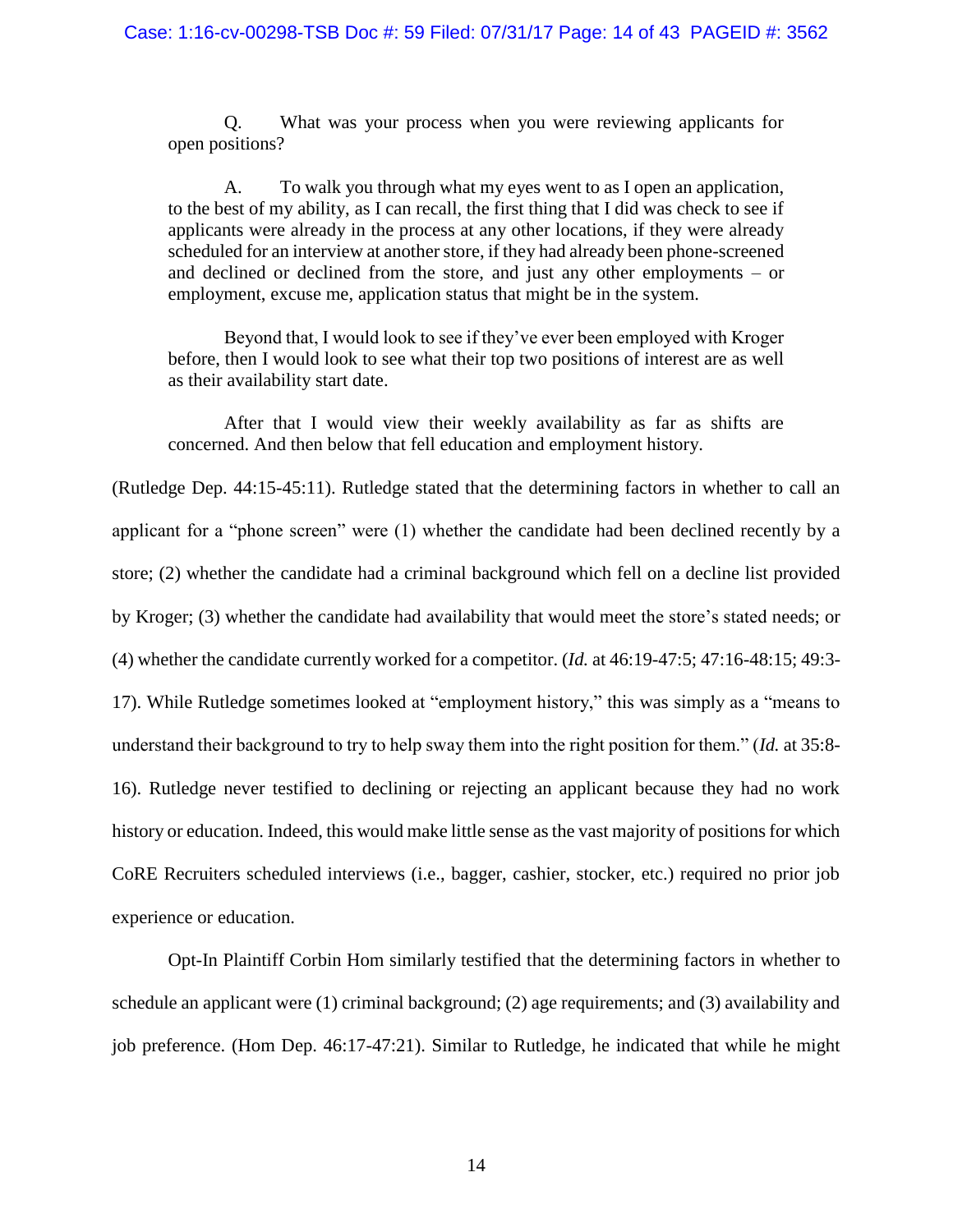#### Case: 1:16-cv-00298-TSB Doc #: 59 Filed: 07/31/17 Page: 15 of 43 PAGEID #: 3563

check work experience, he "wasn't too hopped up on that" and would utilize it simply as a means to sway an applicant into a particular open position. (*Id.* at 43:4-9; 49:7-17).

Other class members testified to a similarly minimal process in reviewing applications. Named Plaintiff Derek Chipman indicated he was primarily looking at applicant availability, age requirements, and rehire eligibility status when he reviewed an applicant's online job application. (Chipman Dep. 139:18-140:7). Named Plaintiffs Joseph Hardesty and Madeline Hickey stated that they would primarily review an applicant's availability and job preference prior to making a call. (Hardesty Dep. 85:21-86:8; Hickey Dep. 86:25-87:11). Hickey indicated she would also sometimes review an applicant's employment background, if it was provided, though (like the others) she never testified to declining an applicant based upon work history. (*Id.* at 87:22-24).

Other class members testified to an even simpler process of reviewing applications. Opt-In Kim Burchett testified that during her employment (November 2014-March 2015), CoRE Recruiters basically "had to call whoever applied," which is exactly what she did. (Burchett Dep. 62:12-23). Opt-In Marye Ward testified that she would contact all applicants, because she was required to contact 45 people and schedule 18 interviews per day. (Ward Dep. 28:23-29:3). Thus, a review of the CoRE Recruiter's actual testimony confirms that, at most, only trivial differences existed with the *de minimus* aspects of the performance of their duties and that they always remained interchangeable with one another.

# 2. All CoRE Recruiters conduct "phone screens" using a standard Kroger "recruiting script."

Following the online job application review, *all* CoRE Recruiters would conduct a "phone screen" using a "Recruiting Script" provided by Kroger. This script included detailed instructions for all CoRE Recruiters, including (1) Introduction and Position details; (2) Screening Questions;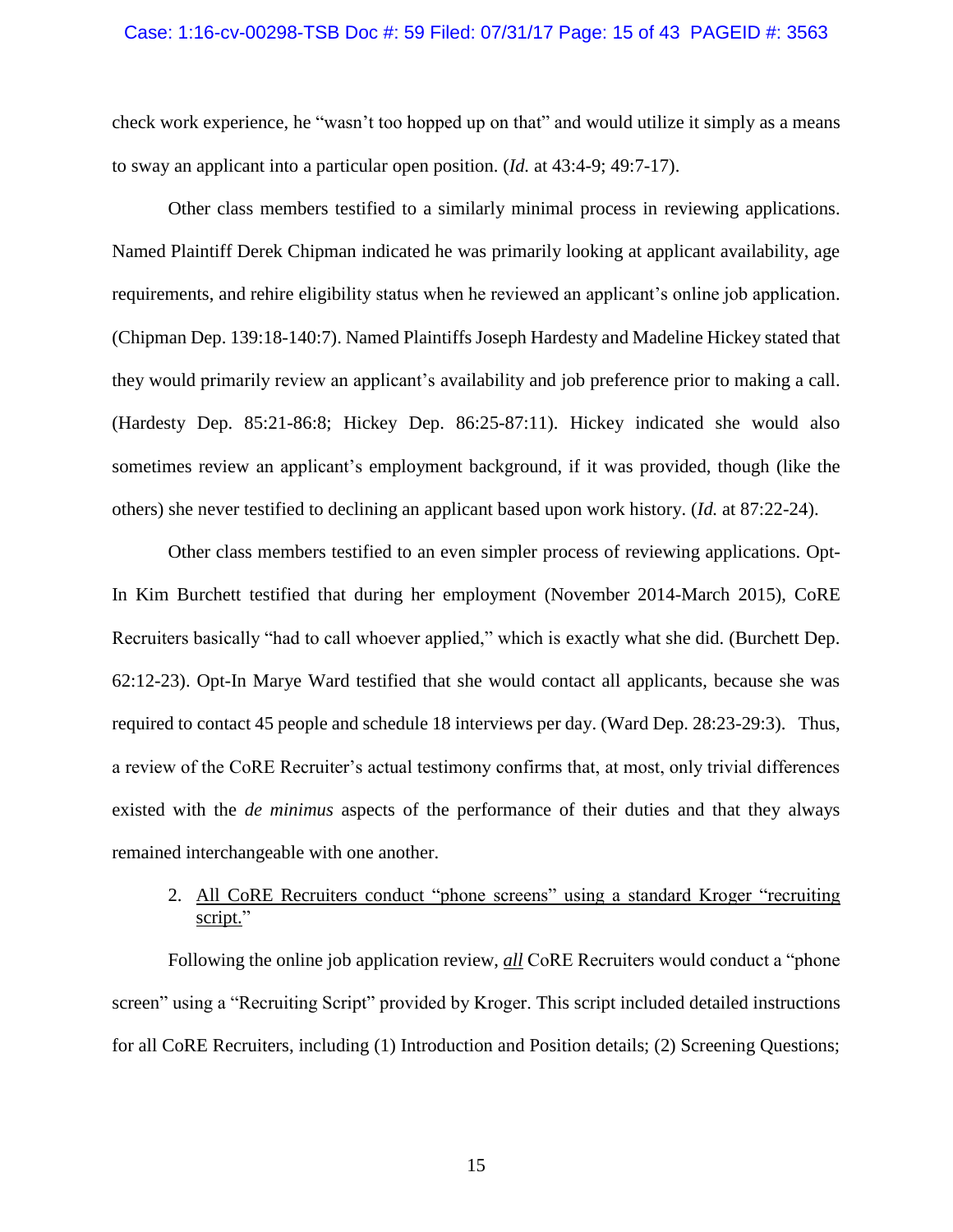## Case: 1:16-cv-00298-TSB Doc #: 59 Filed: 07/31/17 Page: 16 of 43 PAGEID #: 3564

(3) Scheduling an Interview; and (4) Declining a Candidate. (*See* **Exhibit 6** to Smith Affidavit).

The "screening questions" on the script are outlined in bold, red font, which state:

- 1. What is it about working at (Banner Name) that interests you the most?
- 2. As a (Position Title), what specific things would you do or say in order to provide friendly customer service to our customers?
- 3. Can you tell me about a work or academic related experience that you are most proud of?<sup>6</sup>

(*Id.*). The portions of the script in bold font were required to be read word-for-word. (Hom Dep. 37:22-38:4; Rutledge Dep. 69:4-13; *See also* Schiff Dep. 131:1-18). As long as an applicant provided minimal answers to the three screening questions (or sometimes any answer at all), Recruiters would generally schedule the applicant for an in-store interview. (Whitlow Dep. 17:16- 22; Chipman Dep. 171-172:4-25, 1-15; Hickey Dep. 55:19-56:21; Hardesty Dep. 80:15-81:6; Hom Dep. 24:9-16, 25:1-15; Rutledge Dep. 75:14-17; Ward Dep. 40:21-25; 42:8-24; Burchett Dep. 66:5-7).

Similar to the application review, Kroger embellishes testimony in order to claim the "phone screen" process was different for each recruiter. However, a more detailed review of Opt-In testimony reveals that this is simply not true. Opt-In Plaintiff Corbin Hom, who Kroger heavily focuses on as someone who used "compete discretion and independent judgment,"<sup>7</sup> provides a simple overview of what the "phone screen" process looks like:

Q. What was the process?

 $\overline{a}$ 

A.  $So-I can repeat it all to you right now if you want, but basically we would$ ask them if they're still interested in the location that they applied to, tell them the position we're reaching out to them about, tell them about the starting rate of pay,

<sup>&</sup>lt;sup>6</sup> In 2016, following the filing of the present lawsuit, the screening questions in the script appear to have been revised with the following three questions: (1) what specific actions could you take as a (Position Title) to make sure we provide exceptional service to our customers; (2) We also seek to provide an environment where our associates and customers will feel valued and inspired. If you were hired as a (Position Title), what could you do to appreciate our customers?; and (3) We encourage you to make decisions and take action to provide excellent customer service. Tell me about a challenge or situation that you have faced and how you helped to resolve it. *See* **Exhibit 7** to Smith Affidavit).

<sup>7</sup> (*See* Defendant's Motion for Decertification, Doc#47, pg. 11).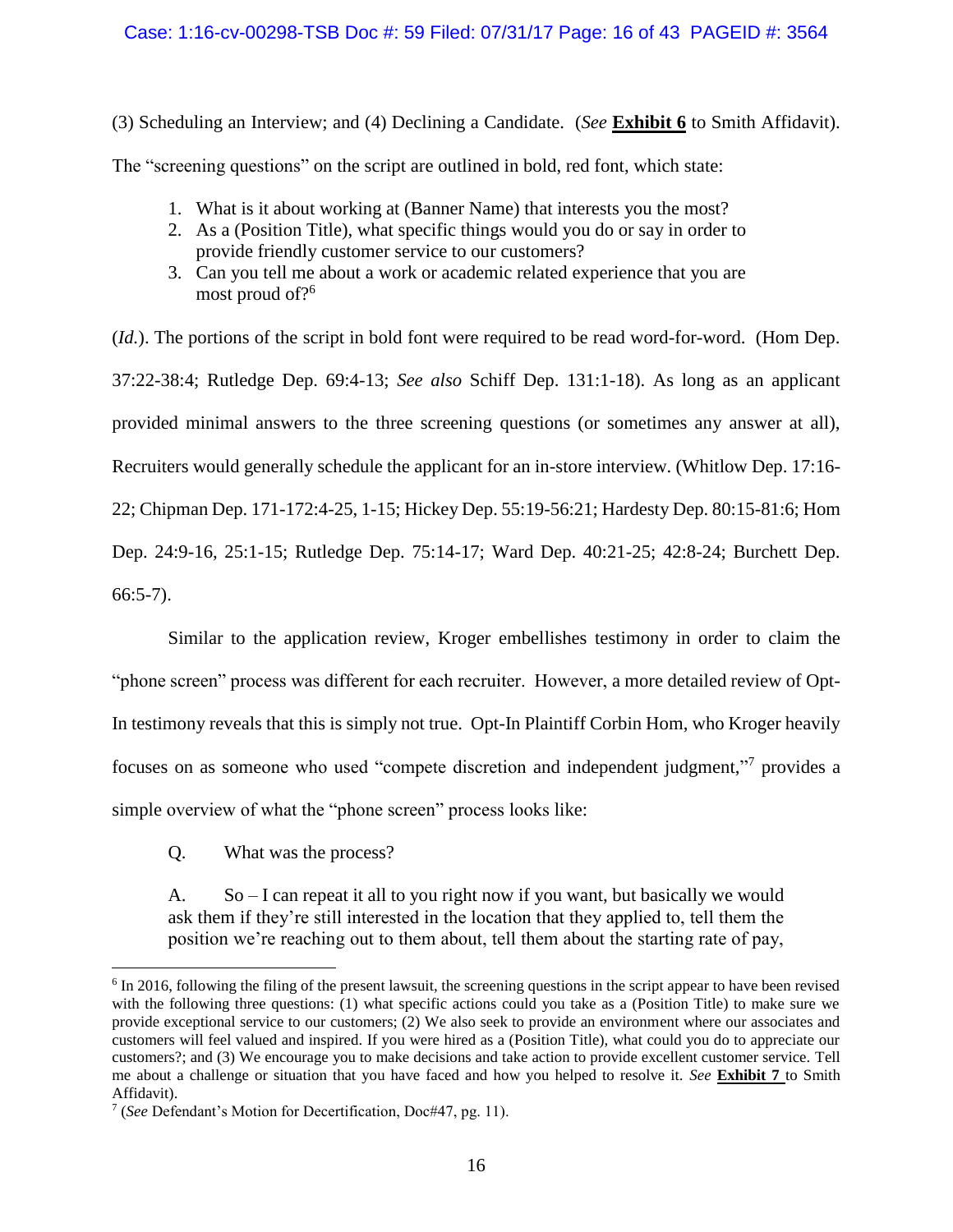and let them know that there's a chance for that to increase if they have comparable work experience.

And I'd tell them about the – their schedule a little bit, just how we don't have any say as to what their exact schedule would be, but I could give them, you know, they're looking for days and evenings, or it looks like they can, you know, work with their availability.

And then, other than that, just jump right into the questions, and then closing it out, just tell them all about, you know, the details of the interview, you know, what to expect, what to bring.

Tell them that they'll get drug tested and background check, things like that, and that the outcomes are just contingent on favorable outcomes of those.

(Hom Dep. 36:14-37:16). Hom indicated he would ask the three questions on the script, and would schedule an applicant for an in-store interview as long as they very simply gave "customer-oriented answers." (Hom Dep. 24:23-25:15; 38:9-11). Hom also indicated he may ask one or two extra related questions, including "what customer service means to them" and "why they're interested in Kroger." (*Id.* at 38:16-24). <sup>8</sup> At one point Hom also inquired about previous work experience on the call if the candidate did not mark it on their application, as he "kind of just wanted to learn a little bit more about them." (*Id.* at 39:8-15). However, he also indicated he later dropped this question. (*Id.*). Hom also testified that candidates did not have to have any previous comparable work experience to be scheduled. (*Id.* at 22:15-18). Hom indicated that these responses encompassed how he would determine whether an applicant met the minimum qualifications to schedule them for an in-store interview. (*Id.* 26:24-27:4).

Opt-In Kelly Rutledge testified to a very similar process in performing a phone screen. (Rutledge Dep. 65:15-66:5). Rutledge simply looked for responses that were "upbeat," that they were "able to answer the questions," and that they "could show some competency to customer

<sup>8</sup> While Hom labels these as "extra" questions, they appear to fall under the same umbrella of the three questions outlined in the script.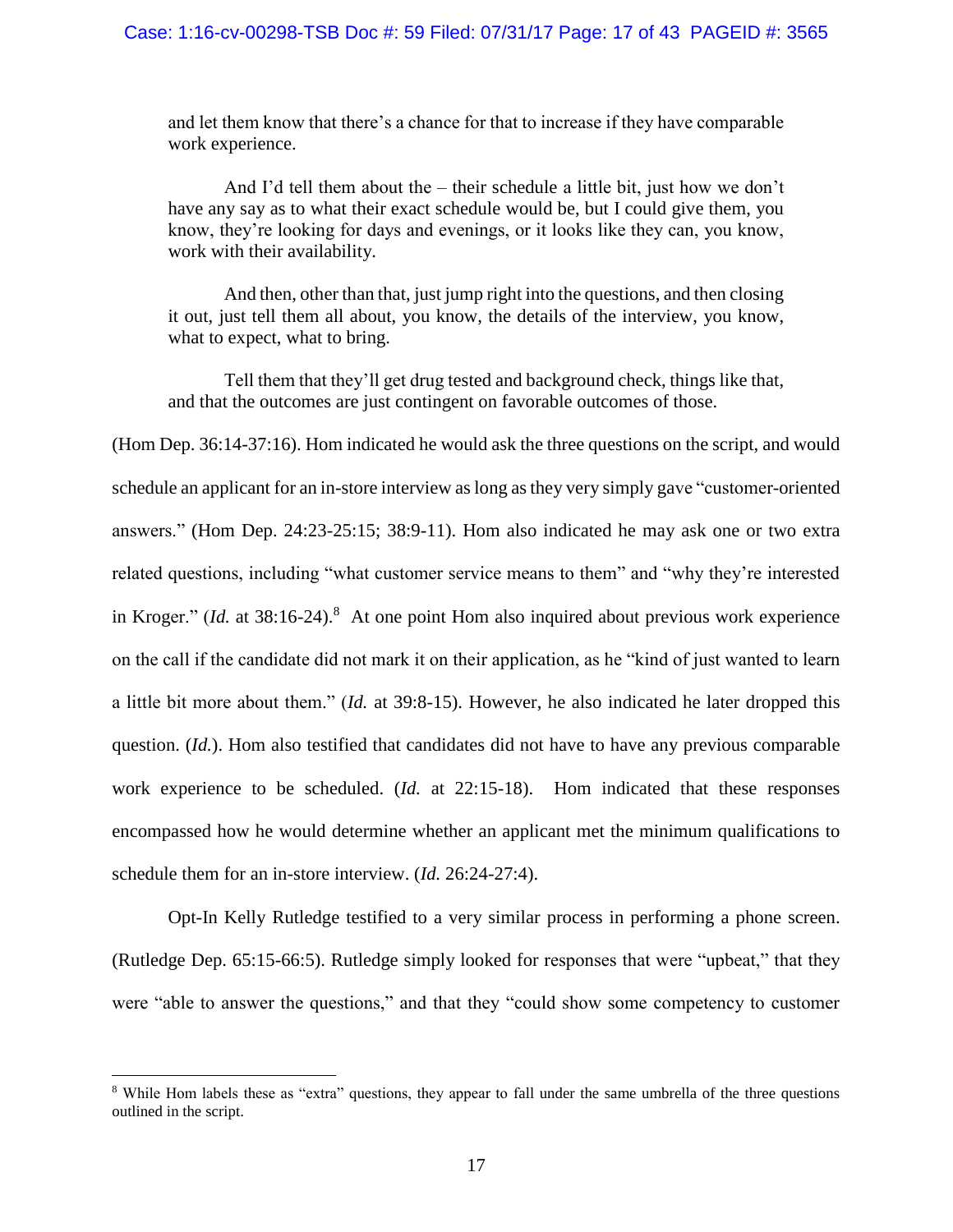service." (*Id.* at 68:10-16). **Rutledge estimated that she only declined about 3% of candidates she spoke with**, and mainly did so when an applicant used foul language in the screening process. (*Id.* at 74:10-75:17).

Other class members similarly testified to looking for "minimal" responses to the questions in the script. Named Plaintiff Chipman testified that as long as an applicant attempted to answer the questions, and did not provide a blatantly bad answer, they would be scheduled for an in-store interview. (Chipman Dep. 172:5-11). Per Chipman, examples of bad answers are using the "Fword" or indicating that he/she was fired after a conflict with the applicant's manager. (*Id.* at 172:14-23). Named Plaintiff Hickey indicated that she would often schedule a candidate for an interview so long as the candidate simply "answered the questions." (Hickey Dep. 55:10-12). Opt-In Kim Burchett indicated she was directed to schedule everyone unless they answered "I don't know." (Burchett Dep. 63:17-19). Named Plaintiff Joseph Hardesty indicated that "[q]uite frankly, if they answered the questions with almost any answer, we were told to schedule the interview." (Hardesty Dep. 80:17-19). Opt-In Marye Ward indicated she would "very rarely" reject an applicant, and could only think of circumstances where a candidate might "cuss" her out or call her the "N-word" in declining them. (Ward Dep. 42:8-24).

The fact is, every class member has testified to using the same Kroger-provided script, and scheduling applicants to an in-store interview so long as they provided some minimal type of answer to routine Kroger-provided screening questions. Critically, *no class members* testified to using any discretion in the hiring process beyond the ability to schedule an applicant for an instore interview.<sup>9</sup> As indicated above, the method by which each CoRE Recruiter used the Kroger

<sup>9</sup> Kroger's also provides a footnote in its brief claiming differences as to how CoRE Recruiters would exercise discretion and independent judgment in "managing their workload." (*See* Defendant's Motion for Decertification, Doc#47, pg. 13, fn.8). To be clear, any alleged "discretion" in managing work load is the classic example of a vague, *de minimis* task which does not establish a distinction, let alone any exemption under the FLSA. Certainly, even front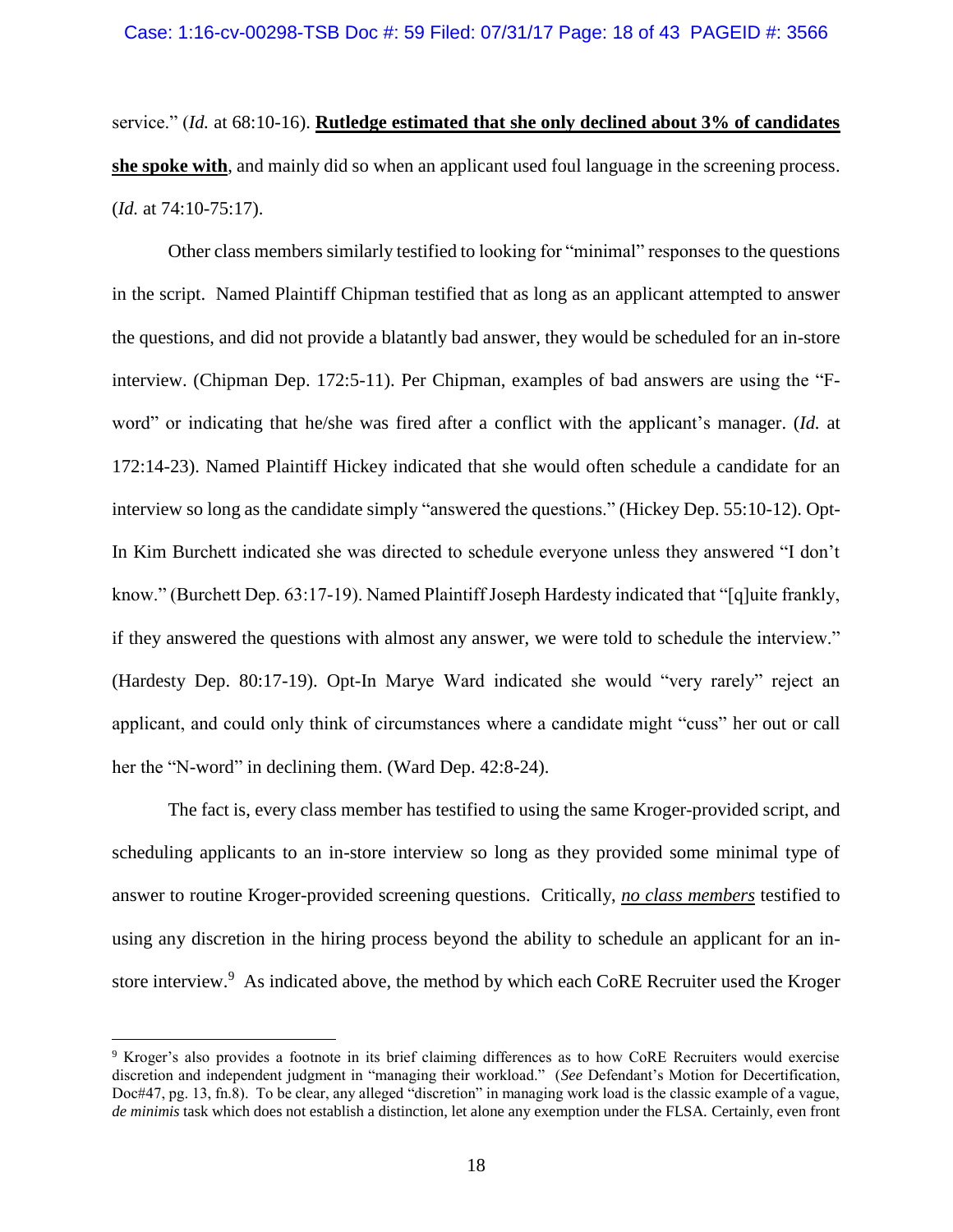#### Case: 1:16-cv-00298-TSB Doc #: 59 Filed: 07/31/17 Page: 19 of 43 PAGEID #: 3567

script and performed the phone screen for the purpose of merely forwarding on potential candidates was completely interchangeable.

# **E. All CoRE Recruiters have minimum numbers of calls to be made and interviews to be scheduled.**

CoRE Recruiters were required to meet a daily minimum numbers of calls made and interviews scheduled per day, further emphasizing that reviewing applications, performing phone screens, and scheduling interviews are the CoRE Recruiters' primary job functions. Opt-In Plaintiff Kim Burchett testified that when she became a Kroger employee, her minimum number of interviews to be scheduled went from 20 to 25 interviews set per day. (Burchett Dep. 53:13-16). Named Plaintiff Derek Chipman testified that Recruiters were told to schedule roughly 20 interviews per day. (Chipman Dep. 178:8-12). Opt-In Plaintiff Kelly Rutledge testified that she was consistently "coached" during one-on-ones with her supervisor for not meeting the more important "quantity" aspect of the job. (Rutledge 39:14-20; 40:13-22). Opt-In Plaintiff Marye Ward testified that "you have to make 45 calls and 18 interviews scheduled" per day, and because of this she felt compelled to call everyone who applied to her stores until she met that number. (Ward 28:2-3; 30:9-15). Opt-In Corbin Hom testified that he was required to provide his supervisor with his weekly "numbers," including how many interviews are sent based on his district. (Hom Dep. 68:19-25, 69:22-70:2).

Kroger's own documents acknowledge that there were minimum calls and interviews to be met each day. An e-mail from team supervisor Della Freeman, labeled "revisiting standards," indicates that Recruiters need to make at least 40 outbound calls daily, and that if a recruiter scheduled less than 12 interviews, they needed to email Ms. Freeman explaining why. (*See* **Exhibit** 

line factory workers may disagree as to the amount of discretion and independent judgment they utilize in "managing their workload" throughout the day.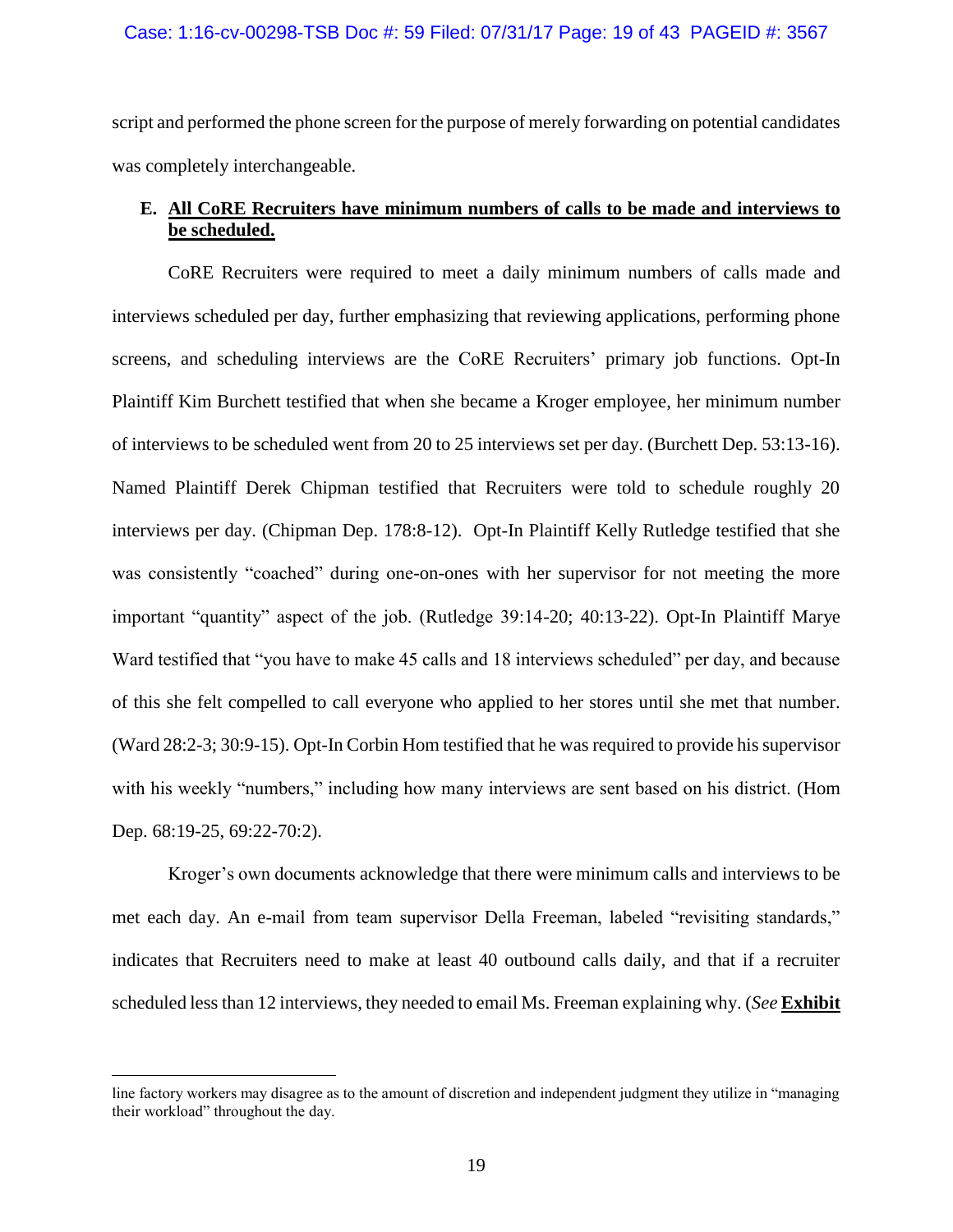#### Case: 1:16-cv-00298-TSB Doc #: 59 Filed: 07/31/17 Page: 20 of 43 PAGEID #: 3568

**8** to Smith Affidavit). Freeman also indicates in her e-mail that "any extracurricular that you choose to do, such as lunch and learn sessions, ARG's, classes, etc. are not a reason to cite why your interviews are low." (*Id.*). A nearly identical e-mail was sent by another team supervisor, Brittany Smith, with the same minimum requirements. (*Id.*).

CoRE Recruiters were "coached" when they did not meet or exceed their call or interview numbers. An e-mailed recap of a "coaching" against Opt-In Sara Elkins-Schumann indicates that she was coached for stopping at 15 interviews per day. (*See* **Exhibit 9** to Smith Affidavit). Her supervisor also "took time to discuss metrics, how many dials could have been made, went over phone screen report and the open req. report to show that there were additional calls that could have been made." (*Id*.) Opt-In Kelly Rutledge was coached on a monthly basis for not meeting the "quantity" aspects of her job. (Rutledge Dep. 39:14-20; 40:13-22). Opt-In Marye Ward indicated that she needed to meet her daily numbers of 18 interviews and 45 calls made "so I don't get in trouble with Doug [her supervisor]." (Ward Dep. 35:6-8).

Simply put, Kroger's main focus at CoRE was ensuring that enough calls were made and interviews were scheduled per day, further emphasizing the fact that the CoRE Recruiters were all similarly situated such that they shared the same primary job duty and could be evaluated and compared to one another using the exact same metrics.

# **F. Kroger's contention that certain CoRE Recruiters performed other duties (communicating with stores, training, etc.) is blatantly exaggerated and irrelevant to the primary duties at issue in this case.**

Kroger makes further exaggerated attempts to claim certain CoRE Recruiters had various duties related to "communications with store hiring personnel," "sourcing," "analyzing internal processes," and conducting "training." First, *none* of the testimony Kroger cites to regarding these purported "duties" negates the fact that *all* CoRE Recruiters had the primary job duty of screening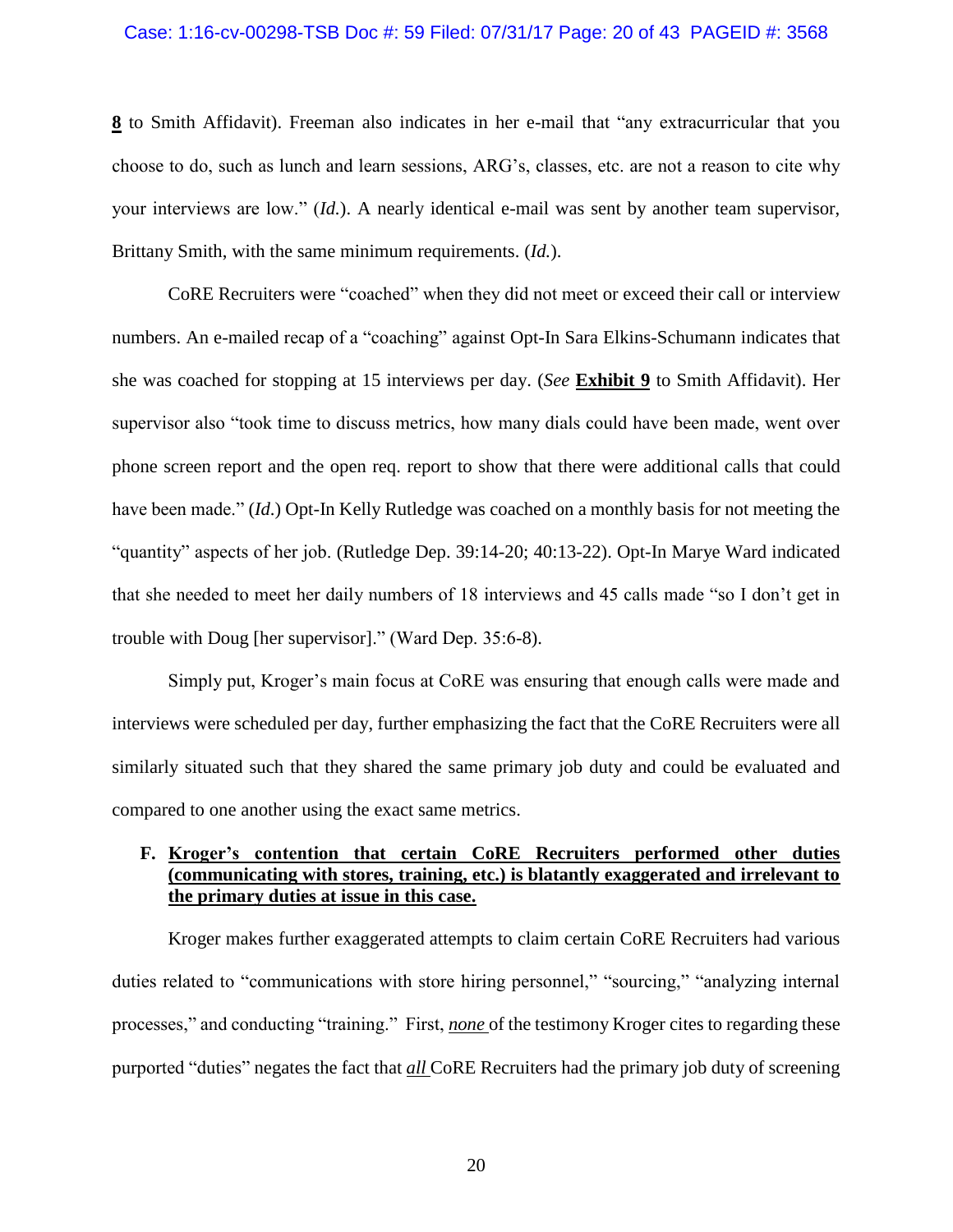#### Case: 1:16-cv-00298-TSB Doc #: 59 Filed: 07/31/17 Page: 21 of 43 PAGEID #: 3569

and scheduling online job applicants. As stated above, Kroger documents indicate the Recruiter's "main duties" are related to screening and scheduling, a fact confirmed by both Kroger and Opt-In testimony. Further, Kroger documents indicate that CoRE Recruiters spent 80-90% of their time in the Kroger phone systems making and receiving inbound calls, (with the majority of the remainder of the CoRE Recruiter's time being spent preparing for and accounting for the same), clearly indicating that screening and scheduling is what CoRE Recruiters spent the vast majority of their day doing.

Second, a more thorough review of the deposition testimony cited to by Kroger on each of these alleged "duties" indicates that nothing about these tasks makes any one CoRE Recruiter "exempt" under the FLSA. Rather, at best these "duties" were minimal assignments and/or communications, which were not part of the CoRE Recruiters' primary duties and the metrics by which they were evaluated; nor did it in any way effect the interchangeability of the CoRE Recruiters.

### 1. Direct communications with store hiring personnel.

Kroger attempts to mislead the Court into believing that certain CoRE Recruiters were regularly communicating with stores to "discuss and continuously improve the hiring process."<sup>10</sup> This contention is simply false, and easily explained by clarifications in the Opt-In testimony that Kroger relies upon.

Kroger claims Opt-In Corbin Hom "routinely communicated" with stores so that they would "trust candidates" he sent, "communicate regarding the flow of candidate applications," and "discuss problems with the hiring process."<sup>11</sup> However, a more thorough review of Hom's testimony makes clear that he would simply e-mail local stores to inform them that their "candidate

<sup>10</sup> (*See* Defendant's Motion for Decertification, Doc#47, pg. 13).

 $11$   $(Id.)$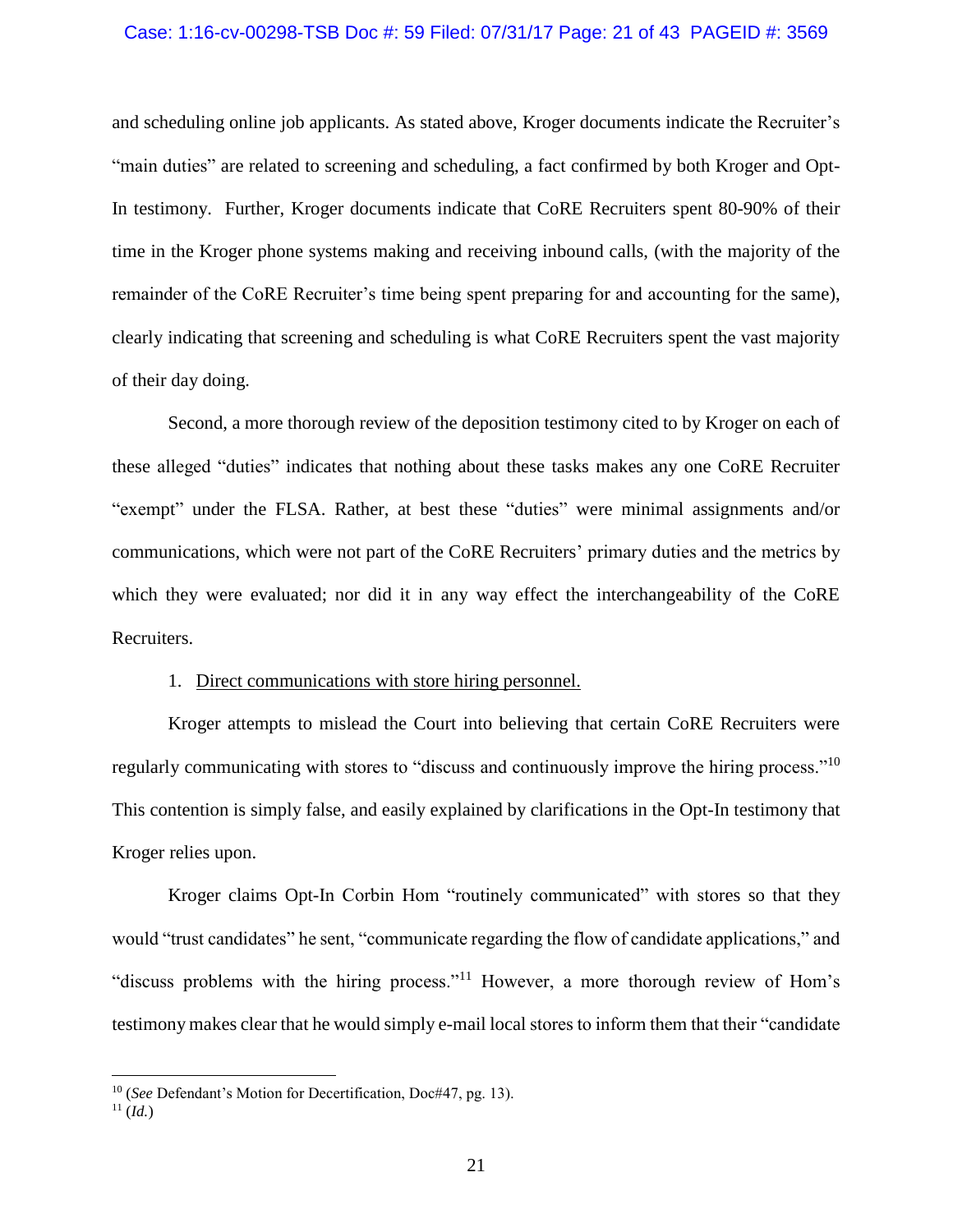#### Case: 1:16-cv-00298-TSB Doc #: 59 Filed: 07/31/17 Page: 22 of 43 PAGEID #: 3570

flow" is not that heavy," or might reach out to a store in the event a "candidate calls and claims" they went to their interview but no one was there." (Hom Dep. 60:17-61:20). Hom specifically indicates he *never* developed suggestions or ideas to increase applicant flow, and is not aware of any other CoRE Recruiter who has done so. (*Id.* at 62:10-19).

Opt-In Kelly Rutledge, who Kroger claims had "daily" communications to discuss "similar issues" to Hom, indicates that 95% of her communications with stores were via e-mail, and were typically were requests from the store to push candidates through the system without a phone screen, or regarding a store's request to focus on certain needs in scheduling interviews (i.e., needs for a bakery clerk, cashier, etc.). (Rutledge Dep. At 27:7-18).

Contrary to Kroger's contentions, there is simply nothing about this testimony which shows that CoRE Recruiters communicated with stores to "discuss and continuously improve the hiring process." Further, even if such CoRE Recruiters did engage in such tasks, it does not take away from the fact that these class members were still required to perform their primary screening and scheduling functions.

2. "Sourcing."

 $\overline{a}$ 

Next, Kroger attempts to apply its own "sourcing" definition to certain special assignments given to Named Plaintiffs Joseph Hardesty and Derek Chipman, in order to claim that these employees engaged in "sourcing candidates" as part of their job duties. To the contrary, neither of these individuals, nor any class member, testified to engaging in "sourcing" as that term is commonly used in the recruiting industry. (*See* Hickey Dep. 81:25-82:6; Rutledge Dep. 93:9-22; Ward Dep. 13-18).<sup>12</sup> Recruiter "sourcing" is the *proactive* searching for qualified job candidates

<sup>&</sup>lt;sup>12</sup> Named Plaintiff Derek Chipman testified to believing that sourcing is part of a "typical" recruiting process. However, he never testified that "sourcing" is part of the recruiting process at CoRE (contrary to Kroger's arguments). (Chipman Dep. 14:17-15-4).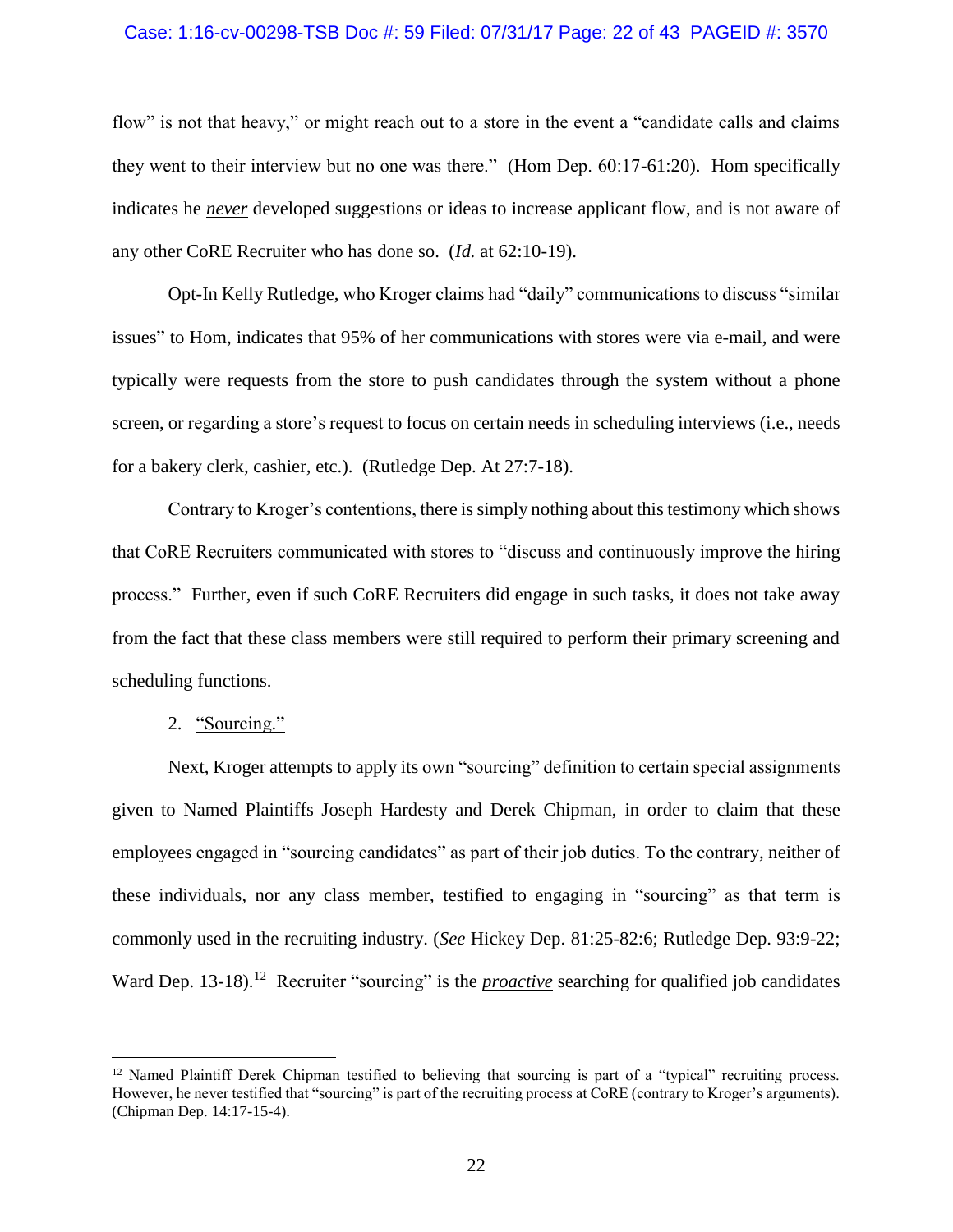### Case: 1:16-cv-00298-TSB Doc #: 59 Filed: 07/31/17 Page: 23 of 43 PAGEID #: 3571

for current or planned open positions; *it is not the reactive function of reviewing resumes and applications sent to the company in response to a job posting or pre-screening candidates*. 13

These two recruiters did not proactively search for qualified candidates as part of their regular job duties—rather, they spent the vast majority of their time screening online job applicants *who already applied*, and scheduled the same for in-store interviews. Indeed, both Hardesty and Chipman indicated that this alleged "sourcing" was extra or volunteer work, to be performed when their primary work was "slow." (Hardesty Dep. 174:22-175:6; Chipman Dep. 107:11-108:13). Further, the alleged work that Kroger claims is "sourcing" was seldom and limited at best (i.e., one weekend trip to Texas, one trip to Indiana to drop off flyers, one committee meeting to submit "ideas"). (Chipman Dep. 107:11-108:13; Hardesty Dep. 174:22-175:6). Simply put, such work never took away from these two class members primary duty of screening candidates.

# 3. "Analyzing internal processes to improve efficiencies and change the way CoRE operates."

On its third point, Kroger claims that Hardesty, Chipman, Rutledge, Hom and Burchett all engaged in "significant" activities "designed to analyze and improve how CoRE operated."<sup>14</sup> Again, Kroger takes various minor special assignments provided to CoRE Recruiters by their supervisors, in an attempt to claim that they are a part of the CoRE Recruiters' primary job function. A more detailed review of deposition testimony cited by Kroger makes clear that Kroger grossly exaggerates exactly what each of these recruiters were doing in these limited assignments, and how often they might perform them:<sup>15</sup>

| Hardesty | -Created a new script to guide recruiting for Kroger's General Office, which was |
|----------|----------------------------------------------------------------------------------|
|          | a "different recruiting function" involving salaried positions at Kroger's       |
|          | headquarters. (Hardesty Dep. $43:2-44:23$ ; $47:3-15$ ).                         |

<sup>13</sup> <https://www.shrm.org/resourcesandtools/tools-and-samples/hr-qa/pages/whatissourcing.aspx>

<sup>14</sup> (*See* Defendant's Motion for Decertification, Doc#47, pg. 15).

 $15$  The deposition testimony cited by Kroger in the following chart is clarified by bolded bullet points further explaining the nature of the tasks under discussion.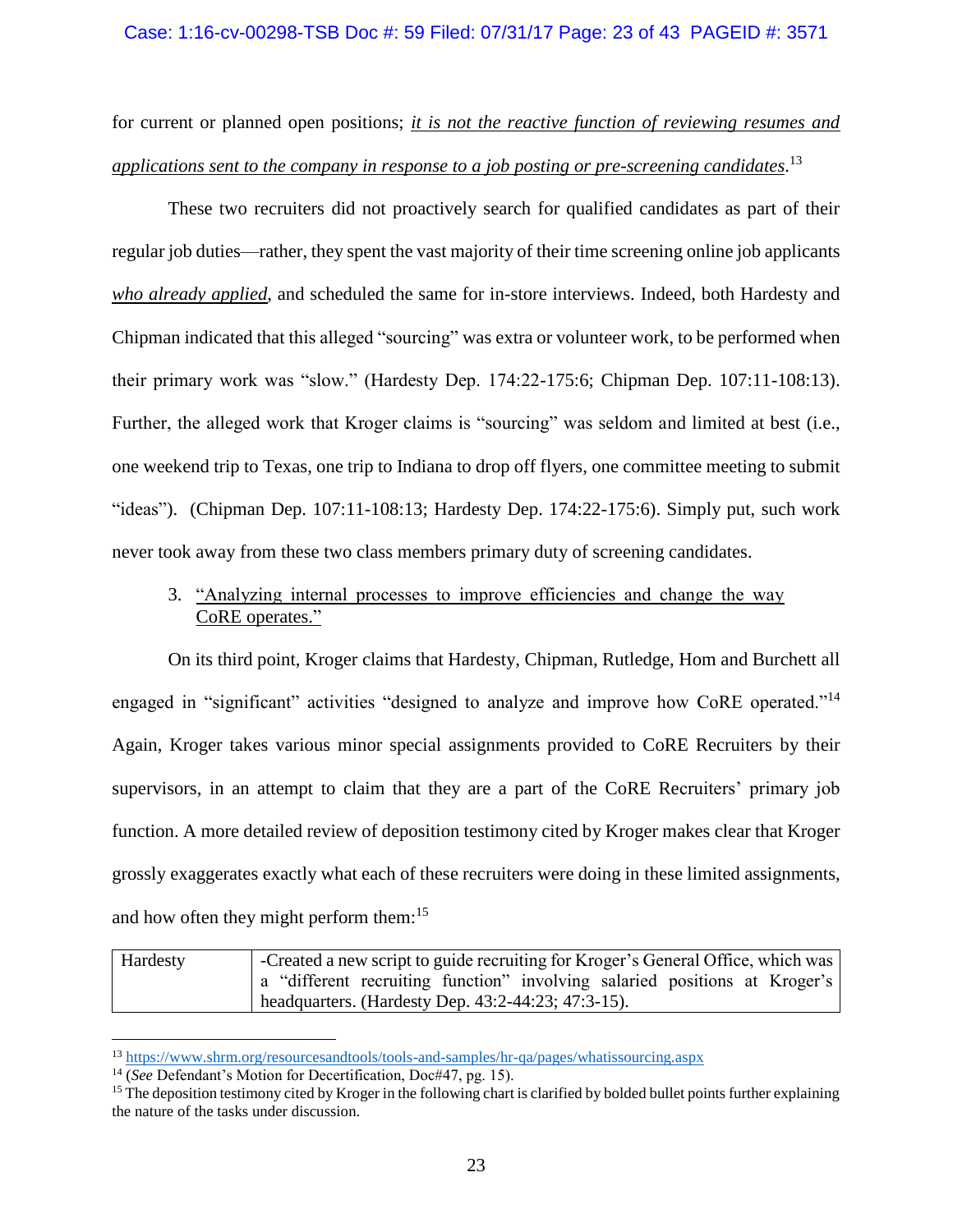|          | Hardesty never actually performed duties in connection with this role<br>$\bullet$<br>related to the General Office. (Hardesty Dep. 45:20-24).                                                                                                                                                                                                                                                                                                                                                                                                                                                                                                                                                                                                                                                                                                                                                                                                                                                                                                                                                                                                                                                                                                                                                                                                                                                    |
|----------|---------------------------------------------------------------------------------------------------------------------------------------------------------------------------------------------------------------------------------------------------------------------------------------------------------------------------------------------------------------------------------------------------------------------------------------------------------------------------------------------------------------------------------------------------------------------------------------------------------------------------------------------------------------------------------------------------------------------------------------------------------------------------------------------------------------------------------------------------------------------------------------------------------------------------------------------------------------------------------------------------------------------------------------------------------------------------------------------------------------------------------------------------------------------------------------------------------------------------------------------------------------------------------------------------------------------------------------------------------------------------------------------------|
|          | The only "script" provided by Hardesty was at the direction of his<br>$\bullet$<br>team manager, Daniele Williams. He never testified as to whether<br>this script was actually utilized. (Hardesty Dep. 47:6-10).                                                                                                                                                                                                                                                                                                                                                                                                                                                                                                                                                                                                                                                                                                                                                                                                                                                                                                                                                                                                                                                                                                                                                                                |
| Chipman  | -Developed a plan for how CoRE could handle criminal history checks<br>differently. (Chipman Dep. 123:13-125:12; Ex. 9).<br>This "plan" was developed by Chipman outside of his regular work<br>$\bullet$<br>hours (i.e., outside of when he performed his regular primary duties<br>of screening applicants and scheduling interviews). He engaged in<br>this assignment to take initiative, in that he was interested in<br>"moving up." (Chipman Dep. 123:17-23; 125:8-12).<br>Chipman testifies that this is just "extra" work. (Id. at 124:18-21).<br>$\bullet$<br>-Proposed ideas to make it easier for candidates to navigate Kroger's website.<br>( <i>Id.</i> at 110:17-21; 111:9; Ex. 5).<br>This idea regarding the website was proposed via a Sunday e-mail to<br>$\bullet$<br>Chipman's team manager, outside of Chipman's regular work hours<br>and duties. (See Ex. 5).<br>In Exhibit 5, Chipman mentions in the email that the idea may be<br>$\bullet$<br>"extraneous" to his job with Kroger.<br>It is not clear that this idea was ever passed along or implemented<br>$\bullet$<br>by Kroger.<br>-Drafted a memorandum regarding changes that could be made to Kroger's Work<br>Opportunity Tax Credit compliance to "add a lot" to the "Company's bottom<br>line." ( <i>Id.</i> at 127:13-25, Ex. 10).<br>Chipman's team manager was "not pleased" with Chipman<br>$\bullet$ |
|          | submitting this idea to her. Chipman testified that his manager<br>thought he was "interfering with her authority." (Chipman Dep.<br>$129:17-25$ .<br>The idea (similar to others Chipman proposed) was never<br>implemented given Chipman's manager's opposition to the same.                                                                                                                                                                                                                                                                                                                                                                                                                                                                                                                                                                                                                                                                                                                                                                                                                                                                                                                                                                                                                                                                                                                    |
| Rutledge | -Drafted descriptions of unique positions she was recruiting for Roundy's (a new<br>Kroger affiliate) to "sell" the positions to candidates. (Rutledge Dep. 86:12-24).<br>The Roundy's "rollout" occurred on January 1, 2017, after CoRE<br>Recruiters' were properly and uniformly reclassified to FLSA non-<br>exempt. (Rutledge Dep. 83:23-84:4).<br>Rutledge did not "draft" these descriptions-she took language from<br>$\bullet$<br>a job order that was very "plain stiff language" and "put it into more<br>of a [] conversational format." (Rutledge Dep. 87:8-15).<br>Rutledge reviewed applications for these positions using the same<br>$\bullet$<br>process she did for other Kroger store positions. (Rutledge 84:5-25).                                                                                                                                                                                                                                                                                                                                                                                                                                                                                                                                                                                                                                                          |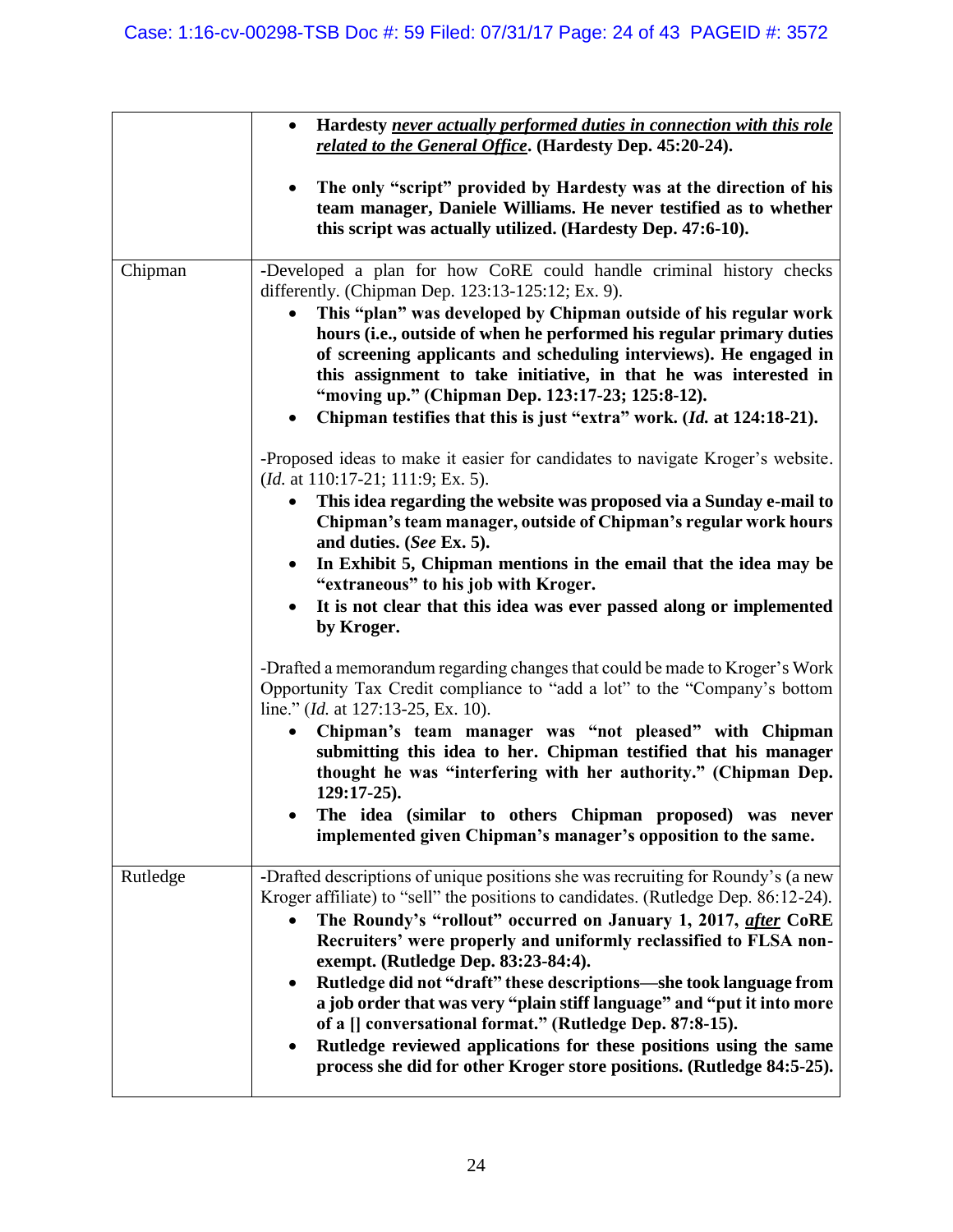|     | -Rutledge "[c]onducted a survey of local store hiring personnel to "bridge gaps<br>in communication" during the hiring process and drafted a presentation<br>analyzing survey results. $(Id.$ at $112:19-113:18$ .<br>This "survey" was meant to understand whether stores were<br>properly selecting "decline, review – declined, or consider for other<br>positions" after interviewing an applicant in-store. This was meant<br>to assist CoRE Recruiters as to whether or not they could consider<br>one of those declined candidates for a position at another location.<br>(Rutledge Dep. 112:19-113:18).<br>Rutledge indicates she spent quite a fair amount of time "outside of<br>$\bullet$<br>work," a "full weekend," working on this presentation. (Id. at<br>$113:14-20$ .<br>The "presentation" was never shared with the hiring managers.<br>$\bullet$<br>(Rutledge Dep. 114:4-13).                                                                                                                                                                     |
|-----|------------------------------------------------------------------------------------------------------------------------------------------------------------------------------------------------------------------------------------------------------------------------------------------------------------------------------------------------------------------------------------------------------------------------------------------------------------------------------------------------------------------------------------------------------------------------------------------------------------------------------------------------------------------------------------------------------------------------------------------------------------------------------------------------------------------------------------------------------------------------------------------------------------------------------------------------------------------------------------------------------------------------------------------------------------------------|
| Hom | -Liked to come up with ideas to improve efficiencies (Hom Dep. 30:2-8).<br>Hom merely indicated that the thing he likes best about his job is<br>that he can "express his ideas" about making his tasks more efficient<br>$(Id. at 30:2-4).$                                                                                                                                                                                                                                                                                                                                                                                                                                                                                                                                                                                                                                                                                                                                                                                                                           |
|     | -Created a "service request audit system" to hold stores accountable for<br>following proper procedures when communicating with CoRE about candidates.<br>( <i>Id.</i> at 19:13-20:13; 66:18-67:15; Ex. 1).<br>Hom indicates that "service requests" are basically instances in<br>$\bullet$<br>which local stores ask CoRE to move a candidate forward in the<br>process, regardless of whether a CoRE Recruiter has screened the<br>applicant. ( <i>Id.</i> at 19:13-17).<br>The "system" created by Hom was essentially an Excel spreadsheet,<br>$\bullet$<br>in which Hom wrote each store number, highlighted each "service<br>request" in green if he was successful in moving along the candidate<br>(without an interview), or red if unsuccessful with an indication why<br>(i.e., the store had not provided enough candidate profile<br>information to CoRE). (Id. at 20:6-13).<br>The "accountability" was simply ensuring the store had provided<br>enough candidate information to CoRE to move them through the<br>system. ( <i>Id.</i> at 19:13-20:5). |
|     | -Conducted a weekly analysis of his personal strengths, weaknesses,<br>opportunities and concerns after analyzing his performance and potential areas<br>for improvement across CoRE. ( <i>Id.</i> at 68:15-25; 72:5-17; 73:10-74:5; Ex. 4-6).<br>This weekly "analysis" concerned how many in-store interviews are<br>$\bullet$<br>scheduled by Hom, in comparison to the team as a whole, and how<br>many positions were placed on "hold." (Id. at 68:19-25).<br>Both Hom and his co-workers were required to submit these weekly<br>$\bullet$<br>reports of performance at the direction of their supervisor. (Id. at<br>$69:17-70:2$ ).                                                                                                                                                                                                                                                                                                                                                                                                                            |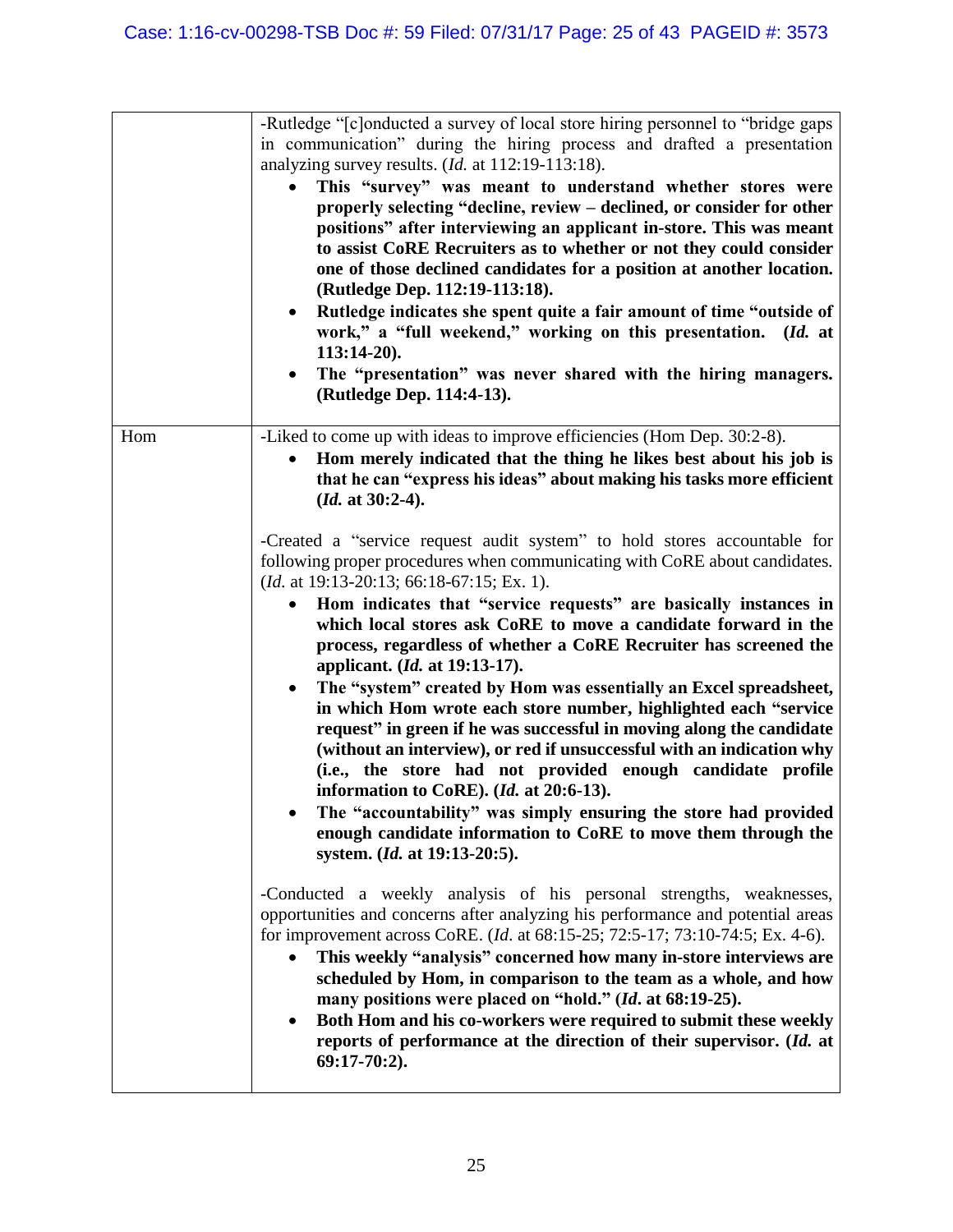|                 | -Presented idea to have local stores with the highest needs recruit one out of<br>every five applicants themselves so that the stores would share some of the<br>burden and to ease the load on CoRE. Hom's supervisor loved the idea and<br>passed it on to her manager for follow up. ( <i>Id.</i> at 30:20-31:1; 31:4-32:4).                                                                                                                                                                                                                                                                             |
|-----------------|-------------------------------------------------------------------------------------------------------------------------------------------------------------------------------------------------------------------------------------------------------------------------------------------------------------------------------------------------------------------------------------------------------------------------------------------------------------------------------------------------------------------------------------------------------------------------------------------------------------|
|                 | Hom indicated this idea was never implemented. (Id. at 31:6-7).                                                                                                                                                                                                                                                                                                                                                                                                                                                                                                                                             |
| <b>Burchett</b> | -Worked to implement or "roll out" recruiting efforts for Kroger's Nashville<br>Division by developing a "game plan" to have procedures and practices in place<br>for CoRE recruiters to begin supporting the Division. These non-recruiting duties<br>took up as much as 50% of Burchett's time during her employment. (Burchett<br>Dep. 45:25-47:9; 48:16-25; 50:19-51:5).                                                                                                                                                                                                                                |
|                 | Burchett indicates in the beginning (prior to becoming a Kroger<br>employee) half of her time was spent on the Nashville rollout, and<br>when she became a Kroger employee more than half was spent on<br>"recruiting" (i.e., regular screening and scheduling outside of<br>Nashville) (Burchett Dep. 56:2-16).<br>Burchett indicated she was working "many hours" outside of her<br>$\bullet$<br>normal recruiting duties performing rollout activities for Nashville,<br>including weekends. $(Id. at 52:8-53:3).$<br>Rollout activities primarily included setting up new job requisitions<br>$\bullet$ |
|                 | for Nashville (a function typically reserved for hourly Recruiting<br>Assistants ("ASM's"), along with making screening calls. (Id. at<br>$53:13-54:1$ .<br>Burchett was "still responsible to meet daily numbers, whether it<br>$\bullet$<br>was helping out with southwest or mass hire, because [she] was also<br>helping out with mass hire." (Id. at 48:5-10).                                                                                                                                                                                                                                         |

Beyond these exaggerations, the fact remains that none of these sporadic assignments took away from Recruiters having to meet their daily numbers, nor was it part of their primary job duties, which again are to "Review applications, perform phone screens, and schedule candidates for an in-store interview."

# 4. Conducting "training."

Finally, Kroger claims that class members Hickey, Rutledge, Burchett and Hom all helped train new CoRE Recruiters "as part of their job duties." The "training" that Kroger references is little more than a new CoRE Recruiter sitting in and watching how a current employee does their screening and scheduling functions, and possibly allowing the new employee to perform their own phone screens while the current employee watches (i.e., job shadowing). (Burchett Dep. 74:23-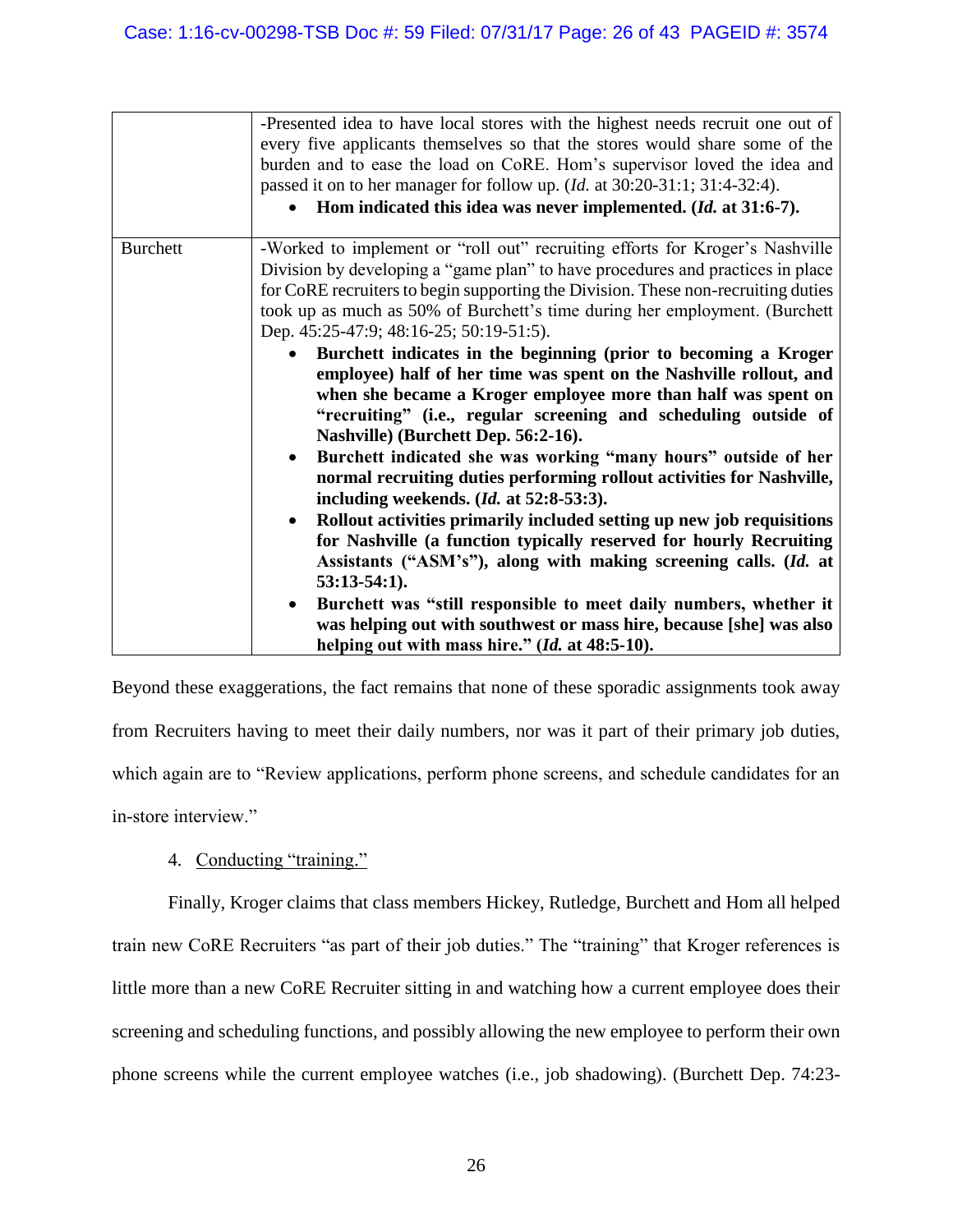#### Case: 1:16-cv-00298-TSB Doc #: 59 Filed: 07/31/17 Page: 27 of 43 PAGEID #: 3575

75:19; Hickey Dep; 82:8-18; 83:2-10; Rutledge Dep. 110:2-111:1; Hom Dep. 80:22-81:11; Hardesty Dep. 148:1-21). This "training" is hardly the type of job duty that would make certain CoRE Recruiters exempt while others are not. In fact, the testimony provided by class members that new employees would sit and observe them on the phones—re-affirms that the primary job duty of *all* CoRE Recruiters was reviewing candidate applications, conducting "phone screens," and scheduling applicants for an in-store interview. The referenced training does nothing more than confirm that all CoRE Recruiters were to be trained such that they would be readily interchangeable, and correspondingly similarly situated.

### **II. LAW AND ARGUMENT**

Kroger entirely focuses on the FLSA's administrative exemption in order to claim that the resolution of this case "will require an individualized analysis of liability and damages" as to each plaintiff, making their collective treatment untenable. *See* Defendant's Motion for Decertification, Doc#47, pg. 20. Based upon the facts set forth above, however, nothing could be further from the truth. Evidence adduced to date makes clear that *all* CoRE Recruiters were (a) affected by the same single Kroger policy decision to classify them as exempt under the FLSA, (b) subject to the same Kroger job description and training, outlining common job duties applicable to all Recruiters, (c) were entirely interchangeable (and in fact were regularly interchanged) between Kroger teams and divisions, (d) performed the same primary job duties of screening and scheduling online job applicants, and (e) shared numerous other factual similarities, including their work location, management structure, applicable Kroger policies and procedures, training and orientation, use of Kroger provided software and phone systems, and more.

Given these similarities, a determination as to the legality of Kroger's single policy decision to classify all CoRE Recruiters as FLSA exempt under the administrative exemption will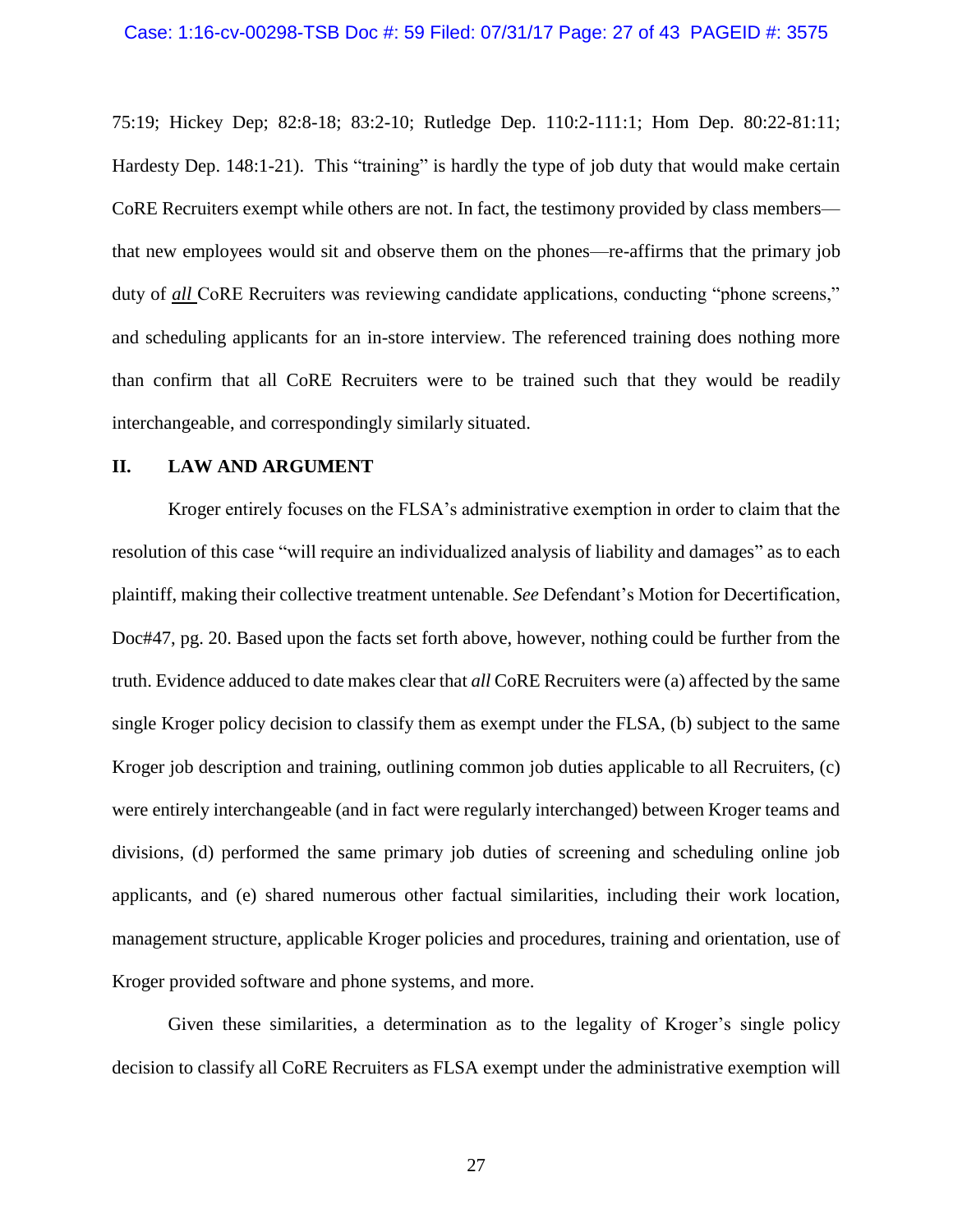#### Case: 1:16-cv-00298-TSB Doc #: 59 Filed: 07/31/17 Page: 28 of 43 PAGEID #: 3576

clearly apply to one CoRE Recruiter the same as it would to another. Further, the fairness and procedural impact of this case warrant certification, given that it will allow the class members to pool resources for claims which they may not be able to bring on their own, and avoid wasting of judicial resources in having to litigate 26 separate lawsuits when all could be tried as one.

### **A. Legal Standard**

Under the FLSA, an employer generally must compensate an employee "at a rate not less than one and one-half times the regular rate at which he is employed" for work exceeding forty hours per week. 29 U.S.C. § 207(a)(1). Congress passed the FLSA with broad remedial intent to address "unfair method[s] of competition in commerce" that cause "labor conditions detrimental to the maintenance of the minimum standard of living necessary for health, efficiency, and general well-being of workers. *Monroe v. FTS USA, LLC*, 2017 U.S. App. LEXIS 10962 at \*14 (6th Cir. 2017) citing *Keller v. Miri Microsystems LLC,* 781 F.3d 799, 806 (6th Cir. 2015) and 29 U.S.C. § 202(a). The provisions of the statute are "remedial and humanitarian in purpose," and "must not be interpreted or applied in a narrow, grudging manner." *Id.*

To effectuate Congress's remedial purpose, the FLSA authorizes collective actions "by any one or more employees for and on behalf of himself or themselves and other employees similarly situated." 29 USC § 216(b). *See also Monroe*, 2017 U.S. App. LEXIS 10962 at \*12. Courts in the Sixth Circuit and elsewhere typically bifurcate certification of FLSA collective action cases into two stages. *Id*. At the first stage, conditional certification may be given along with judicial authorization to notify similarly situated employees of the action. *Id*. Once discovery has concluded, the district court—with more information on which to base its decision and thus under a more exacting standard—looks more closely at whether the members of the class are "similarly situated." *Id.*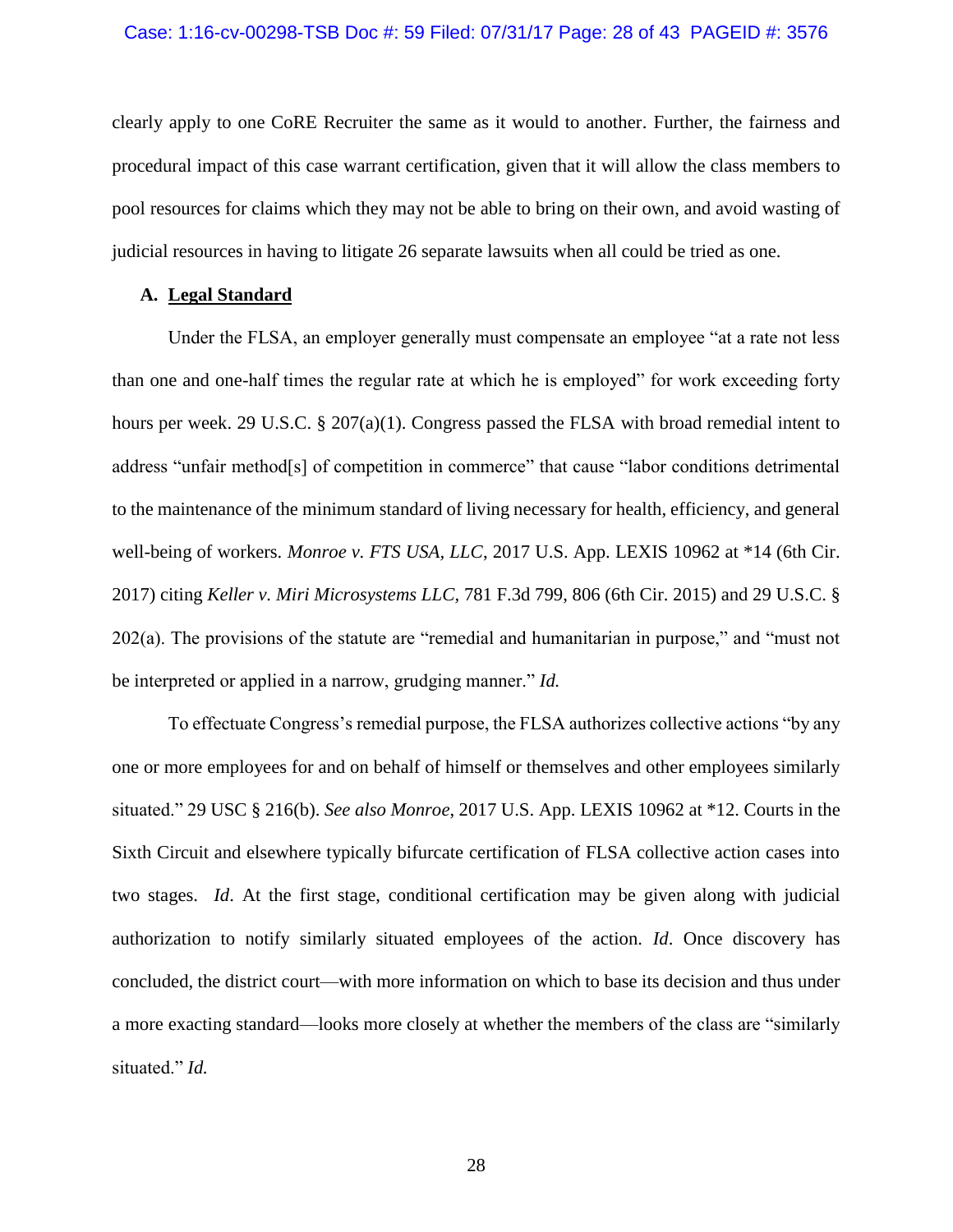#### Case: 1:16-cv-00298-TSB Doc #: 59 Filed: 07/31/17 Page: 29 of 43 PAGEID #: 3577

The Sixth Circuit in *O'Brien v. Ed Donnelly Enterprises, Inc.*, 575 F.3d 567 (6th Cir. 2009) set forth the legal standard for determining whether employees are similarly situated for purposes of an FLSA collective action. In doing so, the Court set forth three non-exhaustive factors to review: (1) "the factual and employment settings of the individual plaintiffs;" (2) "the different defenses to which the plaintiffs may be subject on an individual basis;" and (3) "the degree of fairness and procedural impact of certifying the action as a collective action." *O'Brien v. Ed Donnelly Enterprises, Inc.* 575 F.3d 567 (6th Cir. 2009). Further, the Court stated that, while not required, "it is clear that plaintiffs are similarly situated when they suffer from a single, FLSAviolating policy, and when proof of that policy or of conduct in conformity with that policy proves a violation as to all the plaintiffs." *Id.* at 585.

### **B. The factual and employment settings of CoRE Recruiters.**

The first *O'Brien* factor, the factual and employment settings of individual plaintiffs, considers, "to the extent they are relevant to the case, the plaintiffs' job duties, geographic locations, employer supervision, and compensation." *Monroe*, 2017 U.S. App. LEXIS 10962 at \*27. This factor focuses on whether the Plaintiffs are similarly situated. As previously noted, all CoRE Recruiters worked at the same location under the same management structure.

Moreover, one particularly definitive factor at this stage of the analysis is whether all members of the class were "impacted by a single decision, policy, or plan." *Noel v. Metro. Gov't of Nashville & Davidson Cnty.,* 2015 U.S. Dist. LEXIS 75715 at \*11 (M.D. Tenn. 2015). The existence of this commonality may assuage concerns about plaintiffs' otherwise varied circumstances. *Id.*

1. Kroger's uniform decision to classify all CoRE Recruiters as "FLSA Exempt" is compelling evidence that CoRE Recruiters are similarly situated.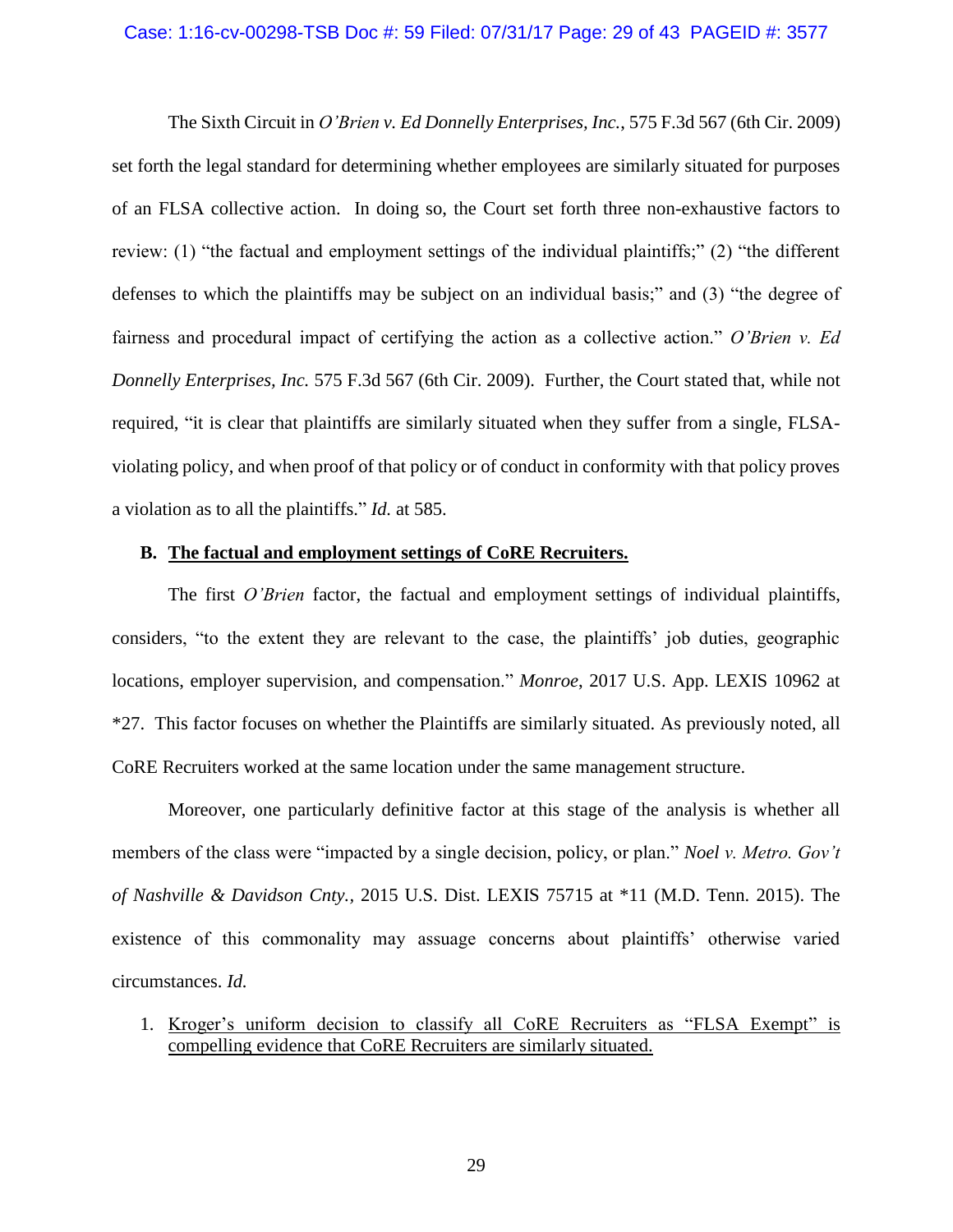#### Case: 1:16-cv-00298-TSB Doc #: 59 Filed: 07/31/17 Page: 30 of 43 PAGEID #: 3578

Here, Kroger completely omits from its motion the fact that CoRE Recruiters were uniformly impacted by a single decision, policy or plan by Kroger to classify all CoRE Recruiters as exempt from the FLSA's overtime requirements, without regard to their individual teams, store assignments, supervisors, or other circumstances. Numerous courts have found that such common policy decisions, based upon common job duties, are definitive of the similarly situated analysis. *See Pendlebury v. Starbucks Coffee Co.* 518 F. Supp.2d 1345, 1352 (S.D. Fla. 2007) citing *Nerland et al. v. Caribou Coffee Company, Inc.* 2007 U.S. Dist. LEXIS 97166,\* 29 (D. Minn. 2007)("The Court finds it disingenuous for Defendant, on one hand, to collectively and generally decide that all store managers are exempt from overtime compensation without any individualized inquiry, while on the other hand, claiming that plaintiffs cannot proceed collectively to challenge the exemption."); *Judkins v. Southerncare, Inc.*, 74 F. Supp.3d 1007, 1011 (S.D. Iowa 2015)("Plaintiff correctly argues that many courts have been heavily persuaded by an employer's decision to classify an entire category of employees as exempt."). *Swigart v. Fifth Third Bank*, 288 F.R.D. 177, 184 (S.D. Ohio 2012) (applying Rule 23 analysis to reject the employers' opposition to certification, stating that "all of the purported critical differences were not enough to stop the Defendant from conducting a blanket audit in determining whether to classify all MLOs as exempt from overtime pay requirements, to classify them all as exempt from such requirements in 2006, or to reclassify them all as entitled to overtime pay in 2012.").

Similar to the above-cited cases, Kroger's uniform classification decision was based upon common job duties of CoRE Recruiters, which were set forth in a uniform job description, reviewed by CoRE's General Manager Buck Moffett, and made on a single collective basis. Such a policy decision alone is definitive evidence that CoRE Recruiters should be treated collectively for purposes of this lawsuit. Further, for Kroger to now claim that the class members must be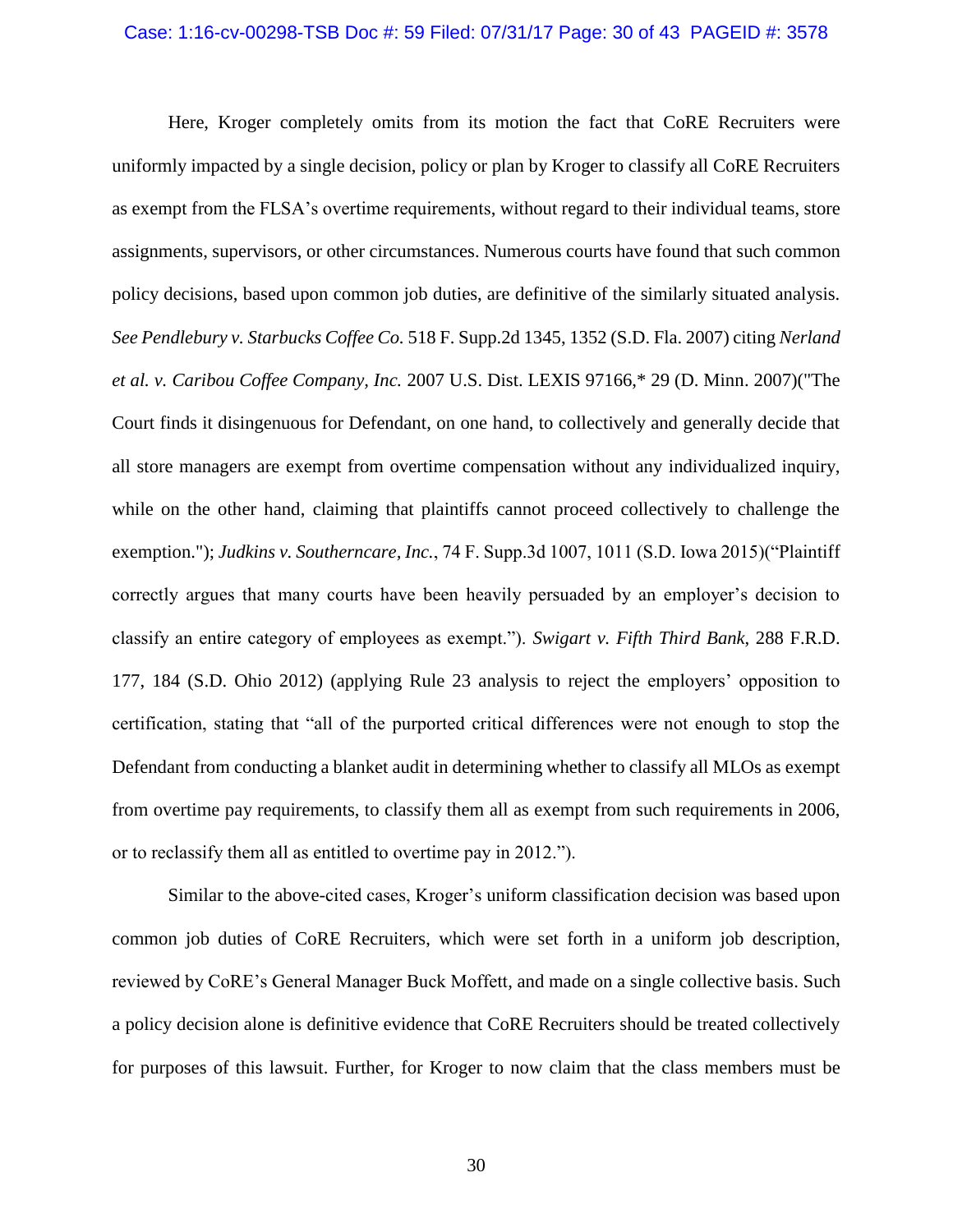#### Case: 1:16-cv-00298-TSB Doc #: 59 Filed: 07/31/17 Page: 31 of 43 PAGEID #: 3579

analyzed individually under the exemption, when it failed to engage in such an individualized analysis in 2014, is simply disingenuous.

# 2. Kroger's common job description and training documents indicate that CoRE Recruiters have the same job duties.

Beyond Kroger's common policy decision to classify CoRE Recruiters as exempt, Krogerprovided documents also make clear that all CoRE Recruiters have the same job duties of screening and scheduling applicants. Kroger's "corporate position profile," which formed the basis on which CoRE Recruiters' were uniformly classified as exempt, indicates upfront that "the Recruiter will *assess and screen applications*, conduct *phone screens*, prepare interview packages, and *present stores with a qualified slate of applicants*." Kroger concedes that this job profile is applicable to all CoRE Recruiters "no matter what team they may have worked for." Schiff Dep. 54:2-9. CoRE training documents also indicate that the three "main duties" of *all* Recruiters are to (1) Review Candidate's Applications; (2) Phone Screen Candidates and Schedule Interviews; and (3) Forward Candidates to Store Specific Job Requisitions. Such documents describing the common job duties of *all* CoRE Recruiters is further compelling evidence that the CoRE Recruiters are similarly situated.

Kroger cites to *Wade v. Werner Trucking Co.* 2012 U.S. Dist. LEXIS 156257 at \*15 (S.D. Ohio 2012) (which in turn quotes *Schaefer v. Indiana Michigan Power Co.* 358 F.3d 394, 400 (6th Cir. 2004)) for the false implication that this Court cannot focus on general job descriptions contained in resumes, position descriptions, and evaluations in determining whether employees are similarly situated. However, Kroger misstates what these cases actually hold. The court in *Schaeffer* merely considered and rejected an *employer's* argument that the court must rely on such job descriptions and resumes, and instead held that such documents *do not preclude the employee* from arguing that his day-to-day activities differ from those described in these documents—such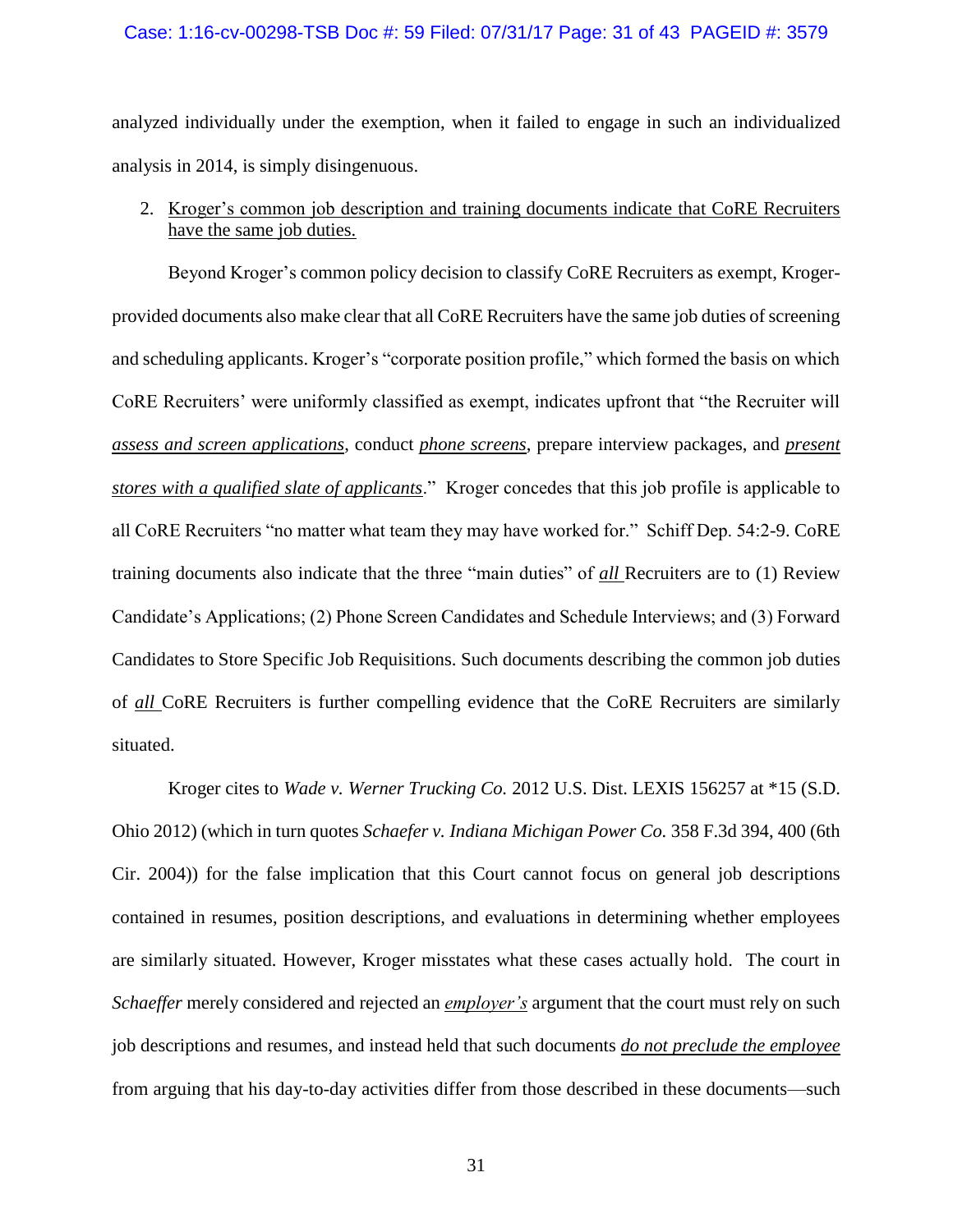#### Case: 1:16-cv-00298-TSB Doc #: 59 Filed: 07/31/17 Page: 32 of 43 PAGEID #: 3580

actions merely raise credibility questions for the factfinder. 358 F.3d 394, 400 (6th Cir. 2004). *Ward*, in quoting *Schaeffer*, further explained that this "does not mean, however, that a company's own job descriptions are irrelevant in considering, at the initial notice stage, whether a potential putative class is similarly situated." *Id.* at \*15.

The fact is, position descriptions are extremely relevant to determining whether employees are similarly situated for purposes of collective treatment. Indeed, numerous courts have utilized them in finding employees "similarly situated." *See Nerland v. Caribou Coffee Co.*, 564 F. Supp.2d 1010, 1019 (D. Minn. 2007)("The job description is competent generalized evidence of the uniform scope of duties and responsibilities of all Caribou store managers, and a factual demonstration that every Caribou store manager, including the named and opt-in plaintiffs in this FLSA action, were expected to perform these duties."); *Kelly v. Healthcare Servs. Grp., Inc.* 106 F. Supp.3d 808, 815 (E.D. Tex. 2015) ("This uniform job description together with these precise job routines are pieces of evidence that suggest uniformity and define the potential scope of the opt-in Plaintiffs' job duties."); *Morgan v. Family Dollar Stores, Inc.*, 551 F.3d 1233, 1262 (11th Cir. 2008)(affirming district court's decision not to decertify class, relying in part on Family's Dollar's same job description for all plaintiffs, which outlined "cookie-cutter tasks mandated by a one-size-fits-all corporate manual."). Here, Kroger's documents clearly indicate that it contemplated that *all* CoRE Recruiters would be performing the same job functions—screening and scheduling online job applicants. They are thus further evidence that the CoRE Recruiters are similarly situated in their factual and employment settings.

## 3. CoRE Recruiter testimony indicates that all CoRE Recruiters had the same primary job functions, and were regularly interchanged between teams.

Beyond the uniform classification decision and Kroger's documents containing such identical job duties, Kroger is also incorrect in claiming that the CoRE Recruiters day-to-day job

32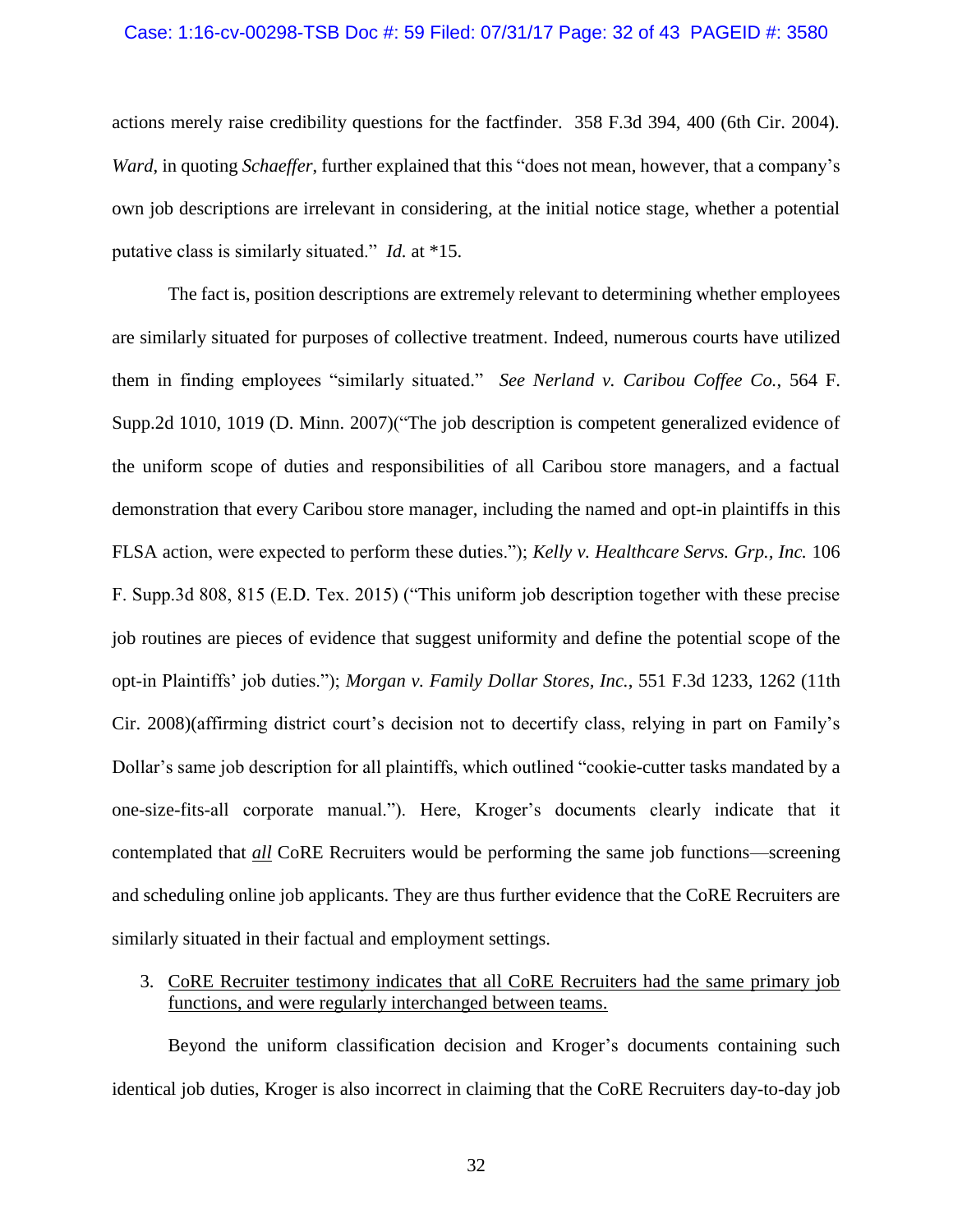#### Case: 1:16-cv-00298-TSB Doc #: 59 Filed: 07/31/17 Page: 33 of 43 PAGEID #: 3581

duties are "worlds apart." As set forth above, multiple class members explicitly testified that phone screening applicants and scheduling interviews was their main common job function. Chipman Dep. 83:3-6; Hardesty Dep. 174:25-175:7; Hickey Dep. 47:20-21; Rutledge 121:14-16. Further, analysis of Kroger's weekly phone record data indicates that the *CoRE Recruiters on average* 

*spent 80-90% of their time in the "phone loop" receiving inbound and making outbound calls*

*to candidates*. **Exhibit 5** to Smith Affidavit. <sup>16</sup> The majority of the balance of the CoRE Recuriters' time was spent either preparing for, or accounting for, the performance of their primary duties and their time in the "phone loop." CoRE Recruiters were regularly "coached" in the event that they did not meet their daily numbers or goals of calls made or interviews scheduled. Kroger kept weekly call logs of the exact numbers of calls made, calls received, total recruiting time, and other applicable data with respect to a CoRE Recruiter's screening and scheduling functions. *See*  **Exhibit 5** to Smith Affidavit.

Further, Kroger's own management concedes that *CoRE Recruiters were entirely interchangeable between teams and divisions, and that management would in fact move recruiters around to different divisions if some areas were "more pressed than others."* Moffett Dep. 106:7- 23. This was not only conceded to by Kroger, it was confirmed by nearly every class member, who all indicated they regularly assisted or supported other teams in their screening and scheduling duties.

Simply put, there is no plausible argument that CoRE Recruiters did not share the same primary job duties of screening and scheduling candidates, and that they performed such common duties on a consistent basis.

<sup>&</sup>lt;sup>16</sup> As set forth in the factual background, Kroger also set forth performance standards across all teams, requiring that CoRE Recruiters meet certain goals with respect to phone calls made and interviews scheduled, typically around 40- 45 calls per day, and 15-25 interviews scheduled. Multiple class members testified to, and Kroger documents indicate, that "coachings" or "performance discussions" were conducted if a Recruiter did not meet their goals.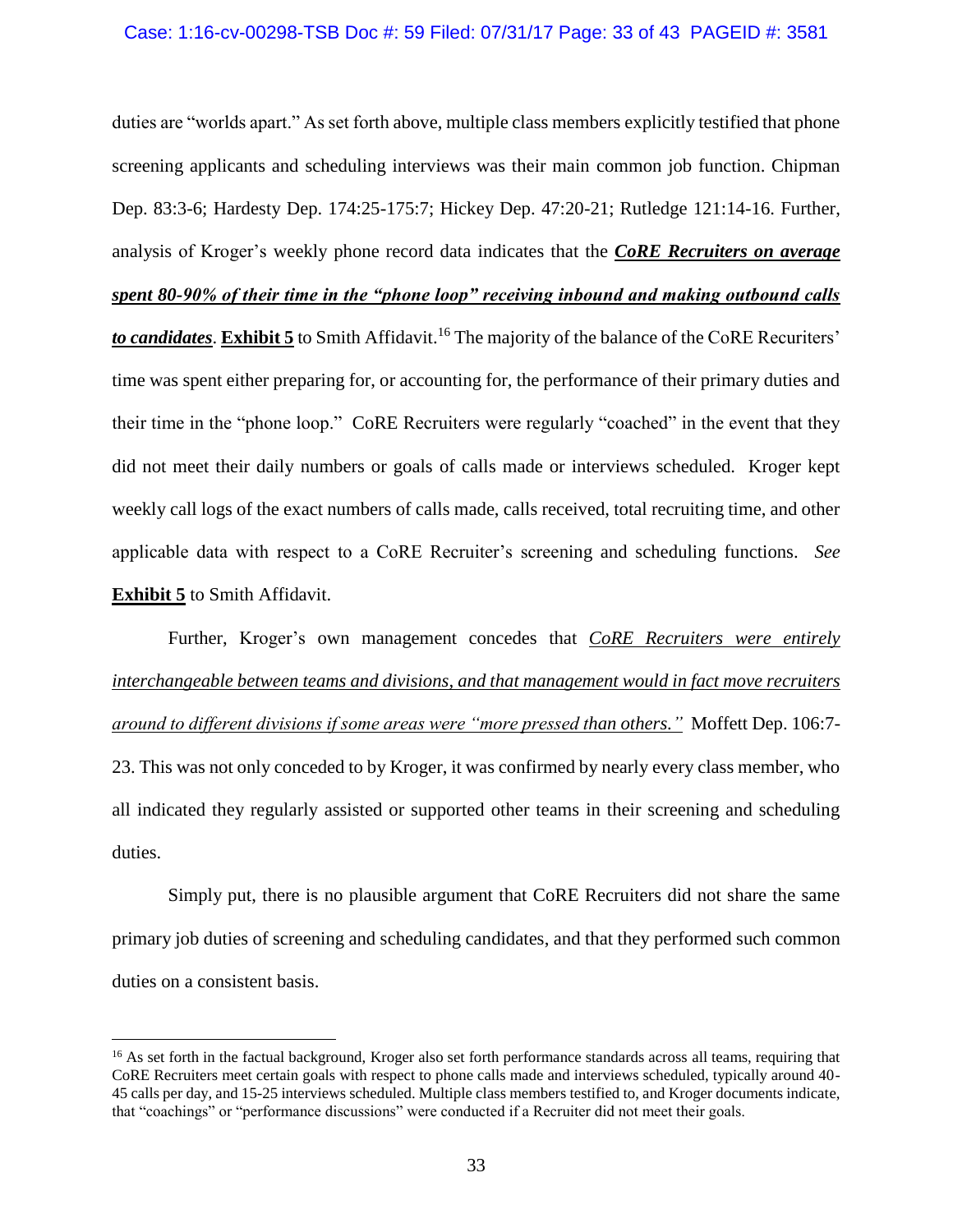4. Kroger's focus on various "ways" in which class members perform their common job duties is inappropriate and irrelevant.

In its Motion, Defendant completely focuses on certain minor variances as to *the ways in which* class members perform these common "screening" tasks, in order to claim that the class members are not "similarly situated." This again misses the point—the only relevant question at this stage of the analysis is whether the members of the class are sufficiently similar in the essential criteria needed to uphold or reject the exemption, thereby warranting collective treatment. *See Pendlebury v. Starbucks Coffee Co.*, 518 F. Supp.2d 1345, 1353 (S.D. Fla. 2007). As set forth above, class members all had the same primary "screening" duties of (1) reviewing an application; (2) conducting a phone screen; and (3) scheduling an applicant for an in-store interview. None of them had the discretion to make or recommend a hiring decision, or to perform any action beyond scheduling an applicant for an in-store interview. The fact that a limited number of employees may go about the performance of scheduling such an interview in different ways does not mean that they have different responsibilities. *Id.* at 1355. So long as the tasks are similar, not identical, class treatment is appropriate. *Id.* citing *Anderson*, 488 F.3d at 953.

### 5. *Hill v. R&L Carriers* is entirely distinguishable from the present case.

Kroger cites to *Hill v. R&L Carriers*, a Northern District of California case, claiming it is a situation "nearly identical" to the present case. A review of *Hill* shows this to be false. First, *Hill* concerns former and current "First Shift Supervisors/City Dispatchers" who worked at an employer's various terminals in different cities and states, a far cry from employees performing recruiting duties at a single call center in Blue Ash, Ohio. *Id.* at \*3. Second, because of the differing sizes of the terminals where the dispatchers worked, the "dispatchers" had different duties, and exercised differing levels of discretion. *Id.* at \*12, 13-16. The lead plaintiff in *Hill*  relied upon an operations manual, required approval from his terminal manager in performing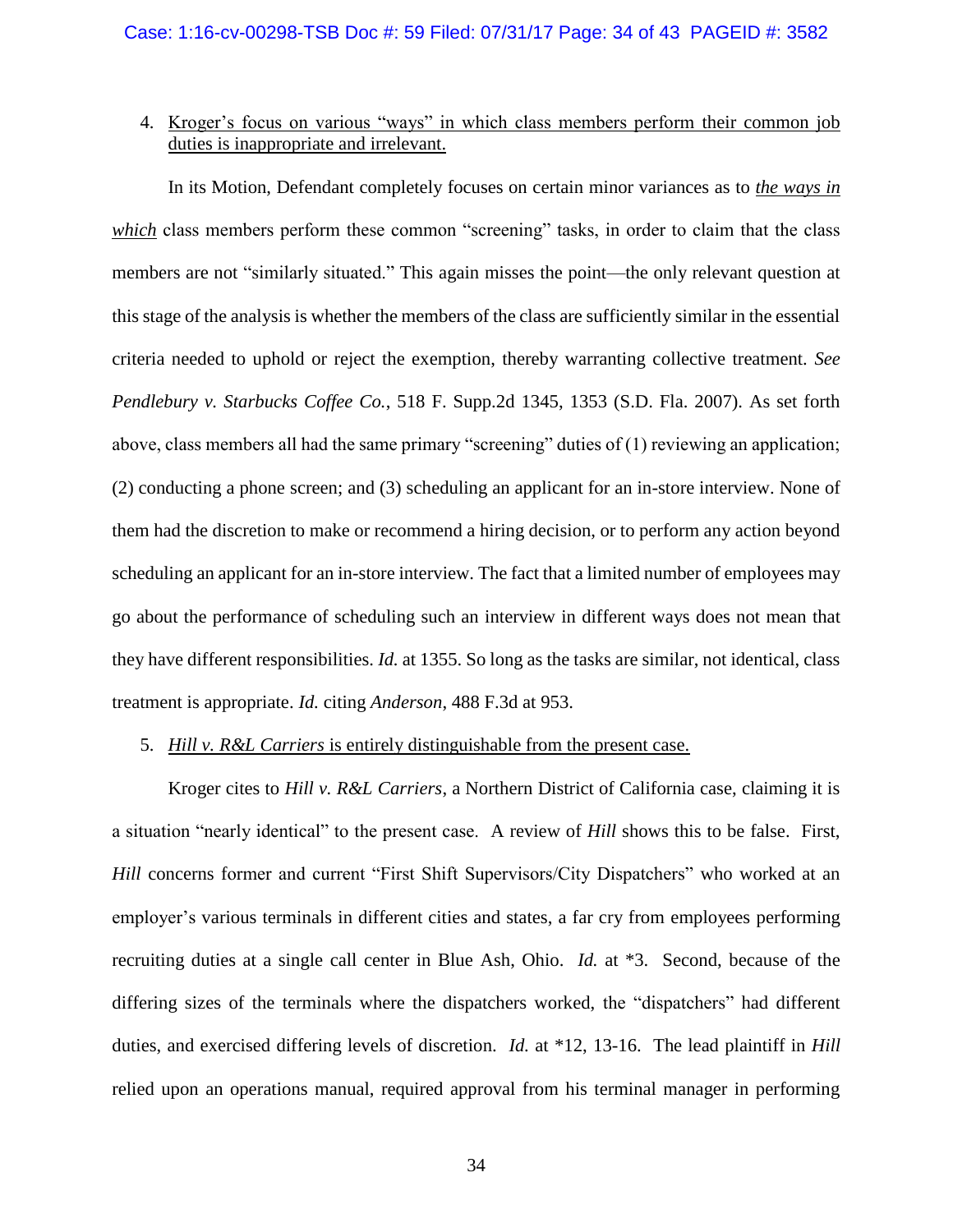### Case: 1:16-cv-00298-TSB Doc #: 59 Filed: 07/31/17 Page: 35 of 43 PAGEID #: 3583

many actions as a dispatcher, played a very limited role on personnel matters (hiring, firing, etc.), never met with drivers before shift start, and never provided training to drivers. *Id.* at \*12. Other class members in *Hill* assumed responsibilities for terminal operations, assisted in personnel matters (interviewing driver candidates, and making or recommending hiring decisions), provided monthly trainings to new employees, and were unaware of (or rarely utilized) an operation manual for their position. *Id* at \*13-16.

In stark contrast, *all* CoRE Recruiters worked at the same location, and performed the same tasks, worked under the same management structure, were entirely interchangeable between teams, reviewed the same online job applications, testified to using the same "Recruiting Script," asked candidates three pre-established questions, were subject to the same recruiting numbers, and spent the vast majority of their time in the phone systems making outbound and receiving inbound calls. The contention that *Hill* is in any way synonymous with the current claims is simply off-base.

# 6. CoRE Recruiters have innumerable other similarities in their factual and employment settings.

Finally, Kroger itself has conceded numerous ways in which the factual and employment

settings of CoRE Recruiters are similar, including that:

- All Recruiters have the same "Recruiter" job title. (*See* **Exhibit 2** to Smith Affidavit).
- All Recruiters work out of one facility in Blue Ash, Ohio. (Schiff Dep. 12:4-11).
- All Recruiters are subject to the same management structure, reporting to a recruiting supervisor, who reports to a recruiting manager, who reports to the CoRE General Manager. (*See* Organizational Chart, attached as **Exhibit 3** to Smith Affidavit).
- All Recruiters are subject to the same Kroger policies and procedures, including the Kroger GO Associate Handbook. (Victoriano Dep. 32:7:12).
- All Recruiters have access to the shared drive on the CoRE computer system that permits recruiters to have access to shared documents. (Schiff Dep. 60:13-19)
- All Recruiters were provided the same PowerPoint presentations for training, including training for job application reviews, phone screening, script expectations and performing "service requests." (*Id.* at 95:5-96:7; 105:14-25; 122:14-123:7; 130:2-14; 141:17-142:7).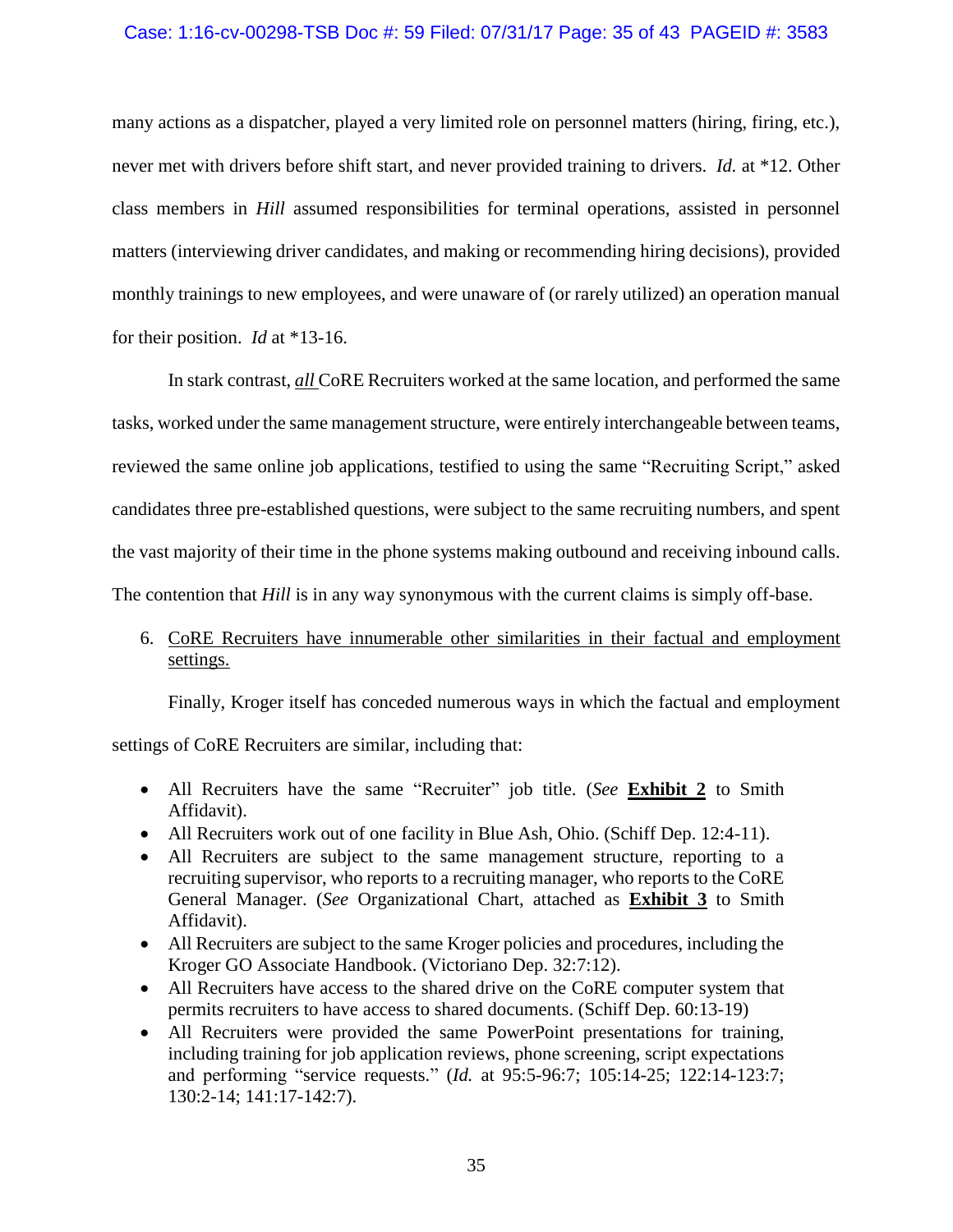- All Recruiters, regardless of what team they are on, have the same provided job duties of reviewing a candidate's applications and phone screening applicants and scheduling for interviews. (*Id.* at 100:20-102:3; 103:2-9; *See also* Exhibit 12 to Schiff Dep.).
- All Recruiters, when reviewing applications, are required by Kroger to look at the candidates' information in the system, review information that is listed in their application, review the candidates' assessment results, review the candidate's availability, as well as other information in the system. (*Id.* at 103:10-22).
- All Recruiters, after they have reviewed the candidate's application, take the next step of calling the applicant for a phone screening. (*Id.* at 104:1:10).
- All Recruiters are provided an overview of script expectations and different portions of the script for directions on how to use the current script for a phone screening. (*Id.*at 129:5- 131:18).
- All Recruiters are subject to the provisions for presenting the phone script, including introduction, position details, the screening questions and the portion in declining to schedule an applicant for an in-store interview. (*Id.* at 132:18- 140:20).
- All Recruiters were subject to the directions for voicemail and in-bound call screening. (*Id.* at 140:21-141:10).
- All Recruiters were provided the Recruiting Script in Exhibit 22 of the Schiff Deposition during the time it was in effect, in order to provide an "overview of information to be shared with candidates" during screenings. (*Id.* at 160:14-20).
- All Recruiters were provided with Exhibit 31 in the Schiff deposition, which provided instructions for making notations on candidate profiles during the time those set of instructions were in use. (*Id.* at 172:2-8).
- All Recruiters who were being job shadowed by new recruiters would be given a job shadow checklist. (*Id.* at 177:1-25).
- All Recruiters in 2016 were subject to a service level agreement of 75% of applicants being hired in 9 days; 95% of applicants hired in 13 days. (*Id.* at 180:22- 181:20).
- All Recruiters used the same scheduling system regarding scheduling their hours of work. (*Id.*at 203:11-14; *See also* Exhibit 42 to Schiff Dep.).
- All Recruiters have access to Quick Reference Guides (QRG's) on various topics on Kroger's shared drive—for example, moving candidates from general to specific job requisitions or reviewing the status of background checks. (*Id.* at 211:24- 213:24).
- All Recruiters, after the phone screen, perform the third task of forwarding the candidate to the store, to a specific job requisition. (*Id.* at 104:11-105:3).
- All Recruiters are required to confirm identifying information for each applicant. (*Id.* at 114:1-115:6).
- All Recruiters, are required to review the application of each candidate to ascertain that no other CoRE Representative has contacted them, check on their status, make sure they meet the minimum age requirements, and ascertain if they are re-hirable or not (if applicable). (*Id.* at 115:7-116:1).
- All Recruiters, as part of the application review process set forth in Bates No.002244, must review aspects of available information regarding whether the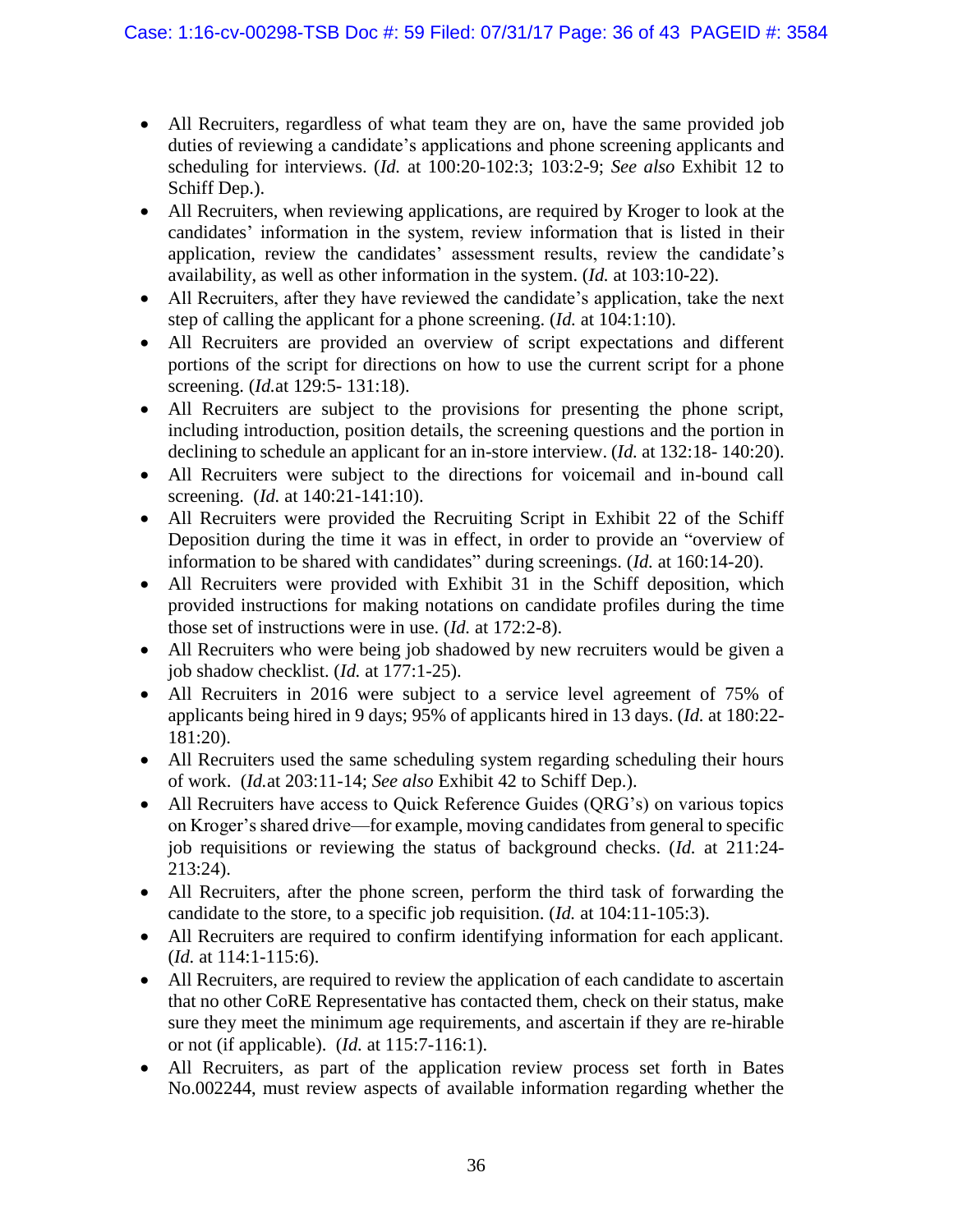applicant meets minimum job requirements, has the desired work experience (as determined by the store), has been terminated or has had cash shortages, or has a criminal record. This information is available to each recruiter from a "profile" created by the applicant. (*Id.* at 116:2-121:16)

• All Recruiters were converted from FLSA exempt to FLSA non-exempt status on December 1, 2016. (*Id.* at 54:2-25).

The overwhelming evidence of similarities in the factual and employment settings of the CoRE Recruiters makes their collective treatment appropriate in this case.

## **C. The potential defenses in this case pertain to the CoRE Recruiters as a whole**

The second *O'Brien* factor is whether the potential defenses pertain to the opt-in class as a whole or whether many different defenses must be raised separately with respect to each individual plaintiff. *Crawford v. Lexington-Fayette Urban County* Gov't, 2008 U.S. Dist. LEXIS 56089 at \*36 (E.D. Ky. 2008). However, the Sixth Circuit has repeatedly noted that "individualized defenses alone do not warrant decertification where sufficient common issues or job traits otherwise permit collective litigation." *See Monroe*, 2017 U.S. App. LEXIS 10962 at \*34, citing *O'Brien,* 575 F.3d at 584-85 (holding that employees are similarly situated if they have "claims . . . unified by common theories of defendants' statutory violations, even if the proofs of these theories are inevitably individualized and distinct.").

1. Kroger alleges that the administrative exemption applies to CoRE Recruiters.

The FLSA provides certain exemptions from the overtime requirements of §207, including the administrative exemption, which are "to be narrowly construed against employers in order to further Congress's goal of providing broad federal employment protection." *Wilks v. Pep Boys,* 2006 U.S. Dist. LEXIS 69537, at \*32 (S.D. Ohio 2006) (citing *Fazekas v. Cleveland Clinic Found. Healthcare Ventures, Inc.*, 204 F.3d 673, 675 (6th Cir. 2000). In order to claim an exemption, an employer has the burden of proving, 'by a preponderance of the clear and affirmative evidence,' that each employee meets each of the exception's requirements." *Id.* (citing *Acs v. Detroit Edison*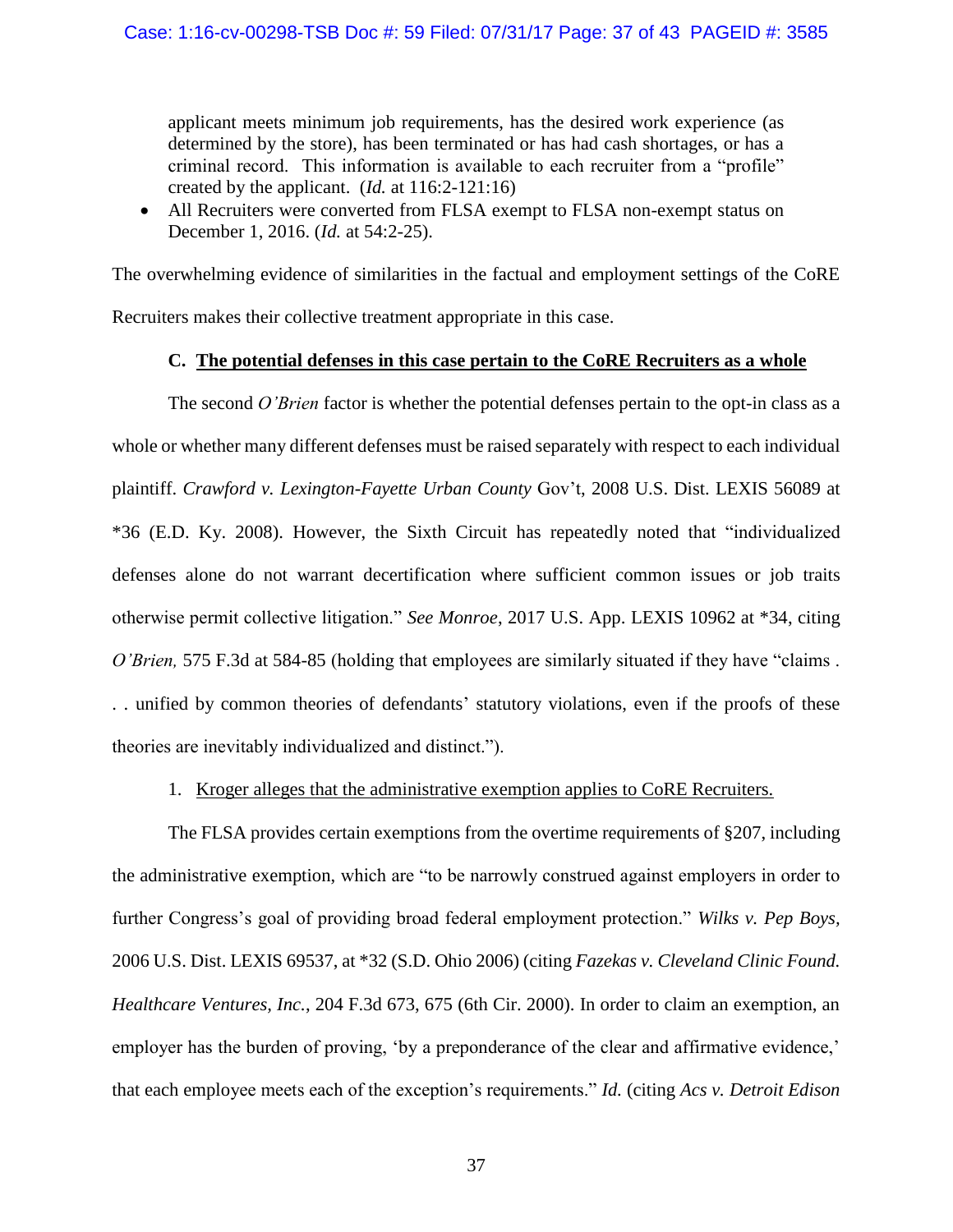#### Case: 1:16-cv-00298-TSB Doc #: 59 Filed: 07/31/17 Page: 38 of 43 PAGEID #: 3586

*Co.*, 444 F.3d 763, 767 (6th Cir. 2006)); *See also Keyes v. Car-X Auto Serv.*, 2009 U.S. Dist. LEXIS 108981 (S.D. Ohio 2009); citing *Thomas v. Speedway SuperAmerica, LLC,* 506 F.3d 496, 501-502 (6th Cir. 2007). Courts routinely certify class and collective actions in the administrative exemption context. *See Swigart v. Fifth Third Bank*, 288 F.R.D. 177, 185 (S.D. Ohio 2012); *Kelly v. Healthcare Servs. Grp.*, *Inc.* 106 F. Supp.3d 808, 828 (E.D. Tex. 2015); *Judkins v. Southerncare, Inc.*, 74 F. Supp.3d 1007, 1011-12 (S.D. Iowa 2015); *Ahle v. Veracity Research Co.*, 738 F. Supp.2d 896, 923-924 (D. Minn. 2010); *Perez v. Allstate Ins. Co.*, 2014 U.S. Dist. LEXIS 130214 at \*18 (E.D.N.Y. 2014); *Garcia v. Freedom Mortg. Corp.*, 790 F. Supp.2d 283 (D.N.J. 2011); *Jackson v. Bloomberg, L.P.*, 298 F.R.D. 152, 165-166 (S.D.N.Y.2014).

In this motion, it is unclear whether Kroger alleges that the administrative exemption affirmative defense applies to all CoRE Recruiters. However, Kroger has raised the administrative exemption as an affirmative defense in this litigation. It also uniformly applied the administrative exemption in 2014 when it classified all CoRE Recruiters as exempt. This factor strongly weighs in favor of finding the CoRE Recruiters similarly situated.

Neverthless, Kroger claims in its motion that a trier of fact "will have 'to go through an individualized appraisal' of each of the recruiter's actual job duties and responsibilities, which could vary by team, store assignments, supervisor, and the recruiter's individual circumstances." (Defendant's Motion for Decertification, pg. 19). This argument ignores the fact that **Kroger applied the administrative exemption across-the-board to every CoRE Recruiter—no matter the team, store assignments, supervisor, and individual circumstances**. If Kroger was able to apply the exemption in such a uniform fashion based upon the common job duties of CoRE Recruiters, there is no reason that a jury cannot evaluate the legality of such a decision at trial based upon similarly representative evidence.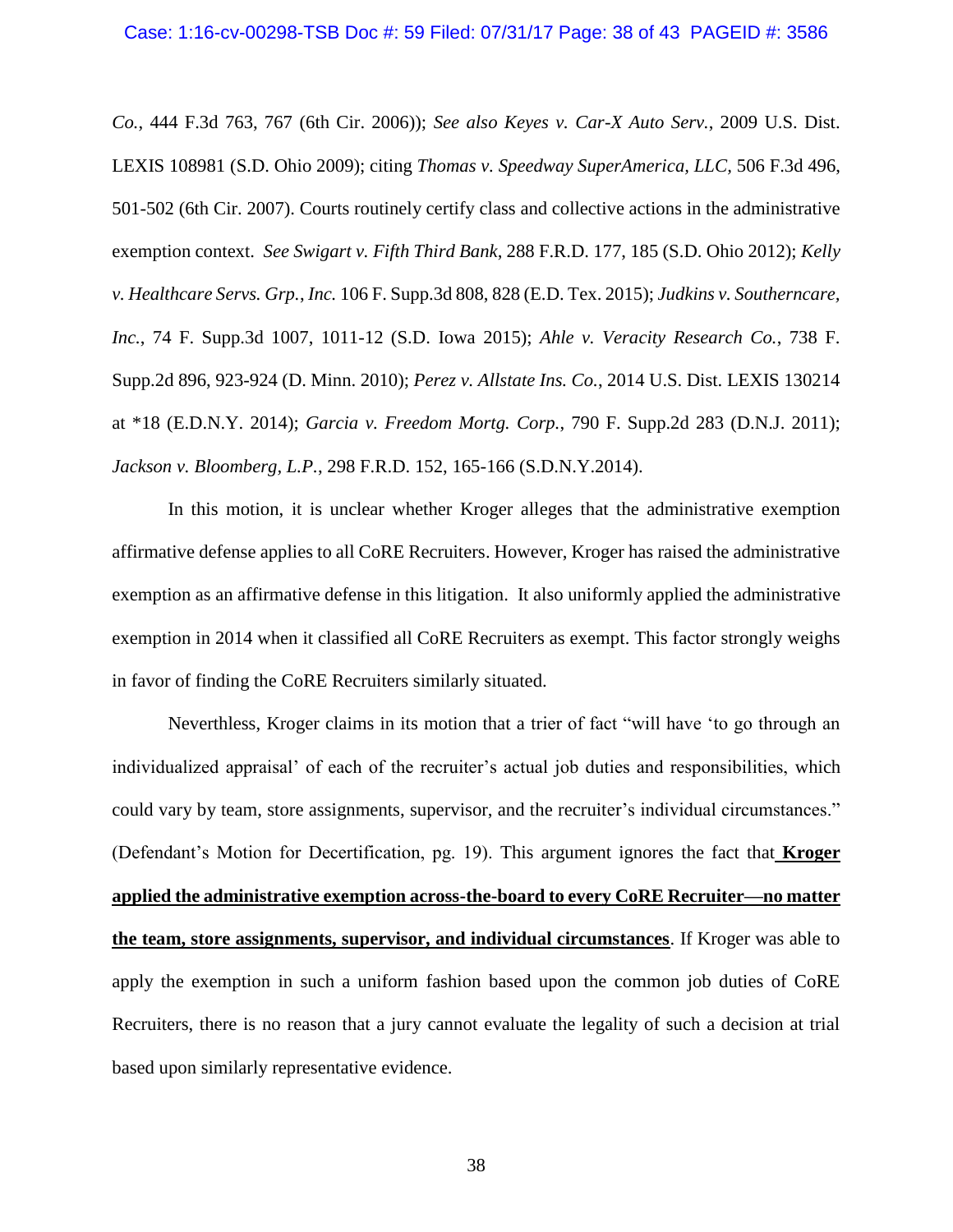#### Case: 1:16-cv-00298-TSB Doc #: 59 Filed: 07/31/17 Page: 39 of 43 PAGEID #: 3587

Moreover, this argument ignores the overwhelming evidence set forth above that the CoRE Recruiters, as a group, shared innumerable factual details with respect to their job duties and dayto-day work, making a determination as to one's exempt status representative of the other. *See Morgan v. Family Dollar Stores*, 551 F.3d 1233, 1263 (11th Cir. 2008)("Given the volume of evidence showing that the store managers were similarly situated, and the fact that Family Dollar applied the executive exemption across-the-board to every store manager—no matter the size, region, or sales volume of the store—Family Dollar has not shown clear error in the district court's finding that its defenses were not so individually tailored to each Plaintiff as to make this collective action unwarranted or unmanageable.").

# 2. While not necessary at this stage, evidence makes clear that the administrative exemption does not apply to any of the CoRE Recruiters' primary job duties.

While a merits determination at this stage is premature, evidence to date also makes clear that no class members' primary job duty as a CoRE Recruiter involves the exercise of "discretion and independent judgment with respect to matters of significance" as required by the administrative exemption. 29 CFR § 541.202. This is made clear by relevant Department of Labor (DOL) regulations, specifically 29 CFR § 541.203(e), which provides a critical distinction between *human resources managers* who formulate, interpret or implement employment policies, make hiring decisions or recommendations for hiring, and set the minimum standards for particular jobs/employment, versus *personnel clerks* who merely "screen" applicants for minimum qualifications and "fitness" for employment, and submit a group of qualified applicants to the human resources manager for hiring:

Human resources managers who formulate, interpret or implement employment policies and management consultants who study the operations of a business and propose changes in organization generally meet the duties requirements for the administrative exemption. **However, personnel clerks who "screen" applicants to obtain data regarding their minimum qualifications and fitness for**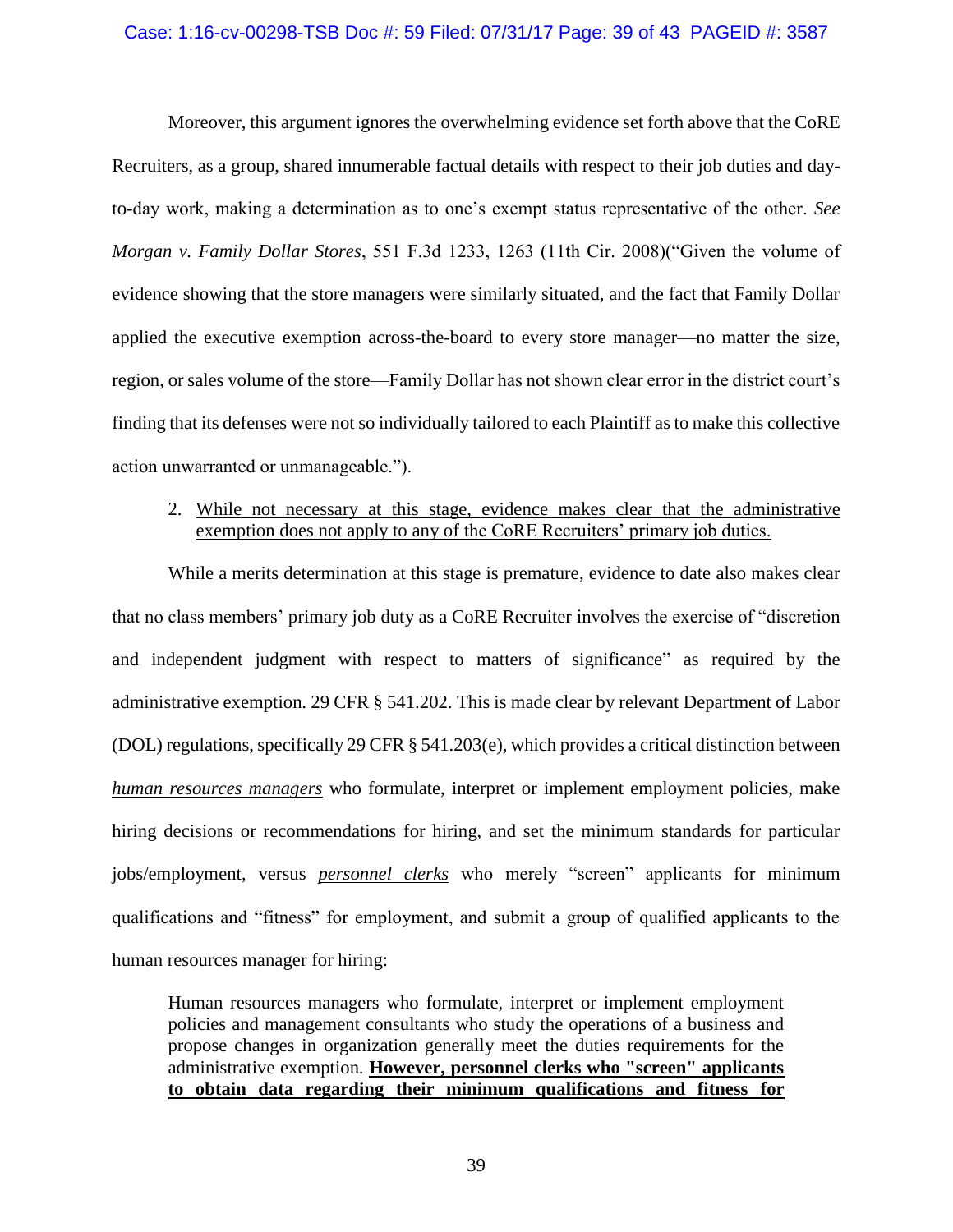**employment generally do not meet the duties requirements for the administrative exemption**. Such personnel clerks typically will **reject all applicants who do not meet minimum standards for the particular job or for employment by the company**. The minimum standards are usually set by the exempt human resources manager or other company officials, **and the decision to hire from the group of qualified applicants who do meet the minimum standards is similarly made by the exempt human resources manager or other company officials**. Thus, when the interviewing and screening functions are performed by the human resources manager or personnel manager **who makes the hiring decision or makes recommendations for hiring** from the pool of qualified applicants, such duties constitute exempt work, even though routine, because this work is directly and closely related to the employee's exempt functions.

29 CFR § 541.203(e)(emphasis added). This regulation, together with the evidence cited above, shows that no CoRE Recruiters, no matter what "discretion and independent judgment" they exercise in screening candidates, will fall into the category of exempt job duties contemplated in § 541.203(e). In preparing for a phone screen, CoRE Recruiters review online job applications for items such as availability, job preference, and criminal history, all in an effort to assess whether an applicant is minimally qualified for an open position. In conducting a phone screen, a CoRE Recruiter simply asks three questions, pre-established by Kroger, in an effort to determine the employee's "fitness for employment." In scheduling the applicant for an in-store interview, the CoRE Recruiter is presenting the local store with a pool of qualified applicants, from which the local store will make a hiring decision from the group.<sup>17</sup> Despite all of Kroger's arguments as to alleged differences among class members, even the CoRE Recruiter who exercises "complete discretion and independent judgment" with respect this screening and scheduling process still does not meet the duties requirement for the administrative exemption.

3. Kroger alleges that the "good faith" affirmative defense applies to all CoRE Recruiters.

<sup>&</sup>lt;sup>17</sup> Buck Moffett concedes in testimony that the expectation of CoRE Recruiters was to send between two and three candidates for each open position. (Moffett Dep. 66:1-9).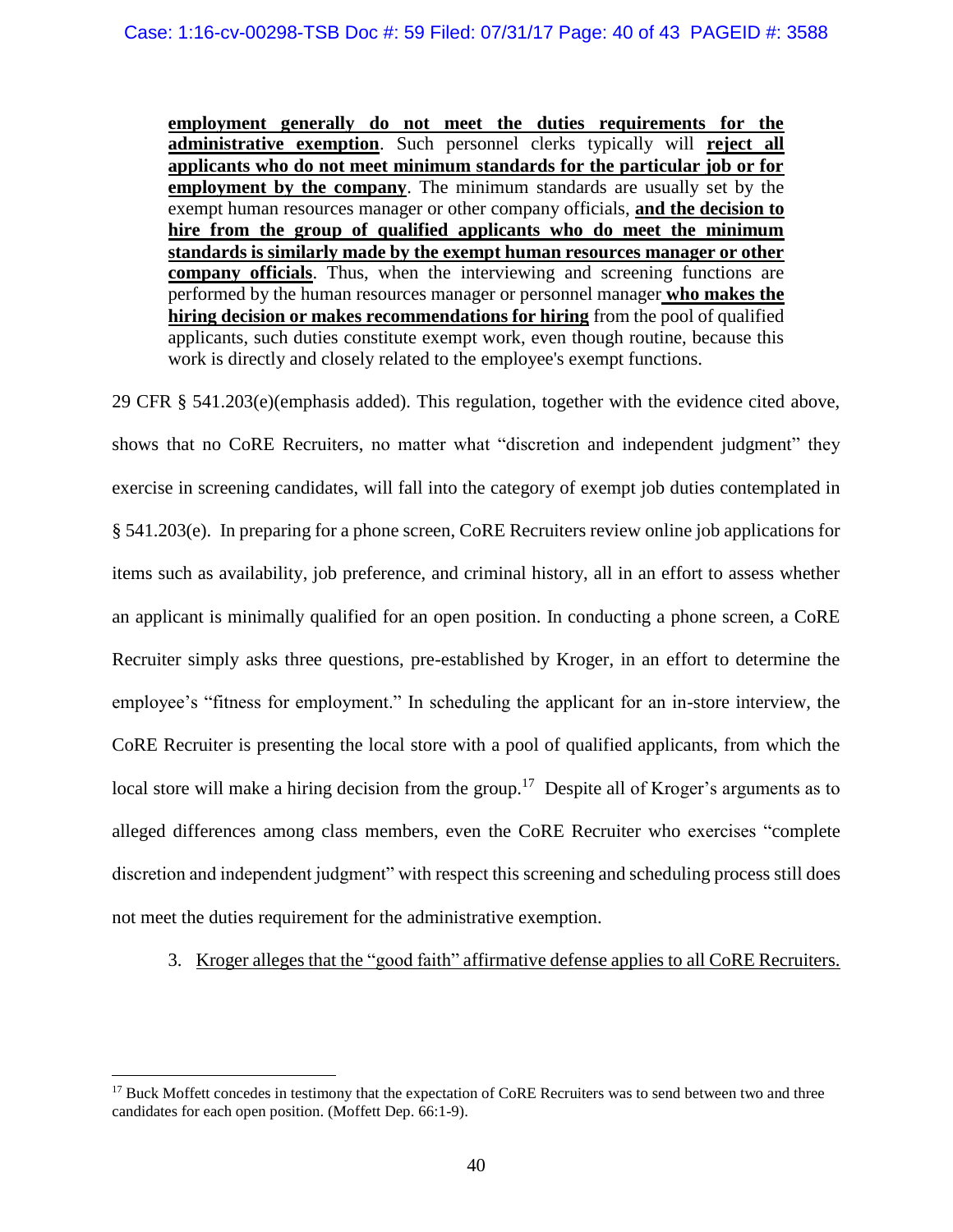#### Case: 1:16-cv-00298-TSB Doc #: 59 Filed: 07/31/17 Page: 41 of 43 PAGEID #: 3589

Beyond the administrative exemption, Kroger has also alleged that the good faith defense commonly applies to a potential liquidated damages award to class members in this case. *See*  Defendant's Eleventh Affirmative Defense, Doc#7, pg. 10. "If an employer shows to the satisfaction of the court that the act or omission giving rise to such action was in good faith and that he had reasonable grounds for believing that his act or omission was not a violation of the [FLSA]…the court may, in its sound discretion, award no liquidated damages or award any amount thereof not to exceed the amount specified in section 216 of such Act." 29 U.S.C. § 260; *See also Visner v. Mich. Steel Indus.*, 2015 U.S. Dist. LEXIS 95938 at \*11 (E.D. Mich 2015)("To be relieved of liability for liquidated damages, the employer has the "substantial burden" of providing to the trial court that its acts giving rise to the suit are *both* in good faith *and* reasonable."). To prove that it acted in good faith, an employer must show that it took affirmative steps to ascertain the Act's requirements, but nonetheless violated its provisions." *Martin v. Ind. Mich Power Co.*, 381 F.3d 574, 584 (6th Cir. 2004). "The employer has an affirmative duty to ascertain and meet the FLSA's requirements." *Id.*

Because this defense will either apply or not apply<sup>18</sup> uniformly to all CoRE Recruiters, based upon the single decision in 2014 to classify such CoRE Recruiters as exempt, this defense also favors collective treatment.

### **D. The degree of fairness and procedural impact warrants class certification.**

The third factor, the degree of fairness and the procedural impact of certifying the case, also supports certification. The policy behind FLSA collective actions and Congress's remedial intent is to consolidate many small, related claims of employees for which proceeding individually would be too costly or impractical. *See Monroe*, 2017 U.S. App. LEXIS 10962 at \*36, citing

<sup>&</sup>lt;sup>18</sup> It is the Plaintiffs' position that Krogers' defense will fail.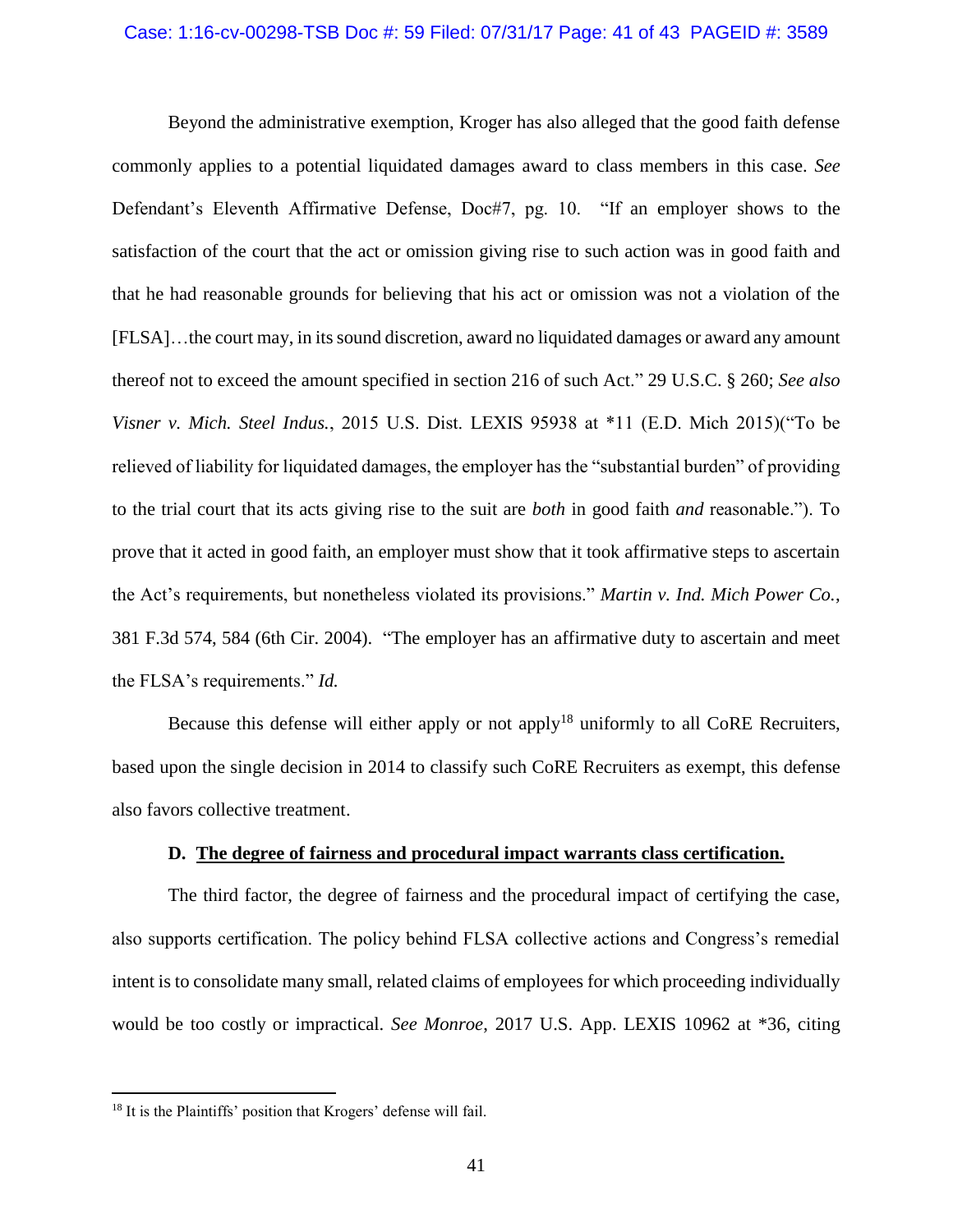#### Case: 1:16-cv-00298-TSB Doc #: 59 Filed: 07/31/17 Page: 42 of 43 PAGEID #: 3590

*Hoffman-Laroche Inc. v. Sperling*, 493 U.S. 165, 170, 110 S.Ct. 482, 107 L.Ed. 2d 480 (1989)(noting that FLSA collective actions give plaintiffs the "advantage of lower individual costs to vindicate rights by the pooling of resources."). Where employees allege a common, FLSAviolating policy, "[t]he judicial systems benefits by efficient resolution in one proceeding of common issues of law and fact." *Monroe*, 2017 U.S. App. LEXIS 10962 at \*36*.*

Here, the weight of authority and the preservation of judicial resources favors collective adjudication in light of the common policy of Kroger in classifying CoRE Recruiters as exempt, and the numerous similarities in the day-to-day job duties of the CoRE Recruiters. Not only would decertification place each plaintiff back at square one without the benefit of pooled resources, but would also require this Court to repeatedly consider whether each CoRE recruiter individually was properly classified as exempt, and if not, whether the good faith defense applies to the classification decision with respect to that recruiter. "Such a result is antithetical to the policy behind collective actions under § 216(b) of the FLSA: allowing plaintiffs to vindicate their rights by efficient resolution in one proceeding of common issues of law and fact arising from the same improper practice." *Crawford*, 2008 U.S. Dist. 56089 at \*44.

### **III. CONCLUSION**

The Named and Opt-In Plaintiffs have made a sufficient showing that their claims are suitable to continue toward trial as a collective action. As such, Named Plaintiffs respectfully request that Defendants' Motion for Decertification be denied.